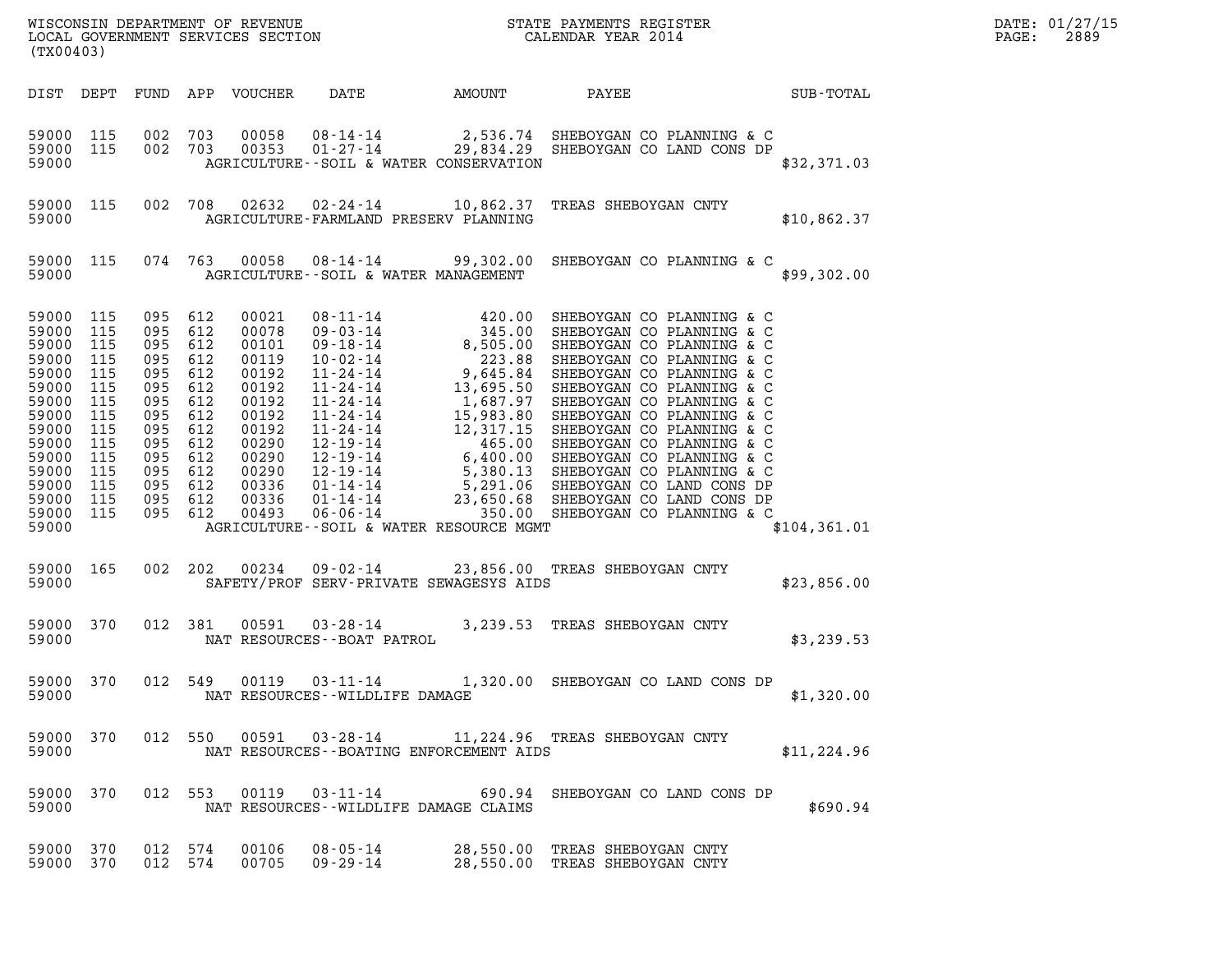| WISCONSIN DEPARTMENT OF REVENUE   | STATE PAYMENTS REGISTER | DATE: 01/27/15 |
|-----------------------------------|-------------------------|----------------|
| LOCAL GOVERNMENT SERVICES SECTION | CALENDAR YEAR 2014      | 2890<br>PAGE:  |

| WISCONSIN DEPARTMENT OF REVENUE<br>LOCAL GOVERNMENT SERVICES SECTION FOR THE STATE PAYMENTS REGISTER<br>CALENDAR YEAR 2014<br>(TX00403) |                                                                           |                                                                                                                      |                    |                                                                                                          |                                                                      |                                                                                              |                                                                                                                                                                                                                                                                                                                                    |                                          |                | $\mathtt{PAGE}$ : | DATE: 01/27/15<br>2890 |
|-----------------------------------------------------------------------------------------------------------------------------------------|---------------------------------------------------------------------------|----------------------------------------------------------------------------------------------------------------------|--------------------|----------------------------------------------------------------------------------------------------------|----------------------------------------------------------------------|----------------------------------------------------------------------------------------------|------------------------------------------------------------------------------------------------------------------------------------------------------------------------------------------------------------------------------------------------------------------------------------------------------------------------------------|------------------------------------------|----------------|-------------------|------------------------|
|                                                                                                                                         |                                                                           |                                                                                                                      |                    |                                                                                                          |                                                                      |                                                                                              | DIST DEPT FUND APP VOUCHER DATE AMOUNT PAYEE SUB-TOTAL                                                                                                                                                                                                                                                                             |                                          |                |                   |                        |
|                                                                                                                                         |                                                                           |                                                                                                                      |                    |                                                                                                          |                                                                      | 59000 NAT RESOURCES - - SNOWMOBILE TRAIL AIDS                                                |                                                                                                                                                                                                                                                                                                                                    |                                          | \$57,100.00    |                   |                        |
| 59000 370<br>59000 370<br>59000                                                                                                         |                                                                           |                                                                                                                      |                    | 012 575 00538<br>012 575 02535                                                                           |                                                                      | NAT RESOURCES - - SNOWMOBILE TRAIL AIDS                                                      | 09-16-14 15,804.58 TREAS SHEBOYGAN CNTY<br>05-01-14 9,056.79 TREAS SHEBOYGAN CNTY                                                                                                                                                                                                                                                  |                                          | \$24,861.37    |                   |                        |
| 59000<br>59000                                                                                                                          | 395                                                                       |                                                                                                                      |                    | 011 168 14059                                                                                            | TRANSPORTATION--ELDERLY & DISABLED                                   |                                                                                              | 05-05-14 268,116.00 COUNTY OF SHEBOYGAN                                                                                                                                                                                                                                                                                            |                                          | \$268, 116.00  |                   |                        |
| 59000 395<br>59000 395<br>59000                                                                                                         |                                                                           |                                                                                                                      | 011 185            | 17936<br>011 185 20968                                                                                   |                                                                      | TRANSPORTATION - - HIGHWAY SAFETY - FEDERAL                                                  | 07-15-14 3,155.00 SHEBOYGAN CO SHERIFF DEPT<br>08-12-14 4,454.00 SHEBOYGAN CO                                                                                                                                                                                                                                                      |                                          | \$7,609.00     |                   |                        |
| 59000 395<br>59000<br>59000 395<br>59000                                                                                                | 395                                                                       | 011 190                                                                                                              | 011 190<br>011 190 | 02059<br>18059<br>28059                                                                                  |                                                                      | TRANSPORTATION--GENERAL TRANSP AIDS-GTA                                                      | 01-06-14 621,825.59 COUNTY OF SHEBOYGAN<br>07-07-14 1,243,651.18 COUNTY OF SHEBOYGAN<br>10-06-14 621,825.61 COUNTY OF SHEBOYGAN                                                                                                                                                                                                    |                                          | \$2,487,302.38 |                   |                        |
| 59000 395<br>59000<br>59000<br>59000 395<br>59000 395<br>59000                                                                          | 395<br>395                                                                | 011 278<br>011 278<br>011 278<br>011 278                                                                             | 011 278            | 00010<br>19289<br>22728<br>24733<br>32410                                                                |                                                                      | TRANSPORTATION--LRIP/TRIP/MSIP GRANTS                                                        | 01-07-14 4,065.63 TREAS SHEBOYGAN CO<br>07-23-14 4,190.11 TREAS SHEBOYGAN CO<br>08-26-14 424,515.68 TREAS SHEBOYGAN CO<br>09-17-14 2,000,000.00 TREAS SHEBOYGAN CO<br>11-26-14 1,439,546.00 TREAS SHEBOYGAN CO                                                                                                                     |                                          | \$3,872,317.42 |                   |                        |
| 59000<br>59000<br>59000<br>59000<br>59000<br>59000<br>59000<br>59000<br>59000 395<br>59000<br>59000<br>59000<br>59000                   | 395<br>395<br>395<br>395<br>395<br>395<br>395<br>395<br>395<br>395<br>395 | 011 286<br>011 286<br>011 286<br>011 286<br>011 286<br>011 286<br>011 286<br>011 286<br>011 286<br>011<br>011<br>011 | 286<br>286<br>286  | 01838<br>02699<br>02747<br>03224<br>05574<br>07663<br>07663<br>07664<br>26465<br>26465<br>32934<br>33122 | $10 - 02 - 14$<br>$12 - 03 - 14$<br>$12 - 04 - 14$                   | 6,053.00<br>4,333.28<br>TRANSPORTATION - - ENHANCEMENT GRANTS - - FED                        | 01-23-14<br>01-31-14<br>01-31-14<br>1,947.83<br>TREAS SHEBOYGAN CO<br>01-31-14<br>400.00 TREAS SHEBOYGAN CO<br>02-05-14<br>17,922.66 TREAS SHEBOYGAN CO<br>03-03-14<br>3,627.69 TREAS SHEBOYGAN CO<br>03-21-14<br>40,000.00 TREAS SHEBOYGAN CO<br>03-21<br>TREAS SHEBOYGAN CO<br>TREAS SHEBOYGAN CO<br>8,231.40 TREAS SHEBOYGAN CO |                                          | \$135, 253.54  |                   |                        |
| 59000<br>59000<br>59000<br>59000<br>59000                                                                                               | 395<br>395<br>395<br>395                                                  | 011 568<br>011<br>011<br>011 568                                                                                     | 568<br>568         | 04867<br>04868<br>11883<br>22758                                                                         | $02 - 24 - 14$<br>$02 - 24 - 14$<br>$05 - 12 - 14$<br>$08 - 28 - 14$ | 15,897.18<br>19,206.58<br>12,559.43<br>12,336.81<br>TRANSPORTATION-PRETRIAL INTOX DRIVER INT | SHEBOYGAN CO<br>SHEBOYGAN CO<br>SHEBOYGAN CO<br>SHEBOYGAN CO                                                                                                                                                                                                                                                                       | FINANCE<br>FINANCE<br>FINANCE<br>FINANCE | \$60,000.00    |                   |                        |

59000 410 002 116 11261 11-05-14 143,051.04 TREAS SHEBOYGAN CNTY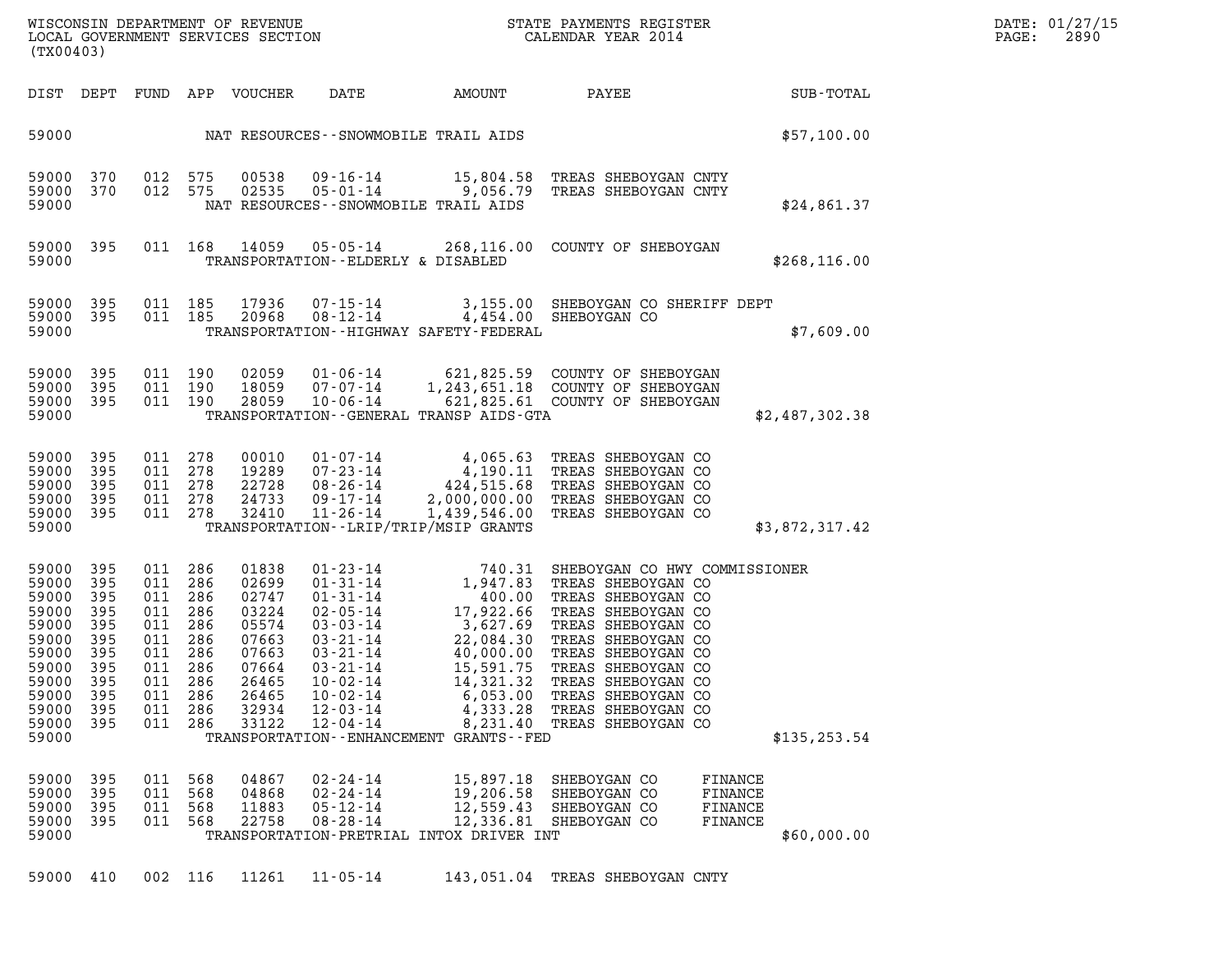| (TX00403)                                                                                                                                                                                                   |                                                                                                                                                        |                                                                                                                                                        |                                                                                                                                                        | WISCONSIN DEPARTMENT OF REVENUE<br>LOCAL GOVERNMENT SERVICES SECTION                                                                                                                               |                                                                                                                                                                                                                                                                                                                                                                                                          |                                                                                                                                                                                                                                                                                                                                                  | STATE PAYMENTS REGISTER<br>CALENDAR YEAR 2014                                                                                                                                                                                                                                                                                                                                                |                                        | DATE: 01/27/15<br>2891<br>PAGE: |
|-------------------------------------------------------------------------------------------------------------------------------------------------------------------------------------------------------------|--------------------------------------------------------------------------------------------------------------------------------------------------------|--------------------------------------------------------------------------------------------------------------------------------------------------------|--------------------------------------------------------------------------------------------------------------------------------------------------------|----------------------------------------------------------------------------------------------------------------------------------------------------------------------------------------------------|----------------------------------------------------------------------------------------------------------------------------------------------------------------------------------------------------------------------------------------------------------------------------------------------------------------------------------------------------------------------------------------------------------|--------------------------------------------------------------------------------------------------------------------------------------------------------------------------------------------------------------------------------------------------------------------------------------------------------------------------------------------------|----------------------------------------------------------------------------------------------------------------------------------------------------------------------------------------------------------------------------------------------------------------------------------------------------------------------------------------------------------------------------------------------|----------------------------------------|---------------------------------|
|                                                                                                                                                                                                             | DIST DEPT                                                                                                                                              | FUND                                                                                                                                                   |                                                                                                                                                        | APP VOUCHER                                                                                                                                                                                        | DATE                                                                                                                                                                                                                                                                                                                                                                                                     | AMOUNT                                                                                                                                                                                                                                                                                                                                           | PAYEE                                                                                                                                                                                                                                                                                                                                                                                        | SUB-TOTAL                              |                                 |
| 59000                                                                                                                                                                                                       |                                                                                                                                                        |                                                                                                                                                        |                                                                                                                                                        |                                                                                                                                                                                                    | CORRECTIONS - - LOCAL AID                                                                                                                                                                                                                                                                                                                                                                                |                                                                                                                                                                                                                                                                                                                                                  |                                                                                                                                                                                                                                                                                                                                                                                              | \$143,051.04                           |                                 |
| 59000<br>59000<br>59000<br>59000<br>59000<br>59000<br>59000<br>59000<br>59000<br>59000<br>59000<br>59000<br>59000<br>59000                                                                                  | 435<br>435<br>435<br>435<br>435<br>435<br>435<br>435<br>435<br>435<br>435<br>435<br>435                                                                | 005<br>005<br>005<br>005<br>005<br>005<br>005<br>005<br>005<br>005<br>005<br>005<br>005                                                                | 000<br>000<br>000<br>000<br>000<br>000<br>000<br>000<br>000<br>000<br>000<br>000<br>000                                                                | 90412<br>90415<br>90416<br>90417<br>90419<br>90420<br>90500<br>90501<br>90502<br>90506<br>90508<br>90509<br>90510                                                                                  | $01 - 01 - 14$<br>$02 - 01 - 14$<br>$03 - 01 - 14$<br>$04 - 01 - 14$<br>$05 - 01 - 14$<br>$06 - 01 - 14$<br>$07 - 01 - 14$<br>$07 - 14 - 14$<br>$08 - 01 - 14$<br>$09 - 01 - 14$<br>$10 - 01 - 14$<br>$11 - 01 - 14$<br>$12 - 01 - 14$<br>HEALTH SERVICES - - STATE/FED AIDS                                                                                                                             | 483,592.00<br>716,306.00<br>727,382.00<br>870,844.00<br>823, 214.00<br>798,285.00<br>2,620,682.00<br>1,461,908.00<br>1,443,934.00<br>1,497,002.00<br>1,292,480.00<br>1,109,370.00<br>723,649.00                                                                                                                                                  | SHEBOYGAN CO<br>SHEBOYGAN CO<br>SHEBOYGAN CO<br>SHEBOYGAN CO<br>SHEBOYGAN CO<br>SHEBOYGAN CO<br>SHEBOYGAN CO<br>SHEBOYGAN CO<br>SHEBOYGAN CO<br>SHEBOYGAN CO<br>SHEBOYGAN CO<br>SHEBOYGAN CO<br>SHEBOYGAN CO                                                                                                                                                                                 | \$14,568,648.00                        |                                 |
| 59000<br>59000<br>59000<br>59000<br>59000<br>59000<br>59000<br>59000<br>59000<br>59000<br>59000<br>59000<br>59000<br>59000<br>59000<br>59000<br>59000<br>59000<br>59000<br>59000<br>59000<br>59000<br>59000 | 437<br>437<br>437<br>437<br>437<br>437<br>437<br>437<br>437<br>437<br>437<br>437<br>437<br>437<br>437<br>437<br>437<br>437<br>437<br>437<br>437<br>437 | 005<br>005<br>005<br>005<br>005<br>005<br>005<br>005<br>005<br>005<br>005<br>005<br>005<br>005<br>005<br>005<br>005<br>005<br>005<br>005<br>005<br>005 | 000<br>000<br>000<br>000<br>000<br>000<br>000<br>000<br>000<br>000<br>000<br>000<br>000<br>000<br>000<br>000<br>000<br>000<br>000<br>000<br>000<br>000 | 00000<br>00000<br>00000<br>00000<br>00000<br>00000<br>00000<br>00000<br>00000<br>00000<br>00000<br>00000<br>00000<br>00000<br>00000<br>00000<br>00000<br>00000<br>00000<br>00000<br>00000<br>00000 | $01 - 06 - 14$<br>$01 - 30 - 14$<br>$02 - 05 - 14$<br>$03 - 05 - 14$<br>$04 - 07 - 14$<br>$04 - 30 - 14$<br>$05 - 05 - 14$<br>$06 - 05 - 14$<br>$07 - 07 - 14$<br>$07 - 30 - 14$<br>$08 - 05 - 14$<br>$08 - 29 - 14$<br>$09 - 05 - 14$<br>$10 - 06 - 14$<br>$10 - 30 - 14$<br>$10 - 31 - 14$<br>$11 - 03 - 14$<br>$11 - 04 - 14$<br>$11 - 05 - 14$<br>$11 - 12 - 14$<br>$12 - 05 - 14$<br>$12 - 30 - 14$ | 29,185.70<br>206, 241.11<br>41,359.45<br>426,098.70<br>34,497.97<br>312,599.95<br>33,230.42<br>35,757.40<br>21,914.55<br>289,726.92<br>32,889.45<br>1, 152, 045.78<br>35,302.70<br>36,969.50<br>136,774.01<br>5,457.00<br>11,804.00<br>122,560.64<br>36,452.58<br>22,912.72<br>44,919.32 SHEBOYGAN<br>CHILDREN & FAMILIES - - STATE/FEDERAL AIDS | SHEBOYGAN<br>SHEBOYGAN CHILD SUPPORT<br>SHEBOYGAN<br>SHEBOYGAN<br>SHEBOYGAN<br>SHEBOYGAN CHILD SUPPORT<br>SHEBOYGAN<br>SHEBOYGAN<br>SHEBOYGAN<br>SHEBOYGAN CHILD SUPPORT<br>SHEBOYGAN<br>SHEBOYGAN<br>SHEBOYGAN<br>SHEBOYGAN<br>SHEBOYGAN CHILD SUPPORT<br>SHEBOYGAN CO<br>SHEBOYGAN CHILD SUPPORT<br>SHEBOYGAN CHILD SUPPORT<br>SHEBOYGAN<br>SHEBOYGAN CHILD SUPPORT<br>642.00 SHEBOYGAN CO | HEALTH A<br>HEALTH A<br>\$3,069,341.87 |                                 |
| 59000<br>59000<br>59000<br>59000<br>59000                                                                                                                                                                   | 59000 455<br>455<br>- 455<br>- 455<br>- 455<br>59000 455                                                                                               | 002<br>002<br>002<br>002<br>002                                                                                                                        | 202<br>202<br>202<br>202<br>202<br>002 221                                                                                                             | 01263<br>02371<br>02618<br>02781<br>03035<br>13                                                                                                                                                    | $02 - 18 - 14$<br>$11 - 10 - 14$<br>$04 - 18 - 14$<br>$05 - 07 - 14$<br>$12 - 10 - 14$<br>$07 - 30 - 14$                                                                                                                                                                                                                                                                                                 | 569.29<br>1,019.16<br>2,478.32<br>1,808.64<br>JUSTICE--LAW ENFORCEMENT TRAINING REIMB                                                                                                                                                                                                                                                            | 1,239.35 TREAS SHEBOYGAN CNTY<br>TREAS SHEBOYGAN CNTY<br>TREAS SHEBOYGAN CNTY<br>TREAS SHEBOYGAN CNTY<br>TREAS SHEBOYGAN CNTY<br>720.00 TREAS SHEBOYGAN CNTY                                                                                                                                                                                                                                 | \$7,114.76                             |                                 |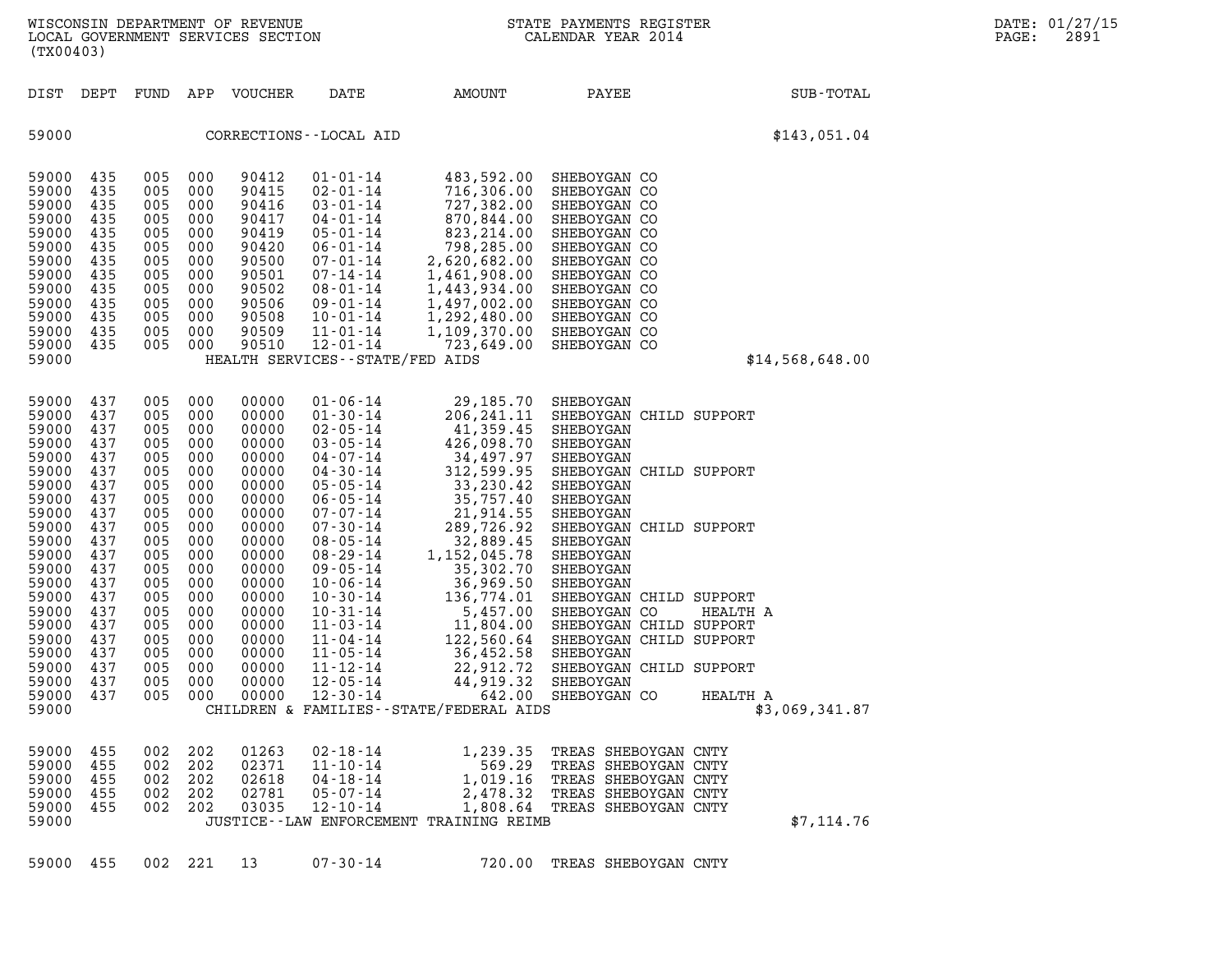| (TX00403)                                                                    |                                        |                                                                       |                          |                                                             |                                                                                                          |                                                                                                                                                                                                        |                                                            |                 | DATE: 01/27/15<br>2892<br>$\mathtt{PAGE}$ : |
|------------------------------------------------------------------------------|----------------------------------------|-----------------------------------------------------------------------|--------------------------|-------------------------------------------------------------|----------------------------------------------------------------------------------------------------------|--------------------------------------------------------------------------------------------------------------------------------------------------------------------------------------------------------|------------------------------------------------------------|-----------------|---------------------------------------------|
|                                                                              |                                        |                                                                       |                          | DIST DEPT FUND APP VOUCHER                                  | DATE                                                                                                     | AMOUNT                                                                                                                                                                                                 |                                                            | PAYEE SUB-TOTAL |                                             |
|                                                                              |                                        |                                                                       |                          |                                                             |                                                                                                          |                                                                                                                                                                                                        |                                                            | \$720.00        |                                             |
| 59000 455<br>59000<br>59000<br>59000<br>59000<br>59000<br>59000 455<br>59000 | 455<br>455<br>455<br>455<br>455        | 002<br>002 231<br>002 231<br>002 231<br>002 231<br>002 231<br>002 231 | 231                      | 01263<br>01733<br>02371<br>02618<br>02781<br>02949<br>03035 | JUSTICE - - LAW ENFORCEMENT TRAINING                                                                     |                                                                                                                                                                                                        |                                                            | \$24,688.74     |                                             |
| 59000 455<br>59000                                                           |                                        |                                                                       | 002 241                  |                                                             |                                                                                                          | 00297  10-29-14  197.46  TREAS SHEBOYGAN CNTY<br>JUSTICE - - CEASE AND OTHER FEDERAL GRANTS                                                                                                            |                                                            | \$197.46        |                                             |
| 59000<br>59000 455<br>59000                                                  | 455                                    | 002 251                                                               | 002 251                  | 02339                                                       | JUSTICE - - TRUANCY PROGRAM - GRANT FUNDS                                                                | 11-10-14 5,759.00 TREAS SHEBOYGAN CNTY<br>02997  05-20-14  9,786.23  TREAS SHEBOYGAN CNTY                                                                                                              |                                                            | \$15,545.23     |                                             |
| 59000 455<br>59000 455<br>59000                                              |                                        |                                                                       | 002 532<br>002 532       | 009                                                         | 03-10-14                                                                                                 | 07-22-14 76,144.34 TREAS SHEBOYGAN CNTY<br>84,107.52 TREAS SHEBOYGAN CNTY<br>JUSTICE - - VICTIM/WITNESS ASSISTANCE SERV                                                                                |                                                            | \$160, 251.86   |                                             |
| 59000 465<br>59000                                                           |                                        | 002 305                                                               |                          | 00150                                                       |                                                                                                          | 09-03-14 4,454.00 TREAS SHEBOYGAN CNTY<br>MILITARY AFFAIRS-EMER MGMT-DISASTER RECO                                                                                                                     |                                                            | \$4,454.00      |                                             |
| 59000<br>59000<br>59000<br>59000 465<br>59000                                | 465<br>465<br>465                      | 002 306<br>002 306<br>002<br>002 306                                  | 306                      | 00059<br>00799<br>00997<br>01401                            | 07-25-14                                                                                                 | 10-29-14 4,128.61 TREAS SHEBOYGAN CNTY<br>02-25-14 4,128.61 TREAS SHEBOYGAN CNTY<br>04-14-14 4,128.61 TREAS SHEBOYGAN CNTY<br>4,128.61 TREAS SHEBOYGAN CNTY<br>MILITARY AFFAIRS-EMER MGMT--HAZMAT AIDS |                                                            | \$16,514.44     |                                             |
| 59000 465<br>59000                                                           |                                        |                                                                       | 002 308                  | 00094                                                       | 11-19-14                                                                                                 | MILITARY AFFAIRS-EMER MGMT-RESPONSE EQMT                                                                                                                                                               | 9,103.00 TREAS SHEBOYGAN CNTY                              | \$9,103.00      |                                             |
| 59000 465<br>59000                                                           |                                        |                                                                       | 002 337                  |                                                             | 01581  07-09-14                                                                                          | 15,936.00 TREAS SHEBOYGAN CNTY<br>MILITARY AFFAIRS-EMERGENCY MGMT PLANNING                                                                                                                             |                                                            | \$15,936.00     |                                             |
| 59000<br>59000<br>59000<br>59000<br>59000<br>59000<br>59000                  | 465<br>465<br>465<br>465<br>465<br>465 | 002<br>002<br>002<br>002<br>002 342<br>002 342                        | 342<br>342<br>342<br>342 | 00150<br>00150<br>00768<br>01013<br>01213<br>01647          | $09 - 03 - 14$<br>$09 - 03 - 14$<br>$02 - 25 - 14$<br>$01 - 15 - 14$<br>$06 - 12 - 14$<br>$07 - 11 - 14$ | 26,715.00 TREAS SHEBOYGAN CNTY<br>20,986.94 TREAS SHEBOYGAN CNTY<br>1,872.50 TREAS SHEBOYGAN CNTY<br>24,759.37 TREAS SHEBOYGAN CNTY<br>MILITARY AFFAIRS-EMERGENCY MGMT-FED FUND                        | 356.23 TREAS SHEBOYGAN CNTY<br>373.00 TREAS SHEBOYGAN CNTY | \$75,063.04     |                                             |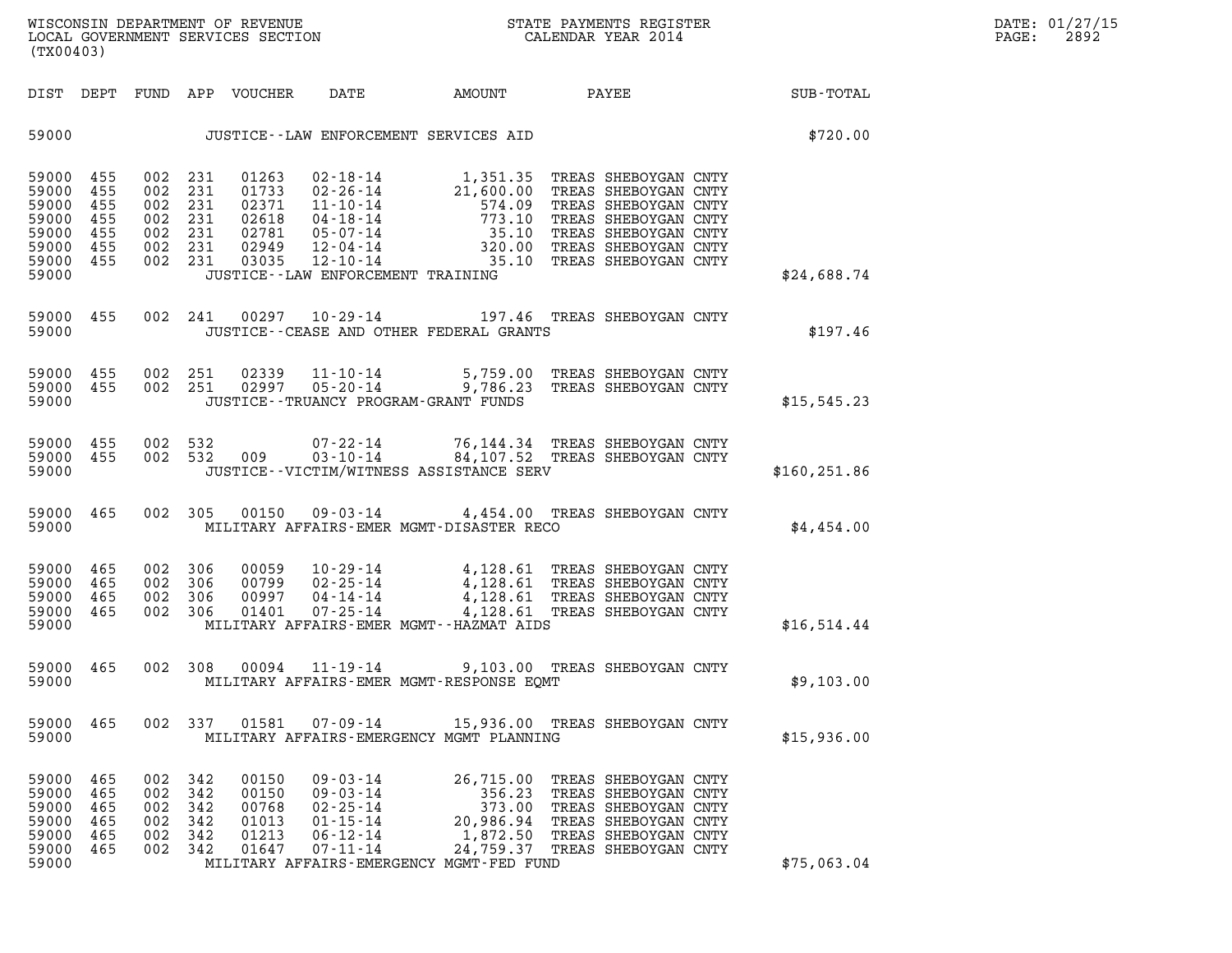| (TX00403)                                                                                                                                                                                                                                       |                                                                                                                                                                                    |                                                                                                                                                                                        |                                                                                                                                                                             |                                                                                                                                                                                                                                        |                                                                                                                                                                                                                                                                                                                                                                                                                                                       |                                                                                          |                                                                                                                                                                                                                                                                                                                                                                                                                                                                                                                                                                                                                                              |             | DATE: 01/27/15<br>2893<br>PAGE: |
|-------------------------------------------------------------------------------------------------------------------------------------------------------------------------------------------------------------------------------------------------|------------------------------------------------------------------------------------------------------------------------------------------------------------------------------------|----------------------------------------------------------------------------------------------------------------------------------------------------------------------------------------|-----------------------------------------------------------------------------------------------------------------------------------------------------------------------------|----------------------------------------------------------------------------------------------------------------------------------------------------------------------------------------------------------------------------------------|-------------------------------------------------------------------------------------------------------------------------------------------------------------------------------------------------------------------------------------------------------------------------------------------------------------------------------------------------------------------------------------------------------------------------------------------------------|------------------------------------------------------------------------------------------|----------------------------------------------------------------------------------------------------------------------------------------------------------------------------------------------------------------------------------------------------------------------------------------------------------------------------------------------------------------------------------------------------------------------------------------------------------------------------------------------------------------------------------------------------------------------------------------------------------------------------------------------|-------------|---------------------------------|
| DIST DEPT                                                                                                                                                                                                                                       |                                                                                                                                                                                    |                                                                                                                                                                                        |                                                                                                                                                                             | FUND APP VOUCHER                                                                                                                                                                                                                       | DATE                                                                                                                                                                                                                                                                                                                                                                                                                                                  | AMOUNT PAYEE                                                                             |                                                                                                                                                                                                                                                                                                                                                                                                                                                                                                                                                                                                                                              | SUB-TOTAL   |                                 |
| 59000 465<br>59000                                                                                                                                                                                                                              |                                                                                                                                                                                    | 072 364                                                                                                                                                                                |                                                                                                                                                                             | 00956                                                                                                                                                                                                                                  | MILITARY AFFAIRS-EMER MGMT-PLANNING AID                                                                                                                                                                                                                                                                                                                                                                                                               |                                                                                          | 01-10-14   14,480.00 TREAS SHEBOYGAN CNTY                                                                                                                                                                                                                                                                                                                                                                                                                                                                                                                                                                                                    | \$14,480.00 |                                 |
| 59000<br>59000                                                                                                                                                                                                                                  | 485                                                                                                                                                                                |                                                                                                                                                                                        | 002 127                                                                                                                                                                     |                                                                                                                                                                                                                                        | 06476 06-27-14 1,300.00 TREAS SHEBOYGAN CNTY<br>VETERANS AFFAIRS GRANTS                                                                                                                                                                                                                                                                                                                                                                               |                                                                                          |                                                                                                                                                                                                                                                                                                                                                                                                                                                                                                                                                                                                                                              | \$1,300.00  |                                 |
| 59000<br>59000                                                                                                                                                                                                                                  | 485                                                                                                                                                                                | 082                                                                                                                                                                                    | 267                                                                                                                                                                         | 06476                                                                                                                                                                                                                                  | VETERANS AFFAIRS -- GRANTS TO COUNTIES                                                                                                                                                                                                                                                                                                                                                                                                                |                                                                                          | 06-27-14 5,850.00 TREAS SHEBOYGAN CNTY                                                                                                                                                                                                                                                                                                                                                                                                                                                                                                                                                                                                       | \$5,850.00  |                                 |
| 59000<br>59000                                                                                                                                                                                                                                  | 485                                                                                                                                                                                | 083 370                                                                                                                                                                                |                                                                                                                                                                             | 06476                                                                                                                                                                                                                                  | VETERANS AFFAIRS -- GRANTS TO COUNTIES                                                                                                                                                                                                                                                                                                                                                                                                                |                                                                                          | 06-27-14 5,850.00 TREAS SHEBOYGAN CNTY                                                                                                                                                                                                                                                                                                                                                                                                                                                                                                                                                                                                       | \$5,850.00  |                                 |
| 59000<br>59000<br>59000<br>59000<br>59000<br>59000<br>59000<br>59000<br>59000<br>59000<br>59000<br>59000<br>59000<br>59000<br>59000<br>59000<br>59000<br>59000<br>59000<br>59000<br>59000<br>59000<br>59000<br>59000<br>59000<br>59000<br>59000 | 505<br>505<br>505<br>505<br>505<br>505<br>505<br>505<br>505<br>505<br>505<br>505<br>505<br>505<br>505<br>505<br>505<br>505<br>505<br>505<br>505<br>505<br>505<br>505<br>505<br>505 | 002<br>002<br>002<br>002<br>002<br>002<br>002<br>002<br>002<br>002<br>002<br>002<br>002<br>002<br>002<br>002<br>002<br>002<br>002<br>002<br>002<br>002<br>002<br>002<br>002<br>002 155 | 155<br>155<br>155<br>155<br>155<br>155<br>155<br>155<br>155<br>155<br>155<br>155<br>155<br>155<br>155<br>155<br>155<br>155<br>155<br>155<br>155<br>155<br>155<br>155<br>155 | 60065<br>60065<br>60140<br>60140<br>60237<br>60237<br>60331<br>60331<br>60344<br>60344<br>60390<br>60390<br>60486<br>60486<br>60555<br>60555<br>60634<br>60634<br>60634<br>60674<br>60674<br>60674<br>60743<br>60743<br>60820<br>60820 | $\begin{array}{cccc} 08\text{-}07\text{-}14 & 2,238.00 \\ 08\text{-}07\text{-}14 & 2,651.00 \\ 09\text{-}09\text{-}14 & 1,856.00 \\ 09\text{-}09\text{-}14 & 2,268.00 \\ 11\text{-}26\text{-}14 & 3,086.00 \\ 11\text{-}26\text{-}14 & 2,738.00 \\ 12\text{-}12\text{-}14 & 2,760.00 \\ 12\text{-}12\text{-}14 & 3,084.00 \\ 12\text$<br>$06 - 09 - 14$<br>$06 - 09 - 14$<br>$07 - 09 - 14$<br>$07 - 09 - 14$<br>DOA-HOUSING ASSISTANCE-FEDERAL FUNDS | 4,322.00<br>2,450.00<br>1,985.00<br>5,535.00                                             | TREAS SHEBOYGAN CNTY<br>TREAS SHEBOYGAN CNTY<br>TREAS SHEBOYGAN CNTY<br>TREAS SHEBOYGAN CNTY<br>TREAS SHEBOYGAN CNTY<br>TREAS SHEBOYGAN CNTY<br>TREAS SHEBOYGAN CNTY<br>TREAS SHEBOYGAN CNTY<br>TREAS SHEBOYGAN CNTY<br>TREAS SHEBOYGAN CNTY<br>TREAS SHEBOYGAN CNTY<br>TREAS SHEBOYGAN CNTY<br>TREAS SHEBOYGAN CNTY<br>TREAS SHEBOYGAN CNTY<br>TREAS SHEBOYGAN CNTY<br>TREAS SHEBOYGAN CNTY<br>TREAS SHEBOYGAN CNTY<br>TREAS SHEBOYGAN CNTY<br>TREAS SHEBOYGAN CNTY<br>TREAS SHEBOYGAN CNTY<br>TREAS SHEBOYGAN CNTY<br>TREAS SHEBOYGAN CNTY<br>TREAS SHEBOYGAN CNTY<br>TREAS SHEBOYGAN CNTY<br>TREAS SHEBOYGAN CNTY<br>TREAS SHEBOYGAN CNTY | \$90,086.00 |                                 |
| 59000<br>59000<br>59000<br>59000<br>59000<br>59000<br>59000<br>59000                                                                                                                                                                            | 505<br>505<br>505<br>505<br>505<br>505<br>505<br>505                                                                                                                               | 035<br>035<br>035<br>035<br>035<br>035<br>035<br>035                                                                                                                                   | 371<br>371<br>371<br>371<br>371<br>371<br>371<br>371                                                                                                                        | 60065<br>60065<br>60140<br>60140<br>60237<br>60237<br>60331<br>60331                                                                                                                                                                   | $08 - 07 - 14$<br>$08 - 07 - 14$<br>$09 - 09 - 14$<br>$09 - 09 - 14$<br>$11 - 26 - 14$<br>$11 - 26 - 14$<br>$12 - 12 - 14$<br>$12 - 12 - 14$                                                                                                                                                                                                                                                                                                          | 1,106.00<br>1,161.00<br>927.00<br>826.00<br>2,064.00<br>3,302.00<br>5,584.00<br>6,846.00 | TREAS SHEBOYGAN CNTY<br>TREAS SHEBOYGAN CNTY<br>TREAS SHEBOYGAN CNTY<br>TREAS SHEBOYGAN CNTY<br>TREAS SHEBOYGAN CNTY<br>TREAS SHEBOYGAN CNTY<br>TREAS SHEBOYGAN CNTY<br>TREAS SHEBOYGAN CNTY                                                                                                                                                                                                                                                                                                                                                                                                                                                 |             |                                 |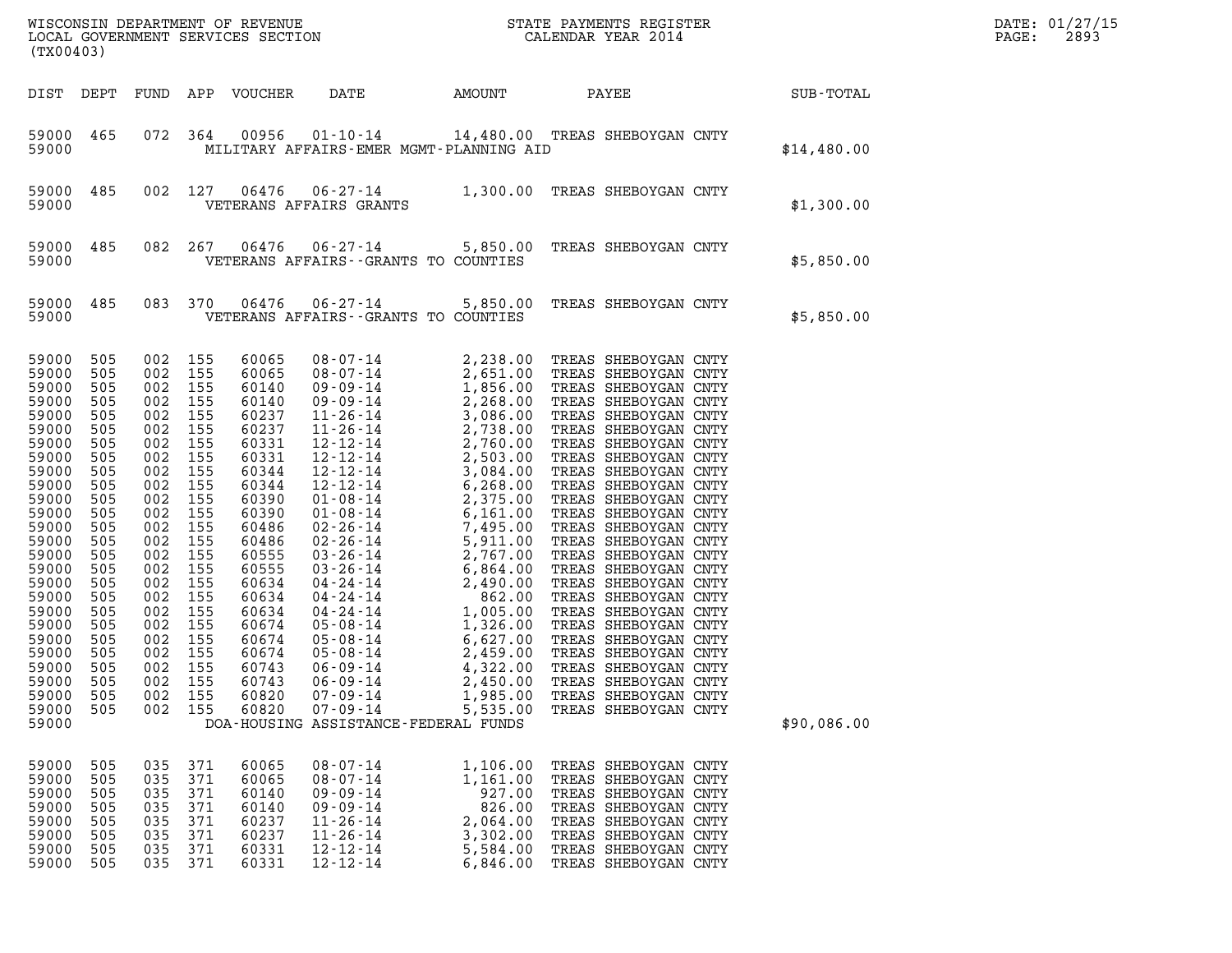| (TX00403)                                                                                                                                                                                                                                                                                                                                                                                                                                                                         |                                                                                                                                                                                                                                                                                                                                                                                                                                                                                                                                                                                                                                                                                                                                   |                                                                                                                                                                                                                                            |                                                                                                                                                                                                                                                                                                                                                                                                                                                                                              |                 |
|-----------------------------------------------------------------------------------------------------------------------------------------------------------------------------------------------------------------------------------------------------------------------------------------------------------------------------------------------------------------------------------------------------------------------------------------------------------------------------------|-----------------------------------------------------------------------------------------------------------------------------------------------------------------------------------------------------------------------------------------------------------------------------------------------------------------------------------------------------------------------------------------------------------------------------------------------------------------------------------------------------------------------------------------------------------------------------------------------------------------------------------------------------------------------------------------------------------------------------------|--------------------------------------------------------------------------------------------------------------------------------------------------------------------------------------------------------------------------------------------|----------------------------------------------------------------------------------------------------------------------------------------------------------------------------------------------------------------------------------------------------------------------------------------------------------------------------------------------------------------------------------------------------------------------------------------------------------------------------------------------|-----------------|
| DIST<br>DEPT<br>FUND                                                                                                                                                                                                                                                                                                                                                                                                                                                              | APP<br>VOUCHER<br>DATE                                                                                                                                                                                                                                                                                                                                                                                                                                                                                                                                                                                                                                                                                                            | AMOUNT                                                                                                                                                                                                                                     | PAYEE                                                                                                                                                                                                                                                                                                                                                                                                                                                                                        | SUB-TOTAL       |
| 59000<br>505<br>035<br>59000<br>505<br>035<br>035<br>59000<br>505<br>59000<br>505<br>035<br>035<br>59000<br>505<br>035<br>59000<br>505<br>505<br>035<br>59000<br>505<br>035<br>59000<br>505<br>035<br>59000<br>505<br>035<br>59000<br>035<br>59000<br>505<br>035<br>59000<br>505<br>505<br>035<br>59000<br>505<br>035<br>59000<br>59000<br>505<br>035<br>59000<br>505<br>035<br>035<br>59000<br>505<br>59000<br>505<br>035<br>035<br>59000<br>505<br>035<br>59000<br>505<br>59000 | 371<br>60344<br>$12 - 12 - 14$<br>$12 - 12 - 14$<br>371<br>60344<br>371<br>60344<br>$12 - 12 - 14$<br>371<br>$01 - 08 - 14$<br>60390<br>$01 - 08 - 14$<br>371<br>60390<br>371<br>60390<br>$01 - 08 - 14$<br>371<br>$02 - 26 - 14$<br>60486<br>371<br>$02 - 26 - 14$<br>60486<br>371<br>$02 - 26 - 14$<br>60486<br>371<br>$03 - 26 - 14$<br>60555<br>371<br>$03 - 26 - 14$<br>60555<br>$03 - 26 - 14$<br>371<br>60555<br>371<br>$04 - 24 - 14$<br>60634<br>371<br>60634<br>$04 - 24 - 14$<br>371<br>60674<br>$05 - 08 - 14$<br>371<br>60674<br>$05 - 08 - 14$<br>371<br>60743<br>$06 - 09 - 14$<br>371<br>$06 - 09 - 14$<br>60743<br>371<br>60820<br>$07 - 09 - 14$<br>371<br>60820<br>$07 - 09 - 14$<br>DOA--PUBLIC BENEFITS FUND | 5,834.00<br>4,237.00<br>1,897.00<br>5,012.00<br>4,901.00<br>1,726.00<br>4,378.00<br>6,606.00<br>6,887.00<br>1,760.00<br>5,565.00<br>5,514.00<br>1,102.00<br>2,161.00<br>1,042.00<br>1,713.00<br>1,364.00<br>930.00<br>1,230.00<br>1,443.00 | TREAS SHEBOYGAN CNTY<br>TREAS SHEBOYGAN CNTY<br>TREAS SHEBOYGAN CNTY<br>TREAS SHEBOYGAN CNTY<br>TREAS SHEBOYGAN CNTY<br>TREAS SHEBOYGAN CNTY<br>TREAS SHEBOYGAN CNTY<br>TREAS SHEBOYGAN CNTY<br>TREAS SHEBOYGAN CNTY<br>TREAS SHEBOYGAN CNTY<br>TREAS SHEBOYGAN CNTY<br>TREAS SHEBOYGAN CNTY<br>TREAS SHEBOYGAN CNTY<br>TREAS SHEBOYGAN CNTY<br>TREAS SHEBOYGAN CNTY<br>TREAS SHEBOYGAN CNTY<br>TREAS SHEBOYGAN CNTY<br>TREAS SHEBOYGAN CNTY<br>TREAS SHEBOYGAN CNTY<br>TREAS SHEBOYGAN CNTY | \$87,118.00     |
| 505<br>089<br>59000<br>59000                                                                                                                                                                                                                                                                                                                                                                                                                                                      | 166<br>05144<br>$01 - 28 - 14$<br>DOA--LAND INFORMATION FUND                                                                                                                                                                                                                                                                                                                                                                                                                                                                                                                                                                                                                                                                      | 1,000.00                                                                                                                                                                                                                                   | TREAS SHEBOYGAN CNTY                                                                                                                                                                                                                                                                                                                                                                                                                                                                         | \$1,000.00      |
| 002<br>59000<br>835<br>59000<br>835<br>002<br>59000                                                                                                                                                                                                                                                                                                                                                                                                                               | 105<br>44477<br>$07 - 28 - 14$<br>11 - 17 - 14<br>81584<br>105<br>REVENUE - - STATE SHARED REVENUES                                                                                                                                                                                                                                                                                                                                                                                                                                                                                                                                                                                                                               |                                                                                                                                                                                                                                            | 458,006.41 TREAS SHEBOYGAN CNTY<br>2,673,874.74 TREAS SHEBOYGAN CNTY                                                                                                                                                                                                                                                                                                                                                                                                                         | \$3,131,881.15  |
| 002<br>59000<br>835<br>59000                                                                                                                                                                                                                                                                                                                                                                                                                                                      | 109<br>01059<br>$07 - 28 - 14$<br>REVENUE--EXEMPT COMPUTER AID                                                                                                                                                                                                                                                                                                                                                                                                                                                                                                                                                                                                                                                                    | 341,302.00                                                                                                                                                                                                                                 | TREAS SHEBOYGAN CNTY                                                                                                                                                                                                                                                                                                                                                                                                                                                                         | \$341,302.00    |
| 59000<br>835<br>002<br>002<br>59000<br>835<br>59000                                                                                                                                                                                                                                                                                                                                                                                                                               | 302<br>10115<br>$07 - 28 - 14$<br>302<br>11115<br>$07 - 28 - 14$                                                                                                                                                                                                                                                                                                                                                                                                                                                                                                                                                                                                                                                                  | REVENUE-FIRST DOLLAR/SCHOOL LEVY CREDITS                                                                                                                                                                                                   | 13,933,382.57 TREAS SHEBOYGAN CNTY<br>2,961,978.55 TREAS SHEBOYGAN CNTY                                                                                                                                                                                                                                                                                                                                                                                                                      | \$16,895,361.12 |
| 59000<br>835<br>021<br>59000                                                                                                                                                                                                                                                                                                                                                                                                                                                      | 363<br>37396<br>$03 - 24 - 14$<br>REVENUE--LOTTERY CREDIT -                                                                                                                                                                                                                                                                                                                                                                                                                                                                                                                                                                                                                                                                       | 3,727,532.85                                                                                                                                                                                                                               | TREAS SHEBOYGAN CNTY                                                                                                                                                                                                                                                                                                                                                                                                                                                                         | \$3,727,532.85  |
| 59000                                                                                                                                                                                                                                                                                                                                                                                                                                                                             | DISTRICT TOTAL APPROPRIATIONS                                                                                                                                                                                                                                                                                                                                                                                                                                                                                                                                                                                                                                                                                                     |                                                                                                                                                                                                                                            |                                                                                                                                                                                                                                                                                                                                                                                                                                                                                              | \$49,612,178.11 |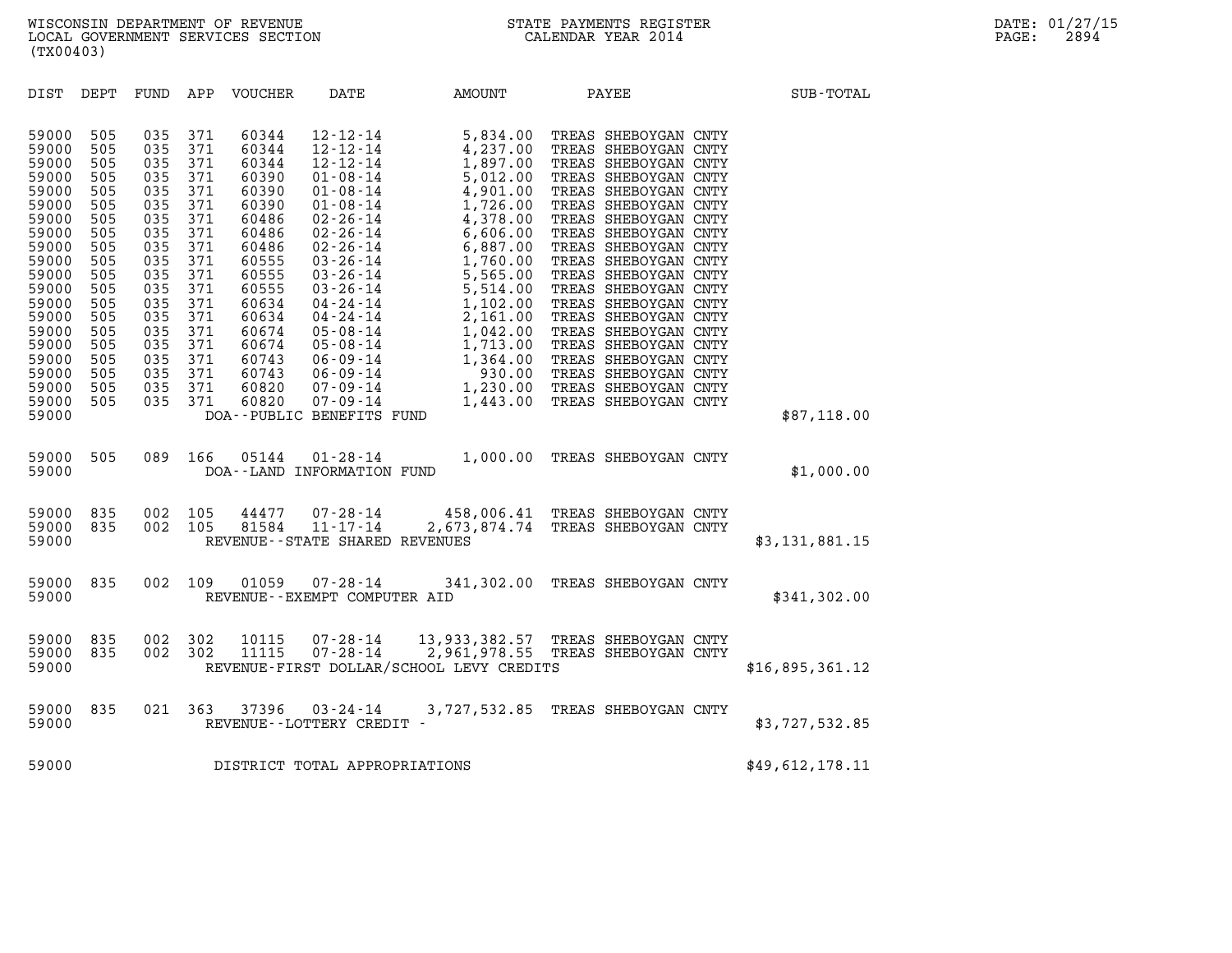| (TX00403)                                             |     |                               |                    |                                  |                                                                 |                                             |                                                                                                                                             | DATE: 01/27/15<br>2895<br>$\mathtt{PAGE:}$ |  |
|-------------------------------------------------------|-----|-------------------------------|--------------------|----------------------------------|-----------------------------------------------------------------|---------------------------------------------|---------------------------------------------------------------------------------------------------------------------------------------------|--------------------------------------------|--|
|                                                       |     |                               |                    | DIST DEPT FUND APP VOUCHER       | DATE                                                            | <b>AMOUNT</b>                               | PAYEE                                                                                                                                       | <b>SUB-TOTAL</b>                           |  |
| 59002 165<br>59002                                    |     |                               |                    |                                  |                                                                 | SAFETY/PROF SERV--FIRE INSURANCE DUES       | 002 225 01498 06-30-14 5,642.44 TREAS TN GREENBUSH                                                                                          | \$5,642.44                                 |  |
| 59002 370<br>59002                                    |     |                               | 000 001            | 01DNR                            |                                                                 | NAT RESOURCES-SEVERANCE/YIELD/WITHDRAWAL    | 06-19-14 16.80 TREAS TOWN GREENBUSH                                                                                                         | \$16.80                                    |  |
|                                                       |     |                               |                    | 59002 370 002 503 16682          |                                                                 |                                             | 01-30-14 10,300.76 TREAS TN GREENBUSH<br>TOWN SHARE 601.59                                                                                  |                                            |  |
| 59002                                                 |     |                               |                    |                                  |                                                                 | NAT RESOURCES--AIDS IN LIEU OF TAXES        |                                                                                                                                             | \$10,300.76                                |  |
| 59002 370<br>59002                                    |     |                               | 012 571            |                                  |                                                                 | NAT RESOURCES - - FOREST CROP/MFL/CO FOREST | 38230  06-16-14  275.52  TREAS TN GREENBUSH                                                                                                 | \$275.52                                   |  |
| 59002 370<br>59002 370<br>59002 370<br>59002          |     | 012 579<br>012 579<br>012 579 |                    |                                  |                                                                 | NAT RESOURCES--AIDS IN LIEU OF TAXES        | 19774  04-16-14  5,020.94  TREAS TN GREENBUSH<br>19774  04-16-14  336.34  TREAS TN GREENBUSH<br>19774  04-16-14  860.29  TREAS TN GREENBUSH | \$6,217.57                                 |  |
| 59002 370<br>59002                                    |     |                               | 074 670            | 42068                            | NAT RESOURCES - - RU RECYCLING GRANT                            |                                             | 05-23-14 3,136.83 TREAS TN GREENBUSH                                                                                                        | \$3,136.83                                 |  |
| 59002 395<br>59002 395<br>59002<br>59002 395<br>59002 | 395 | 011 191<br>011 191            | 011 191<br>011 191 | 05498<br>11498<br>21498<br>31498 | 07-07-14<br>$10 - 06 - 14$                                      | TRANSPORTATION--GENERAL TRANSP AIDS-GTA     | 01-06-14 27,780.33 TOWN OF GREENBUSH<br>04-07-14 27,780.33 TOWN OF GREENBUSH<br>27,780.33 TOWN OF GREENBUSH<br>27,780.34 TOWN OF GREENBUSH  | \$111, 121.33                              |  |
| 59002 835<br>59002 835<br>59002                       |     | 002 105<br>002 105            |                    | 44449<br>81556                   | 07-28-14<br>$11 - 17 - 14$<br>REVENUE - - STATE SHARED REVENUES |                                             | 15,350.26 TREAS TN GREENBUSH<br>87,002.85 TREAS TN GREENBUSH                                                                                | \$102, 353.11                              |  |
| 59002 835<br>59002                                    |     | 002 109                       |                    |                                  | 03358  07-28-14<br>REVENUE--EXEMPT COMPUTER AID                 |                                             | 20.00 TREAS TN GREENBUSH                                                                                                                    | \$20.00                                    |  |
| 59002 835<br>59002                                    |     |                               | 002 501            |                                  |                                                                 | DOA-PAYMENT FOR MUNICIPAL SERVICES AID      | 00003  02-03-14  1,962.79  TREAS TN GREENBUSH                                                                                               | \$1,962.79                                 |  |
| 59002                                                 |     |                               |                    |                                  | DISTRICT TOTAL APPROPRIATIONS                                   |                                             |                                                                                                                                             | \$241,047.15                               |  |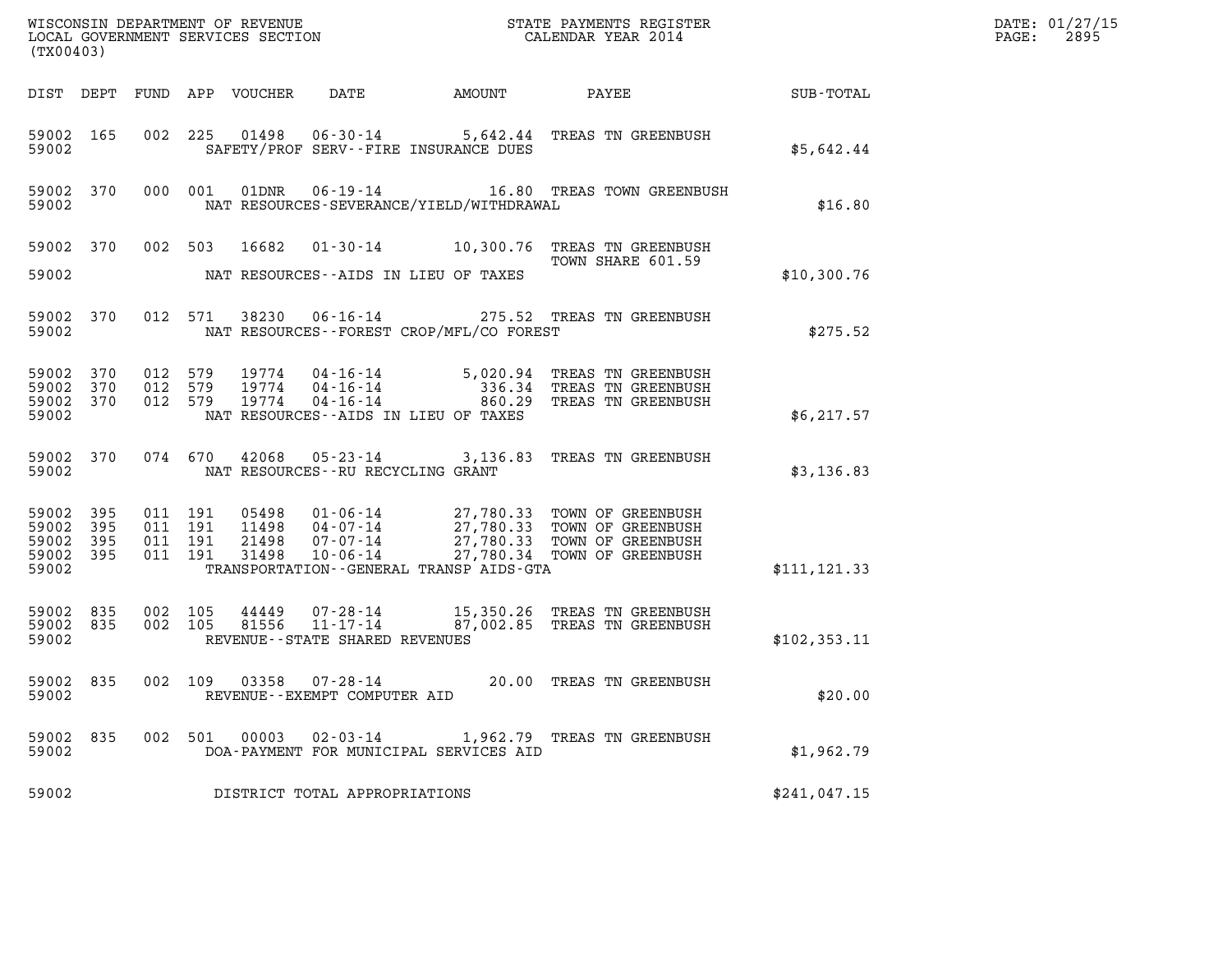| WISCONSIN DEPARTMENT OF REVENUE<br>(TX00403)                       | STATE PAYMENTS REGISTER<br>LOCAL GOVERNMENT SERVICES SECTION<br>CALENDAR YEAR 2014                                                                                                                                                                                                 | DATE: 01/27/15<br>$\mathtt{PAGE:}$<br>2896 |
|--------------------------------------------------------------------|------------------------------------------------------------------------------------------------------------------------------------------------------------------------------------------------------------------------------------------------------------------------------------|--------------------------------------------|
|                                                                    | DIST DEPT FUND APP VOUCHER DATE<br>AMOUNT<br>PAYEE                                                                                                                                                                                                                                 | <b>SUB-TOTAL</b>                           |
| 59004 165<br>59004                                                 | 002 225 01499 06-30-14 4,905.69 TREAS TN HERMAN<br>SAFETY/PROF SERV--FIRE INSURANCE DUES                                                                                                                                                                                           | \$4,905.69                                 |
| 59004 370<br>59004                                                 | 012 571<br>38231  06-16-14  140.78  TREAS TN HERMAN<br>NAT RESOURCES--FOREST CROP/MFL/CO FOREST                                                                                                                                                                                    | \$140.78                                   |
| 59004 370<br>59004                                                 | 074 670 42069 05-23-14 2,491.88 TREAS TN HERMAN<br>NAT RESOURCES - - RU RECYCLING GRANT                                                                                                                                                                                            | \$2,491.88                                 |
| 59004 395<br>59004<br>395<br>59004<br>395<br>59004<br>395<br>59004 | 011 191<br>05499  01-06-14  22,212.62  TOWN OF HERMAN<br>11499  04-07-14  22,212.62  TOWN OF HERMAN<br>011 191<br>21499 07-07-14 22, 212.62 TOWN OF HERMAN<br>011 191<br>011 191<br>31499<br>10-06-14<br>22, 212.63 TOWN OF HERMAN<br>TRANSPORTATION - - GENERAL TRANSP AIDS - GTA | \$88,850.49                                |
| 59004 835<br>59004 835<br>59004                                    | 002 105<br>44450 07-28-14 11,404.80 TREAS TN HERMAN<br>002 105<br>64,674.26 TREAS TN HERMAN<br>REVENUE--STATE SHARED REVENUES                                                                                                                                                      | \$76,079.06                                |
| 59004 835<br>59004                                                 | 002 109 03359 07-28-14 518.00 TREAS TN HERMAN<br>REVENUE--EXEMPT COMPUTER AID                                                                                                                                                                                                      | \$518.00                                   |
| 59004                                                              | DISTRICT TOTAL APPROPRIATIONS                                                                                                                                                                                                                                                      | \$172,985.90                               |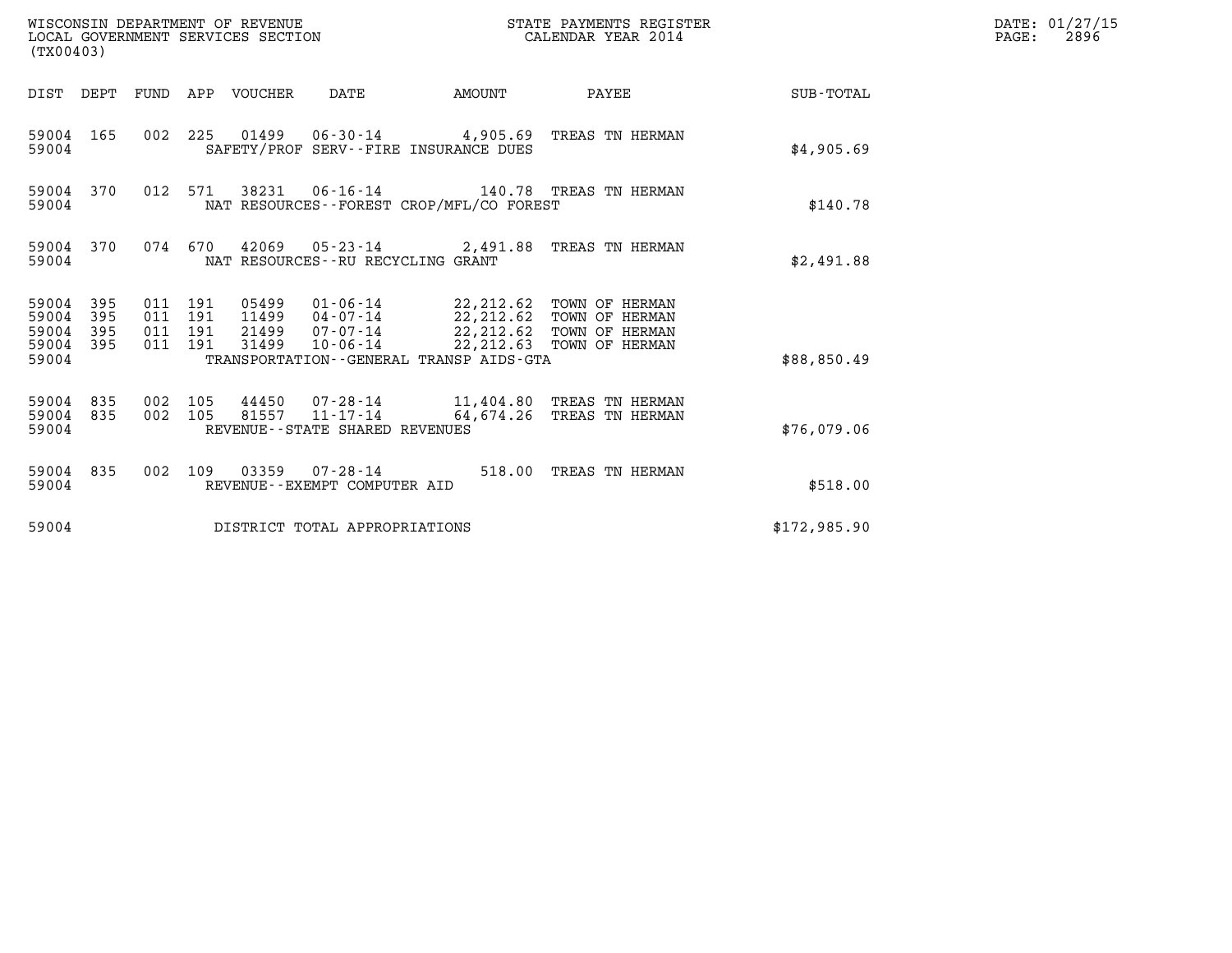| (TX00403)                                         |            |                    |                    |                                  | WISCONSIN DEPARTMENT OF REVENUE<br>LOCAL GOVERNMENT SERVICES SECTION |                                          | STATE PAYMENTS REGISTER<br>CALENDAR YEAR 2014                                                                             |              | DATE: 01/27/15<br>PAGE:<br>2897 |
|---------------------------------------------------|------------|--------------------|--------------------|----------------------------------|----------------------------------------------------------------------|------------------------------------------|---------------------------------------------------------------------------------------------------------------------------|--------------|---------------------------------|
| DIST DEPT                                         |            |                    |                    | FUND APP VOUCHER                 | DATE                                                                 | <b>AMOUNT</b>                            | PAYEE                                                                                                                     | SUB-TOTAL    |                                 |
| 59006 165<br>59006                                |            |                    |                    |                                  | SAFETY/PROF SERV--FIRE INSURANCE DUES                                |                                          | 002 225 01500 06-30-14 9,128.54 TREAS TN HOLLAND                                                                          | \$9,128.54   |                                 |
| 59006 370<br>59006                                |            |                    | 012 571            | 38232                            |                                                                      | NAT RESOURCES--FOREST CROP/MFL/CO FOREST | 06-16-14 80.28 TREAS TN HOLLAND                                                                                           | \$80.28      |                                 |
| 59006 370<br>59006                                |            | 012 579            |                    |                                  | NAT RESOURCES -- AIDS IN LIEU OF TAXES                               |                                          | 19775 04-16-14 28.12 TREAS TN HOLLAND                                                                                     | \$28.12      |                                 |
| 59006 370<br>59006                                |            |                    |                    |                                  | NAT RESOURCES - - RU RECYCLING GRANT                                 |                                          | 074 670 42070 05-23-14 2,289.04 TREAS TN HOLLAND                                                                          | \$2,289.04   |                                 |
| 59006 395<br>59006<br>59006<br>59006 395<br>59006 | 395<br>395 | 011 191<br>011 191 | 011 191<br>011 191 | 05500<br>11500<br>21500<br>31500 | 04-07-14<br>07-07-14<br>$10 - 06 - 14$                               | TRANSPORTATION--GENERAL TRANSP AIDS-GTA  | 01-06-14 28,949.97 TOWN OF HOLLAND<br>28,949.97 TOWN OF HOLLAND<br>28,949.97 TOWN OF HOLLAND<br>28,949.99 TOWN OF HOLLAND | \$115,799.90 |                                 |
| 59006 835<br>59006<br>59006                       | 835        | 002 105<br>002 105 |                    | 44451<br>81558                   | 07-28-14<br>$11 - 17 - 14$<br>REVENUE - - STATE SHARED REVENUES      |                                          | 6,752.96 TREAS TN HOLLAND<br>41,761.46 TREAS TN HOLLAND                                                                   | \$48,514.42  |                                 |
| 59006 835<br>59006                                |            |                    |                    |                                  | REVENUE--EXEMPT COMPUTER AID                                         |                                          | 002 109 03360 07-28-14 35.00 TREAS TN HOLLAND                                                                             | \$35.00      |                                 |
| 59006                                             |            |                    |                    |                                  | DISTRICT TOTAL APPROPRIATIONS                                        |                                          |                                                                                                                           | \$175,875.30 |                                 |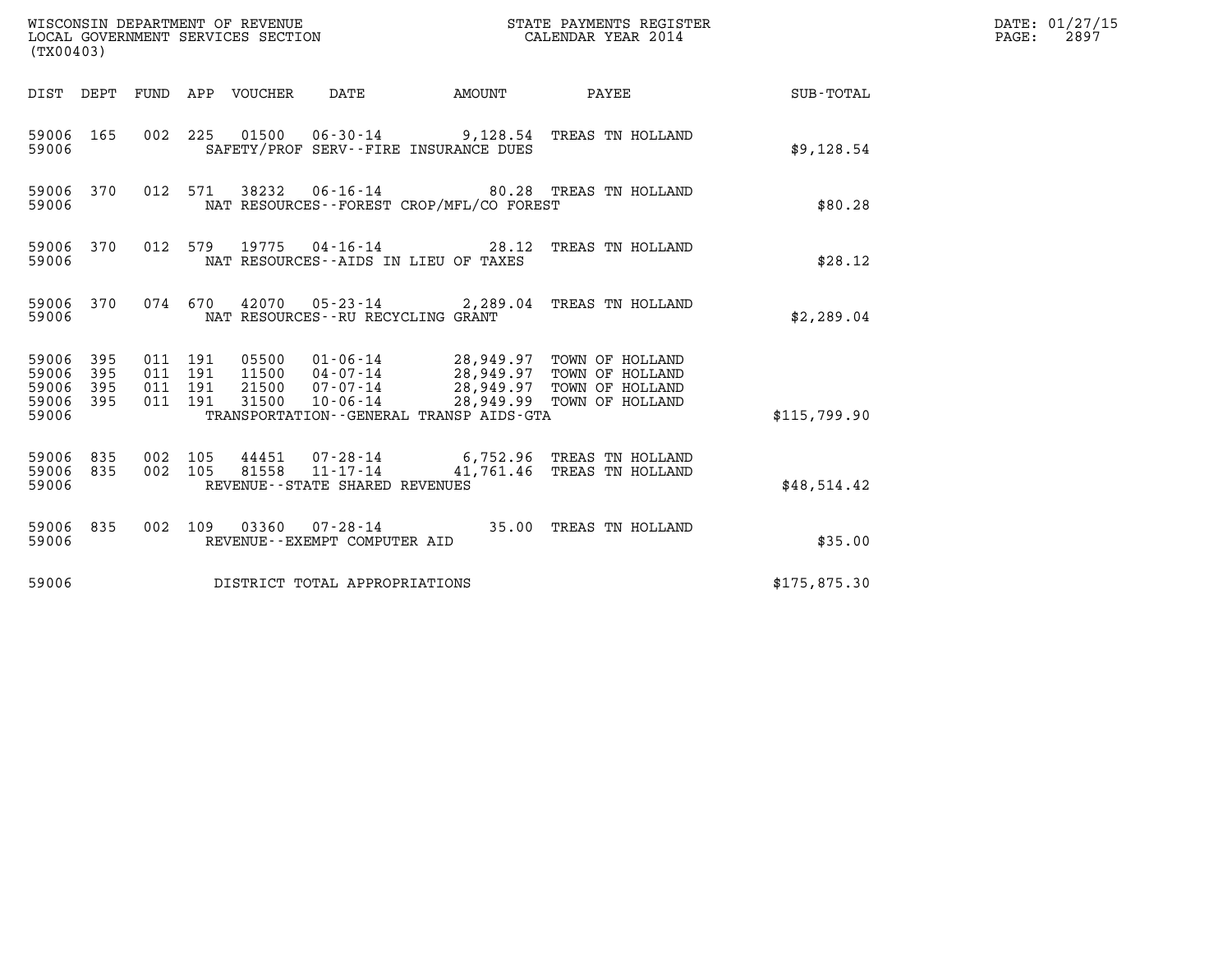| (TX00403)                                 |                          |                                          |         | WISCONSIN DEPARTMENT OF REVENUE<br>LOCAL GOVERNMENT SERVICES SECTION |                                                           |                                                                                                                                                           | STATE PAYMENTS REGISTER<br>CALENDAR YEAR 2014 |              | DATE: 01/27/15<br>$\mathtt{PAGE}$ :<br>2898 |
|-------------------------------------------|--------------------------|------------------------------------------|---------|----------------------------------------------------------------------|-----------------------------------------------------------|-----------------------------------------------------------------------------------------------------------------------------------------------------------|-----------------------------------------------|--------------|---------------------------------------------|
|                                           |                          |                                          |         | DIST DEPT FUND APP VOUCHER DATE                                      |                                                           | <b>AMOUNT</b>                                                                                                                                             | PAYEE                                         | SUB-TOTAL    |                                             |
| 59008 165<br>59008                        |                          |                                          |         |                                                                      |                                                           | 002 225 01501 06-30-14 9,092.60 TREAS TN LIMA<br>SAFETY/PROF SERV--FIRE INSURANCE DUES                                                                    |                                               | \$9,092.60   |                                             |
| 59008 370<br>59008                        |                          |                                          | 012 571 |                                                                      |                                                           | 38233  06-16-14  37.61 TREAS TN LIMA<br>NAT RESOURCES--FOREST CROP/MFL/CO FOREST                                                                          |                                               | \$37.61      |                                             |
| 59008 370<br>59008                        |                          |                                          | 074 670 |                                                                      | NAT RESOURCES--RU RECYCLING GRANT                         | 42071  05-23-14  4,254.02  TREAS TN LIMA                                                                                                                  |                                               | \$4,254.02   |                                             |
| 59008<br>59008<br>59008<br>59008<br>59008 | 395<br>395<br>395<br>395 | 011 191<br>011 191<br>011 191<br>011 191 |         | 21501<br>31501                                                       | 07-07-14<br>10-06-14                                      | 05501  01-06-14  18,851.88  TOWN OF LIMA<br>11501  04-07-14  18,851.88  TOWN OF LIMA<br>18,851.90 TOWN OF LIMA<br>TRANSPORTATION--GENERAL TRANSP AIDS-GTA | 18,851.88 TOWN OF LIMA                        | \$75,407.54  |                                             |
| 59008 395<br>59008                        |                          |                                          |         |                                                                      |                                                           | 011 278 01273 01-16-14 20,713.04 TREAS TN LIMA<br>TRANSPORTATION - - LRIP/TRIP/MSIP GRANTS                                                                |                                               | \$20,713.04  |                                             |
| 59008<br>59008<br>59008                   | 835<br>835               | 002 105<br>002 105                       |         | 44452<br>81559                                                       | 07-28-14<br>11-17-14<br>REVENUE - - STATE SHARED REVENUES | 7,964.12 TREAS TN LIMA<br>45,144.92                                                                                                                       | TREAS TN LIMA                                 | \$53,109.04  |                                             |
| 59008 835<br>59008                        |                          |                                          |         |                                                                      | 002 109 03361 07-28-14<br>REVENUE - - EXEMPT COMPUTER AID |                                                                                                                                                           | 73.00 TREAS TN LIMA                           | \$73.00      |                                             |
| 59008                                     |                          |                                          |         |                                                                      | DISTRICT TOTAL APPROPRIATIONS                             |                                                                                                                                                           |                                               | \$162,686.85 |                                             |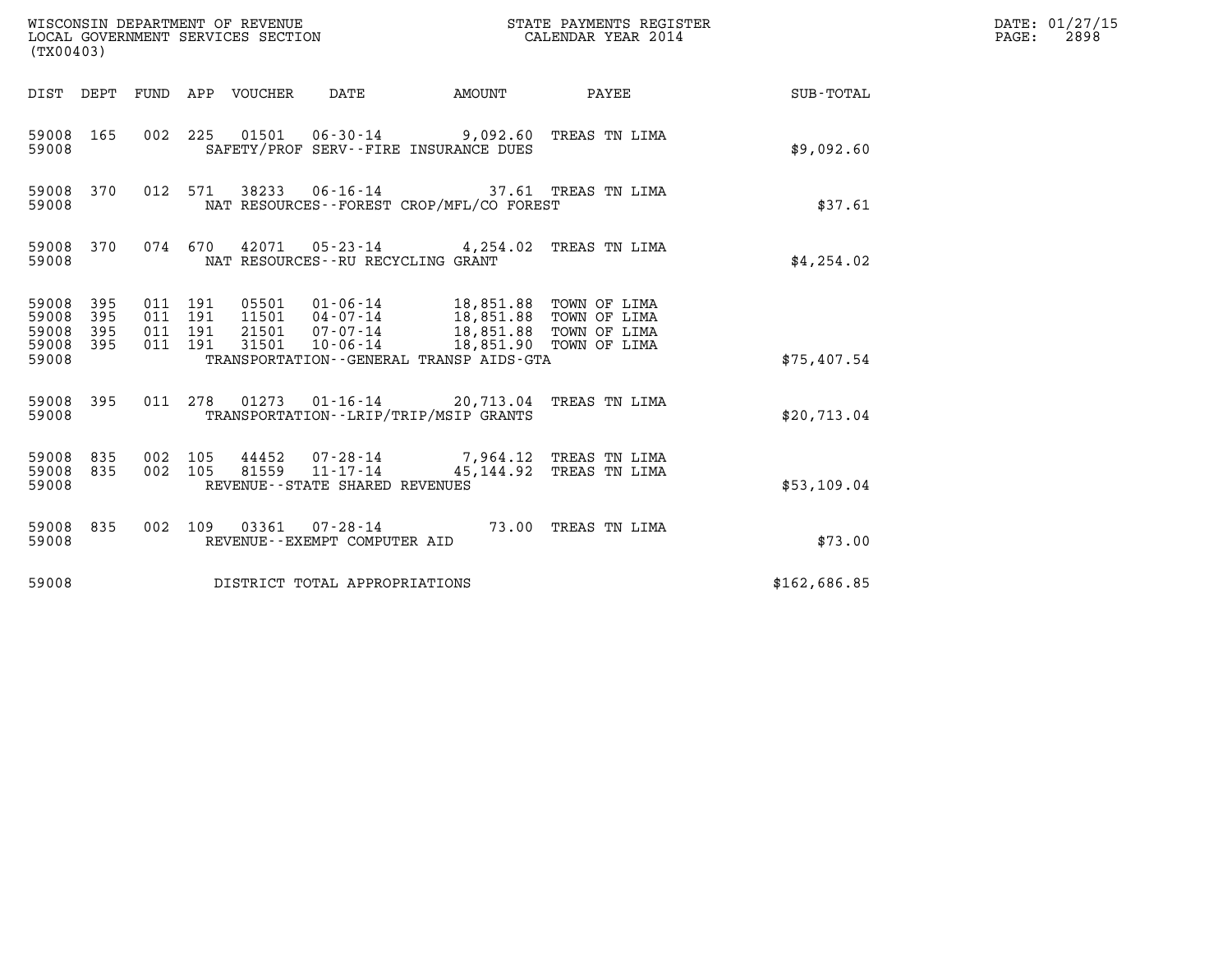| WISCONSIN DEPARTMENT OF REVENUE   | STATE PAYMENTS REGISTER | DATE: 01/27/15 |
|-----------------------------------|-------------------------|----------------|
| LOCAL GOVERNMENT SERVICES SECTION | CALENDAR YEAR 2014      | 2899<br>PAGE:  |

| (TX00403)                                     |                   |                                          |                                  |                                               |                                                                                                                                                                                                                          | WISCONSIN DEPARTMENT OF REVENUE<br>LOCAL GOVERNMENT SERVICES SECTION<br>(TWO 1001 CALENDAR YEAR 2014                                                                                                                                                                                                  |               | DATE: 01/27/15<br>PAGE:<br>2899 |
|-----------------------------------------------|-------------------|------------------------------------------|----------------------------------|-----------------------------------------------|--------------------------------------------------------------------------------------------------------------------------------------------------------------------------------------------------------------------------|-------------------------------------------------------------------------------------------------------------------------------------------------------------------------------------------------------------------------------------------------------------------------------------------------------|---------------|---------------------------------|
|                                               |                   |                                          | DIST DEPT FUND APP VOUCHER       |                                               | DATE AMOUNT                                                                                                                                                                                                              | PAYEE                                                                                                                                                                                                                                                                                                 | SUB-TOTAL     |                                 |
| 59010 165<br>59010                            |                   | 002 225                                  | 01502                            | $06 - 30 - 14$                                | 5,768.23<br>SAFETY/PROF SERV--FIRE INSURANCE DUES                                                                                                                                                                        | TREAS TN LYNDON                                                                                                                                                                                                                                                                                       | \$5,768.23    |                                 |
| 59010 370<br>59010 370                        |                   | 002 503                                  | 16683<br>002 503 16683           | $01 - 30 - 14$<br>$01 - 30 - 14$              | 34,540.96<br>3,530.98                                                                                                                                                                                                    | TREAS TN LYNDON<br>TREAS TN LYNDON<br>TOWN SHARE 5504.82                                                                                                                                                                                                                                              |               |                                 |
| 59010                                         |                   |                                          |                                  |                                               | NAT RESOURCES--AIDS IN LIEU OF TAXES                                                                                                                                                                                     |                                                                                                                                                                                                                                                                                                       | \$38,071.94   |                                 |
| 59010 370<br>59010                            |                   | 012 571                                  | 38234                            |                                               | NAT RESOURCES--FOREST CROP/MFL/CO FOREST                                                                                                                                                                                 | 06-16-14 164.16 TREAS TN LYNDON                                                                                                                                                                                                                                                                       | \$164.16      |                                 |
| 59010<br>59010<br>59010<br>59010 370<br>59010 | 370<br>370<br>370 | 012 579<br>012 579<br>012 579<br>012 579 | 19776<br>19776<br>19776<br>19776 |                                               | $\begin{array}{llll} 04\cdot 16\cdot 14 & 35\cdot 20 \\ 04\cdot 16\cdot 14 & 303\cdot 86 \\ 04\cdot 16\cdot 14 & 228\cdot 66 \\ 04\cdot 16\cdot 14 & 137\cdot 81 \end{array}$<br>NAT RESOURCES - - AIDS IN LIEU OF TAXES | TREAS TN LYNDON<br>TREAS TN LYNDON<br>TREAS TN LYNDON<br>TREAS TN LYNDON                                                                                                                                                                                                                              | \$705.53      |                                 |
| 59010<br>59010<br>59010<br>59010 395<br>59010 | 395<br>395<br>395 | 011 191<br>011 191<br>011 191<br>011 191 | 05502<br>11502<br>21502<br>31502 |                                               | TRANSPORTATION--GENERAL TRANSP AIDS-GTA                                                                                                                                                                                  | $\begin{array}{lllllll} 01\cdot 06\cdot 14 & 16\, , 200\, .34 & \text{TOWN OF LYNDOM} \\ 04\cdot 07\cdot 14 & 16\, , 200\, .34 & \text{TOWN OF LYNDOM} \\ 07\cdot 07\cdot 14 & 16\, , 200\, .34 & \text{TOWN OF LYNDOM} \\ 10\cdot 06\cdot 14 & 16\, , 200\, .35 & \text{TOWN OF LYNDOM} \end{array}$ | \$64,801.37   |                                 |
| 59010<br>59010 835<br>59010                   | 835               | 002 105<br>002 105                       | 44453<br>81560                   | 11-17-14<br>REVENUE - - STATE SHARED REVENUES |                                                                                                                                                                                                                          | 07-28-14 3,551.33 TREAS TN LYNDON<br>20,783.93 TREAS TN LYNDON                                                                                                                                                                                                                                        | \$24,335.26   |                                 |
| 59010<br>59010                                | 835               | 002 109                                  | 03362                            | 07-28-14<br>REVENUE--EXEMPT COMPUTER AID      |                                                                                                                                                                                                                          | 142.00 TREAS TN LYNDON                                                                                                                                                                                                                                                                                | \$142.00      |                                 |
| 59010 835<br>59010                            |                   |                                          | 021 363 36351                    | REVENUE--LOTTERY CREDIT -                     |                                                                                                                                                                                                                          | 03-24-14 1,270.46 TREAS TN LYNDON                                                                                                                                                                                                                                                                     | \$1,270.46    |                                 |
| 59010                                         |                   |                                          |                                  | DISTRICT TOTAL APPROPRIATIONS                 |                                                                                                                                                                                                                          |                                                                                                                                                                                                                                                                                                       | \$135, 258.95 |                                 |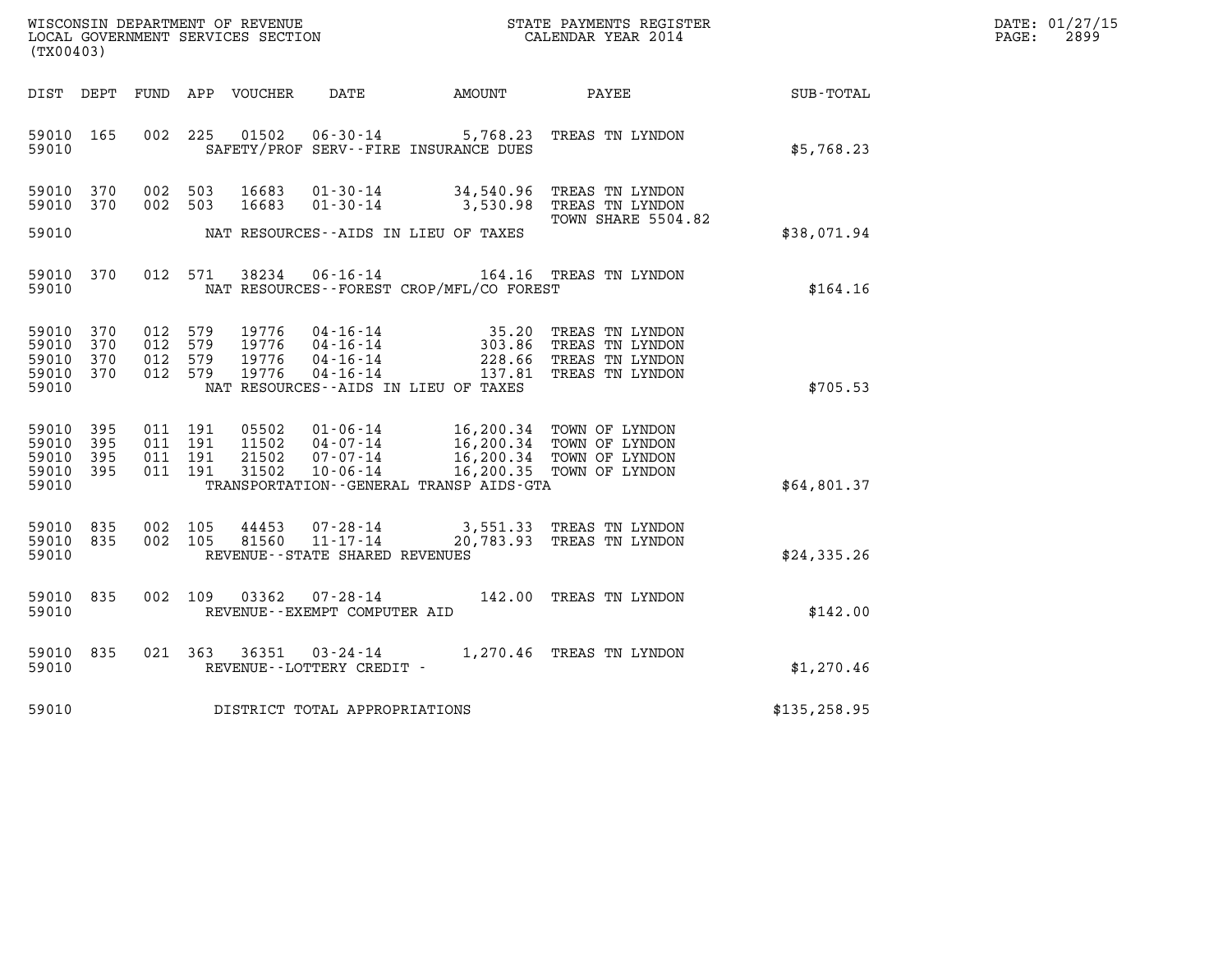| WISCONSIN DEPARTMENT OF REVENUE   | STATE PAYMENTS REGISTER | DATE: 01/27/15 |
|-----------------------------------|-------------------------|----------------|
| LOCAL GOVERNMENT SERVICES SECTION | CALENDAR YEAR 2014      | 2900<br>PAGE:  |

| (TX00403)                                 |                          |                          |                          | WISCONSIN DEPARTMENT OF REVENUE<br>LOCAL GOVERNMENT SERVICES SECTION |                                                                                                                 |                        | STATE PAYMENTS REGISTER<br>CALENDAR YEAR 2014                                                              |                  |
|-------------------------------------------|--------------------------|--------------------------|--------------------------|----------------------------------------------------------------------|-----------------------------------------------------------------------------------------------------------------|------------------------|------------------------------------------------------------------------------------------------------------|------------------|
| DIST                                      | DEPT                     | FUND                     | APP                      | VOUCHER                                                              | DATE                                                                                                            | AMOUNT                 | PAYEE                                                                                                      | <b>SUB-TOTAL</b> |
| 59012<br>59012                            | 165                      | 002                      | 225                      | 01503                                                                | $06 - 30 - 14$<br>SAFETY/PROF SERV--FIRE INSURANCE DUES                                                         | 4,402.54               | TREAS TN MITCHELL                                                                                          | \$4,402.54       |
| 59012<br>59012                            | 370<br>370               | 002<br>002               | 503<br>503               | 17131<br>17131                                                       | $02 - 14 - 14$<br>$02 - 14 - 14$                                                                                | 16,591.57<br>72,772.95 | TREAS TN MITCHELL<br>TREAS TN MITCHELL<br><b>TOWN SHARE 6715.56</b>                                        |                  |
| 59012                                     |                          |                          |                          |                                                                      | NAT RESOURCES--AIDS IN LIEU OF TAXES                                                                            |                        |                                                                                                            | \$89,364.52      |
| 59012<br>59012                            | 370                      | 012                      | 571                      | 38235                                                                | 06-16-14<br>NAT RESOURCES - - FOREST CROP/MFL/CO FOREST                                                         |                        | 54.80 TREAS TN MITCHELL                                                                                    | \$54.80          |
| 59012<br>59012<br>59012                   | 370<br>370               | 012<br>012               | 579<br>579               | 19777<br>19777                                                       | $04 - 16 - 14$<br>$04 - 16 - 14$<br>NAT RESOURCES -- AIDS IN LIEU OF TAXES                                      | 6,771.78<br>73.34      | TREAS TN MITCHELL<br>TREAS TN MITCHELL                                                                     | \$6,845.12       |
| 59012<br>59012                            | 370                      | 074                      | 670                      | 42072                                                                | $05 - 23 - 14$<br>NAT RESOURCES - - RU RECYCLING GRANT                                                          | 200.22                 | TREAS TN MITCHELL                                                                                          | \$200.22         |
| 59012<br>59012<br>59012<br>59012<br>59012 | 395<br>395<br>395<br>395 | 011<br>011<br>011<br>011 | 191<br>191<br>191<br>191 | 05503<br>11503<br>21503<br>31503                                     | $01 - 06 - 14$<br>$04 - 07 - 14$<br>$07 - 07 - 14$<br>$10 - 06 - 14$<br>TRANSPORTATION--GENERAL TRANSP AIDS-GTA | 17,258.85              | 17,258.84 TOWN OF MITCHELL<br>17,258.84 TOWN OF MITCHELL<br>17,258.84 TOWN OF MITCHELL<br>TOWN OF MITCHELL | \$69,035.37      |
| 59012<br>59012<br>59012                   | 835<br>835               | 002<br>002               | 105<br>105               | 44454<br>81561                                                       | $07 - 28 - 14$<br>$11 - 17 - 14$<br>REVENUE - - STATE SHARED REVENUES                                           | 2,999.82               | TREAS TN MITCHELL<br>17,115.41 TREAS TN MITCHELL                                                           | \$20, 115.23     |
| 59012<br>59012                            | 835                      | 002                      | 109                      | 03363                                                                | $07 - 28 - 14$<br>REVENUE--EXEMPT COMPUTER AID                                                                  |                        | 7.00 TREAS TN MITCHELL                                                                                     | \$7.00           |
| 59012<br>59012                            | 835                      | 002                      | 501                      | 00003                                                                | $02 - 03 - 14$<br>DOA-PAYMENT FOR MUNICIPAL SERVICES AID                                                        |                        | 2,093.34 TREAS TN MITCHELL                                                                                 | \$2,093.34       |
| 59012                                     |                          |                          |                          |                                                                      | DISTRICT TOTAL APPROPRIATIONS                                                                                   |                        |                                                                                                            | \$192, 118.14    |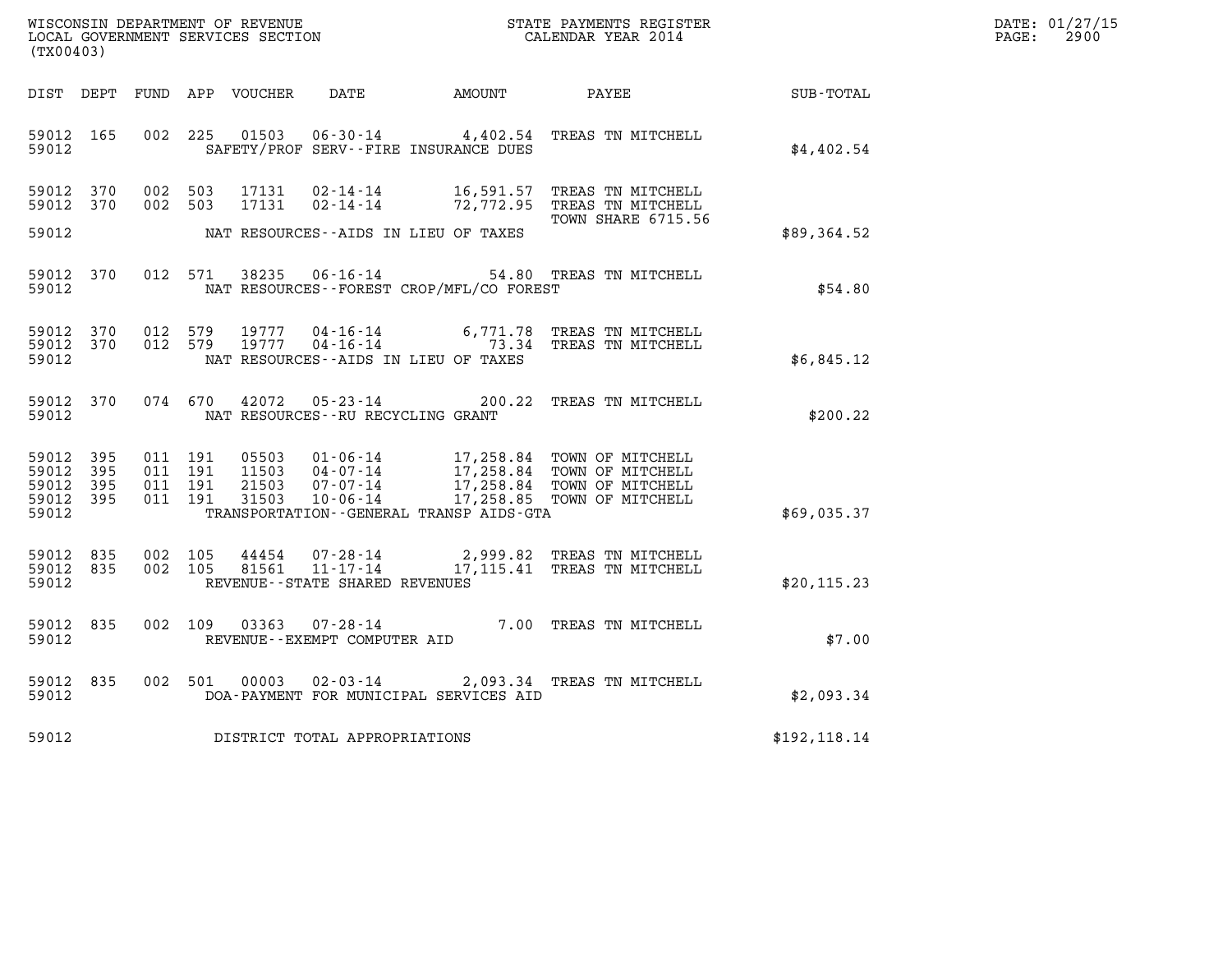| WISCONSIN DEPARTMENT OF REVENUE<br>WISCONSIN DEPARTMENT OF REVENUE<br>LOCAL GOVERNMENT SERVICES SECTION<br>(TX00403) |            |                                          |         |                                 |                                                  |                                                                                                                                                                                                                   | STATE PAYMENTS REGISTER<br>CALENDAR YEAR 2014                      |             | DATE: 01/27/15<br>$\mathtt{PAGE:}$<br>2901 |
|----------------------------------------------------------------------------------------------------------------------|------------|------------------------------------------|---------|---------------------------------|--------------------------------------------------|-------------------------------------------------------------------------------------------------------------------------------------------------------------------------------------------------------------------|--------------------------------------------------------------------|-------------|--------------------------------------------|
|                                                                                                                      |            |                                          |         | DIST DEPT FUND APP VOUCHER DATE |                                                  |                                                                                                                                                                                                                   | AMOUNT PAYEE SUB-TOTAL                                             |             |                                            |
| 59014                                                                                                                | 59014 165  |                                          |         |                                 |                                                  | SAFETY/PROF SERV--FIRE INSURANCE DUES                                                                                                                                                                             | 002 225 01504 06-30-14 4,294.72 TREAS TN MOSEL                     | \$4,294.72  |                                            |
| 59014                                                                                                                | 59014 370  |                                          |         |                                 |                                                  | NAT RESOURCES--FOREST CROP/MFL/CO FOREST                                                                                                                                                                          | 012 571 38236 06-16-14 49.14 TREAS TN MOSEL                        | \$49.14     |                                            |
| 59014                                                                                                                | 59014 370  |                                          |         |                                 | NAT RESOURCES--RU RECYCLING GRANT                |                                                                                                                                                                                                                   | 074 670 42073 05-23-14 1,071.23 TREAS TN MOSEL                     | \$1,071.23  |                                            |
| 59014 395<br>59014<br>59014<br>59014 395<br>59014                                                                    | 395<br>395 | 011 191<br>011 191<br>011 191<br>011 191 |         | 31504                           |                                                  | 05504  01-06-14  14,718.44  TOWN OF MOSEL<br>11504  04-07-14  14,718.44  TOWN OF MOSEL<br>21504  07-07-14  14,718.44 TOWN OF MOSEL<br>10-06-14 14,718.45 TOWN OF MOSEL<br>TRANSPORTATION--GENERAL TRANSP AIDS-GTA |                                                                    | \$58,873.77 |                                            |
| 59014 835<br>59014                                                                                                   | 59014 835  | 002 105                                  | 002 105 |                                 | 81562 11-17-14<br>REVENUE--STATE SHARED REVENUES |                                                                                                                                                                                                                   | 44455 07-28-14 1,955.94 TREAS TN MOSEL<br>11,083.66 TREAS TN MOSEL | \$13,039.60 |                                            |
| 59014                                                                                                                | 59014 835  |                                          |         |                                 | REVENUE--EXEMPT COMPUTER AID                     |                                                                                                                                                                                                                   | 002 109 03364 07-28-14 1,252.00 TREAS TN MOSEL                     | \$1,252.00  |                                            |
| 59014                                                                                                                |            |                                          |         |                                 | DISTRICT TOTAL APPROPRIATIONS                    |                                                                                                                                                                                                                   |                                                                    | \$78,580.46 |                                            |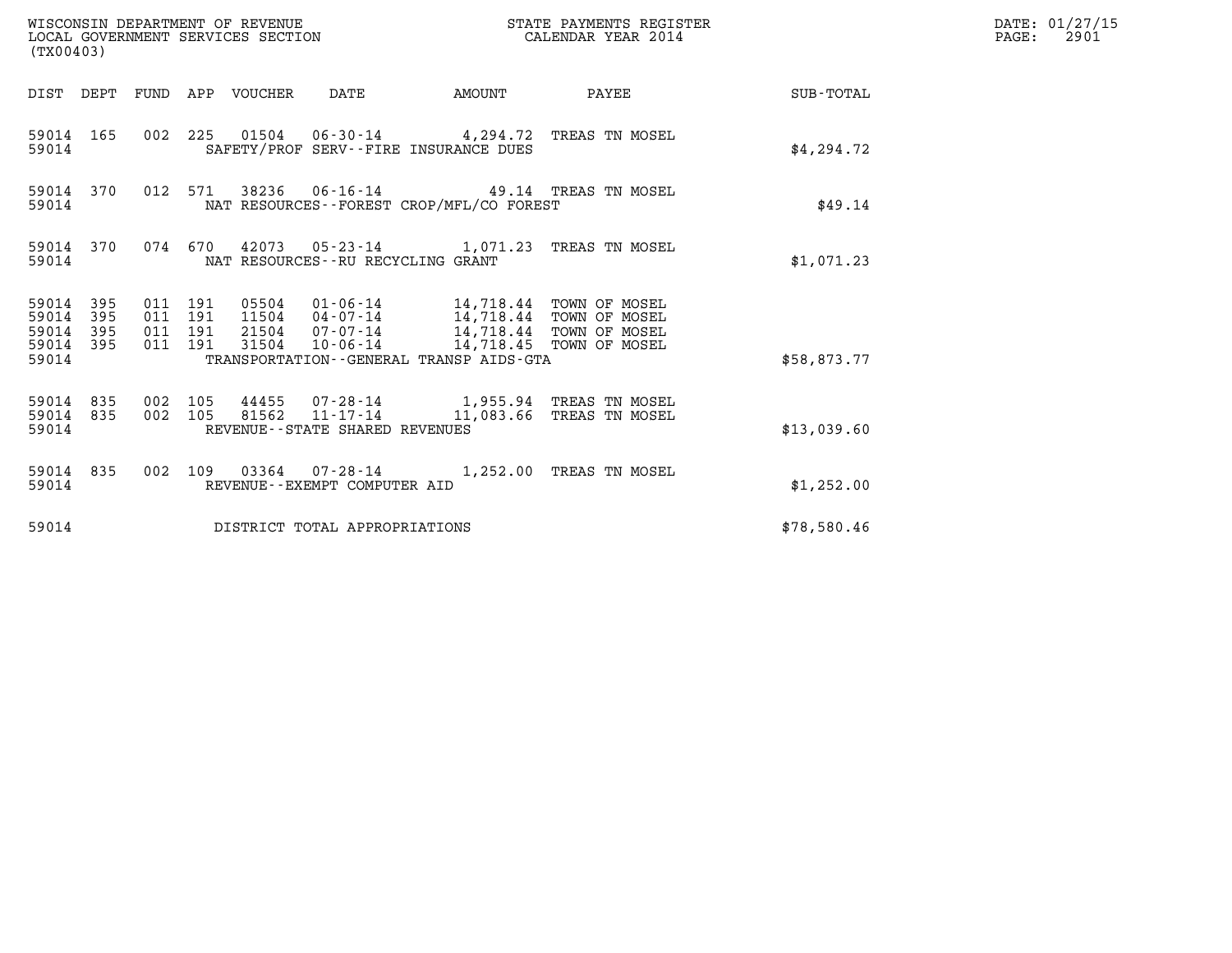| (TX00403)                                 |                            |                                          |         |                                  |                                                        |                                                                    |                                                                                                                               |               | DATE: 01/27/15<br>$\mathtt{PAGE}$ :<br>2902 |
|-------------------------------------------|----------------------------|------------------------------------------|---------|----------------------------------|--------------------------------------------------------|--------------------------------------------------------------------|-------------------------------------------------------------------------------------------------------------------------------|---------------|---------------------------------------------|
|                                           |                            |                                          |         | DIST DEPT FUND APP VOUCHER       | DATE                                                   | AMOUNT                                                             | PAYEE                                                                                                                         | SUB-TOTAL     |                                             |
| 59016 165<br>59016                        |                            | 002 225                                  |         | 01505                            |                                                        | SAFETY/PROF SERV--FIRE INSURANCE DUES                              | 06-30-14 13,261.54 TREAS TN PLYMOUTH                                                                                          | \$13, 261.54  |                                             |
| 59016 370<br>59016                        |                            |                                          | 000 001 |                                  | 01DNR 06-19-14                                         | NAT RESOURCES-SEVERANCE/YIELD/WITHDRAWAL                           | 227.76 TREAS TOWN PLYMOUTH                                                                                                    | \$227.76      |                                             |
| 59016 370<br>59016                        |                            |                                          | 002 503 |                                  |                                                        | NAT RESOURCES--AIDS IN LIEU OF TAXES                               | 17132  02-14-14  30,950.18  TREAS TN PLYMOUTH<br>TOWN SHARE 1218.25                                                           | \$30,950.18   |                                             |
|                                           |                            |                                          |         |                                  |                                                        |                                                                    |                                                                                                                               |               |                                             |
| 59016 370<br>59016                        |                            | 012 571                                  |         |                                  |                                                        | NAT RESOURCES - - FOREST CROP/MFL/CO FOREST                        | 38237  06-16-14  48.00 TREAS TN PLYMOUTH                                                                                      | \$48.00       |                                             |
| 59016 370<br>59016<br>59016<br>59016      | 370<br>370                 | 012 579<br>012 579<br>012 579            |         | 19778<br>19778<br>19778          | $04 - 16 - 14$<br>$04 - 16 - 14$<br>04-16-14           | 25.68<br>320.63<br>197.55<br>NAT RESOURCES - AIDS IN LIEU OF TAXES | TREAS TN PLYMOUTH<br>TREAS TN PLYMOUTH<br>TREAS TN PLYMOUTH                                                                   | \$543.86      |                                             |
| 59016<br>59016<br>59016<br>59016<br>59016 | - 395<br>395<br>395<br>395 | 011 191<br>011 191<br>011 191<br>011 191 |         | 05505<br>11505<br>21505<br>31505 | 04-07-14<br>07-07-14<br>$10 - 06 - 14$                 | TRANSPORTATION - - GENERAL TRANSP AIDS - GTA                       | 01-06-14 21,889.78 TOWN OF PLYMOUTH<br>21,889.78 TOWN OF PLYMOUTH<br>21,889.78 TOWN OF PLYMOUTH<br>21,889.78 TOWN OF PLYMOUTH | \$87,559.12   |                                             |
| 59016<br>59016<br>59016                   | 835<br>835                 | 002 105<br>002 105                       |         | 44456<br>81563                   | 07-28-14<br>11-17-14<br>REVENUE--STATE SHARED REVENUES |                                                                    | 8,124.24 TREAS TN PLYMOUTH<br>46,223.20 TREAS TN PLYMOUTH                                                                     | \$54,347.44   |                                             |
| 59016 835<br>59016                        |                            |                                          | 002 109 | 03365                            | $07 - 28 - 14$<br>REVENUE--EXEMPT COMPUTER AID         |                                                                    | 278.00 TREAS TN PLYMOUTH                                                                                                      | \$278.00      |                                             |
| 59016                                     |                            |                                          |         |                                  | DISTRICT TOTAL APPROPRIATIONS                          |                                                                    |                                                                                                                               | \$187, 215.90 |                                             |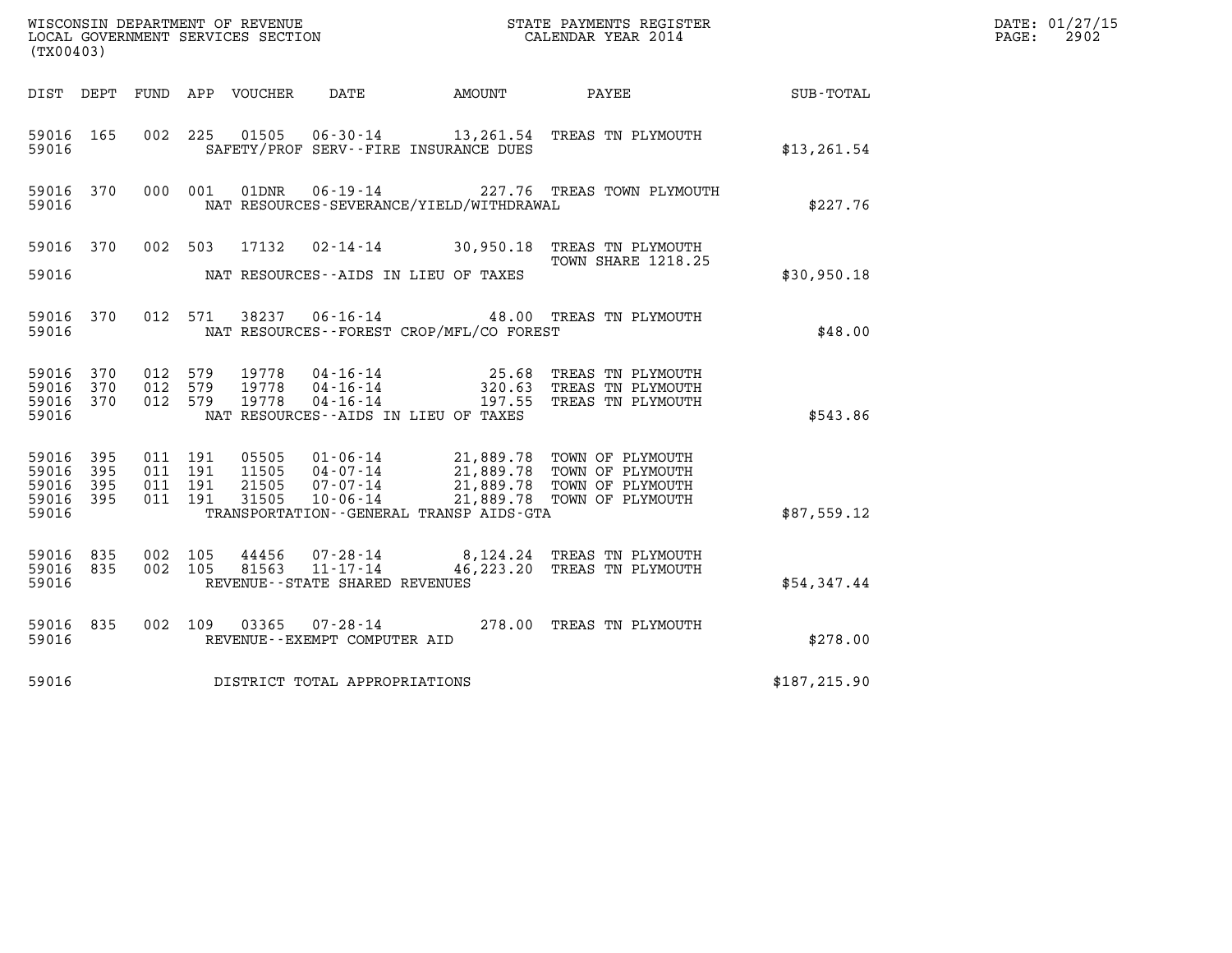| (TX00403)                                 |                           |                                          |         |                                  |                                                                      |                                                                                     |                                                                                                             |              | DATE: 01/27/15<br>2903<br>PAGE: |
|-------------------------------------------|---------------------------|------------------------------------------|---------|----------------------------------|----------------------------------------------------------------------|-------------------------------------------------------------------------------------|-------------------------------------------------------------------------------------------------------------|--------------|---------------------------------|
| DIST DEPT                                 |                           |                                          |         | FUND APP VOUCHER                 | DATE                                                                 | AMOUNT                                                                              | PAYEE                                                                                                       | SUB-TOTAL    |                                 |
| 59018 165<br>59018                        |                           | 002                                      | 225     |                                  |                                                                      | 01506  06-30-14  10,314.53  TREAS TN RHINE<br>SAFETY/PROF SERV--FIRE INSURANCE DUES |                                                                                                             | \$10,314.53  |                                 |
| 59018 370<br>59018                        |                           | 000 001                                  |         | 01DNR                            | $06 - 19 - 14$                                                       | NAT RESOURCES-SEVERANCE/YIELD/WITHDRAWAL                                            | 620.21 TREAS TOWN RHINE                                                                                     | \$620.21     |                                 |
| 59018<br>59018<br>59018                   | 370<br>370<br>370         | 002 503<br>002 503<br>002 503            |         | 17133<br>17133<br>17133          | 02-14-14<br>02-14-14                                                 |                                                                                     | 02-14-14 6,054.64 TREAS TN RHINE<br>2,803.13 TREAS TN RHINE<br>1,059.53 TREAS TN RHINE<br>TOWN SHARE 913.78 |              |                                 |
| 59018                                     |                           |                                          |         |                                  |                                                                      | NAT RESOURCES--AIDS IN LIEU OF TAXES                                                |                                                                                                             | \$9,917.30   |                                 |
| 59018 370<br>59018                        |                           | 012 571                                  |         | 38238                            | $06 - 16 - 14$                                                       | NAT RESOURCES--FOREST CROP/MFL/CO FOREST                                            | 235.92 TREAS TN RHINE                                                                                       | \$235.92     |                                 |
| 59018<br>59018<br>59018<br>59018<br>59018 | 370<br>370<br>370<br>370  | 012<br>012 579<br>012 579<br>012 579     | 579     | 19779<br>19779<br>19779<br>19779 | $04 - 16 - 14$<br>$04 - 16 - 14$<br>$04 - 16 - 14$<br>$04 - 16 - 14$ | 157.22<br>16.40<br>157.31<br>163.95<br>NAT RESOURCES--AIDS IN LIEU OF TAXES         | TREAS TN RHINE<br>TREAS TN RHINE<br>TREAS TN RHINE<br>TREAS TN RHINE                                        | \$494.88     |                                 |
| 59018 370<br>59018                        |                           |                                          | 074 670 |                                  | NAT RESOURCES -- RU RECYCLING GRANT                                  | 42074  05-23-14  1,362.81  TREAS TN RHINE                                           |                                                                                                             | \$1,362.81   |                                 |
| 59018<br>59018<br>59018<br>59018<br>59018 | 395<br>395<br>395<br>-395 | 011 191<br>011 191<br>011 191<br>011 191 |         | 05506<br>11506<br>21506<br>31506 | 01-06-14<br>04-07-14<br>07-07-14<br>$10 - 06 - 14$                   | 23,578.08 TOWN OF RHINE<br>TRANSPORTATION--GENERAL TRANSP AIDS-GTA                  | 23,578.08 TOWN OF RHINE<br>23,578.08 TOWN OF RHINE<br>23,578.11 TOWN OF RHINE                               | \$94,312.35  |                                 |
| 59018<br>59018<br>59018                   | 835<br>835                | 002 105<br>002 105                       |         | 44457<br>81564                   | 07-28-14<br>$11 - 17 - 14$<br>REVENUE - - STATE SHARED REVENUES      |                                                                                     | 6,369.94 TREAS TN RHINE<br>36,233.36 TREAS TN RHINE                                                         | \$42,603.30  |                                 |
| 59018 835<br>59018                        |                           |                                          |         |                                  | 002 109 03366 07-28-14<br>REVENUE--EXEMPT COMPUTER AID               |                                                                                     | 134.00 TREAS TN RHINE                                                                                       | \$134.00     |                                 |
| 59018                                     |                           |                                          |         |                                  | DISTRICT TOTAL APPROPRIATIONS                                        |                                                                                     |                                                                                                             | \$159,995.30 |                                 |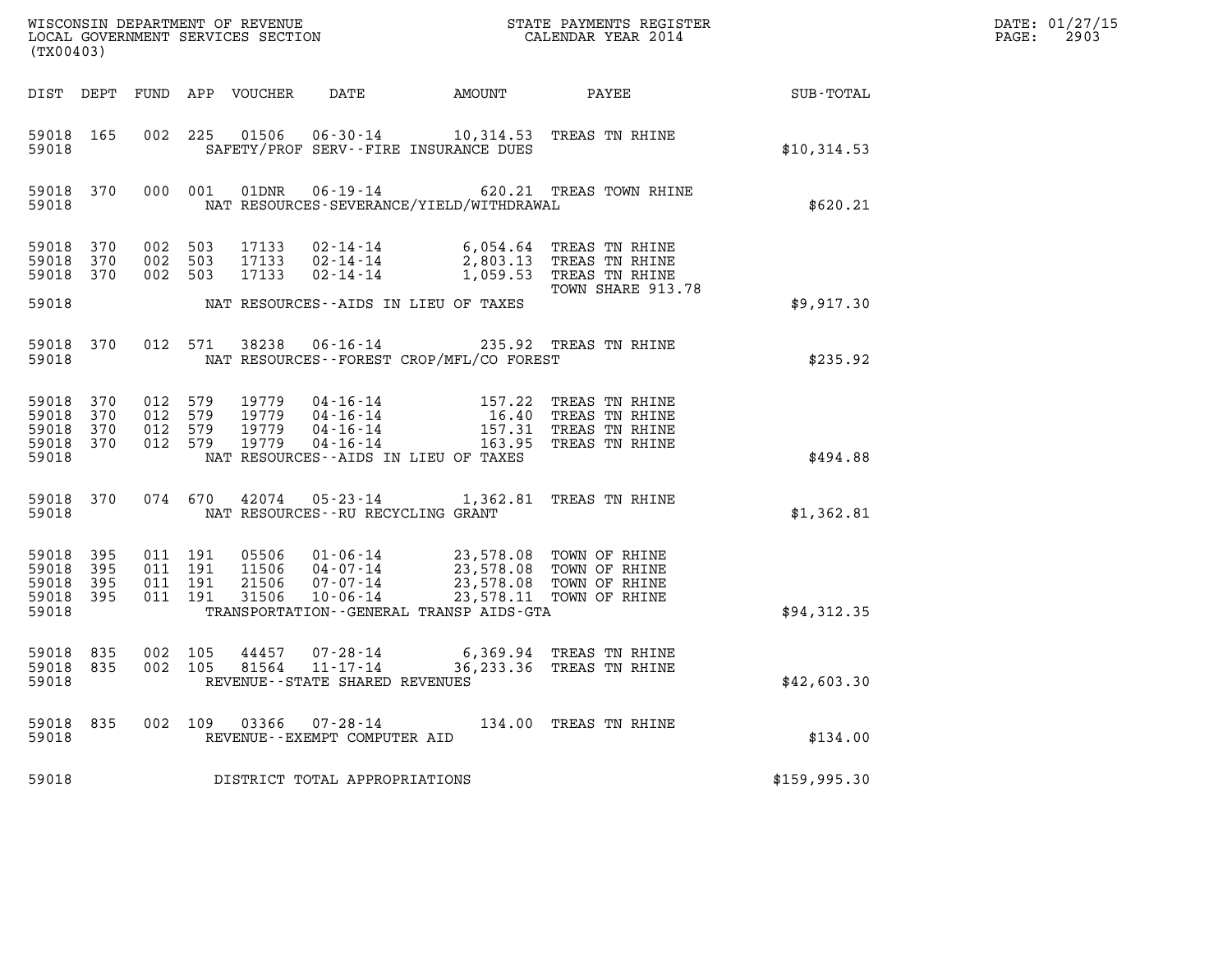| (TX00403)                                     |                     |                               |                    |                                   |                                              |                                                                                                                                                                              |                  | DATE: 01/27/15<br>$\mathtt{PAGE:}$<br>2904 |
|-----------------------------------------------|---------------------|-------------------------------|--------------------|-----------------------------------|----------------------------------------------|------------------------------------------------------------------------------------------------------------------------------------------------------------------------------|------------------|--------------------------------------------|
|                                               |                     |                               |                    |                                   |                                              |                                                                                                                                                                              | <b>SUB-TOTAL</b> |                                            |
| 59020 165<br>59020                            |                     |                               | 002 225            |                                   | SAFETY/PROF SERV--FIRE INSURANCE DUES        | 01507  06-30-14   1,293.81  TREAS TN RUSSELL                                                                                                                                 | \$1,293.81       |                                            |
|                                               |                     |                               |                    |                                   |                                              | 59020 370 002 503 17134 02-14-14 432.35 TREAS TN RUSSELL<br>TOWN SHARE 49.32                                                                                                 |                  |                                            |
| 59020                                         |                     |                               |                    |                                   | NAT RESOURCES--AIDS IN LIEU OF TAXES         |                                                                                                                                                                              | \$432.35         |                                            |
| 59020                                         | 59020 370           |                               |                    |                                   | NAT RESOURCES - - FOREST CROP/MFL/CO FOREST  | 012 571 38239 06-16-14 307.23 TREAS TN RUSSELL                                                                                                                               | \$307.23         |                                            |
| 59020 370<br>59020 370<br>59020               |                     |                               |                    |                                   | NAT RESOURCES--AIDS IN LIEU OF TAXES         | 012 579 19780 04-16-14 6.41 TREAS TN RUSSELL 012 579 19780 04-16-14 64.06 TREAS TN RUSSELL                                                                                   | \$70.47          |                                            |
| 59020                                         | 59020 370           |                               |                    | NAT RESOURCES--RU RECYCLING GRANT |                                              | 074 670 42075 05-23-14 835.12 TREAS TN RUSSELL                                                                                                                               | \$835.12         |                                            |
| 59020 395<br>59020<br>59020<br>59020<br>59020 | 395<br>395<br>- 395 | 011 191<br>011 191<br>011 191 | 011 191            |                                   | TRANSPORTATION - - GENERAL TRANSP AIDS - GTA | 05507 01-06-14 10,622.04 TOWN OF RUSSELL<br>11507 04-07-14 10,622.04 TOWN OF RUSSELL<br>21507 07-07-14 10,622.04 TOWN OF RUSSELL<br>31507 10-06-14 10,622.07 TOWN OF RUSSELL | \$42,488.19      |                                            |
| 59020 395<br>59020                            |                     |                               |                    |                                   | TRANSPORTATION - - LRIP/TRIP/MSIP GRANTS     | 011 278 02733 01-31-14 7,813.93 TREAS TN RUSSELL                                                                                                                             | \$7,813.93       |                                            |
| 59020 835<br>59020 835<br>59020               |                     |                               | 002 105<br>002 105 | REVENUE--STATE SHARED REVENUES    |                                              | 44458  07-28-14  3,354.74  TREAS TN RUSSELL<br>81565  11-17-14   19,010.22  TREAS TN RUSSELL                                                                                 | \$22,364.96      |                                            |
| 59020                                         | 59020 835           |                               |                    | REVENUE--EXEMPT COMPUTER AID      |                                              | 002 109 03367 07-28-14 2.00 TREAS TN RUSSELL                                                                                                                                 | \$2.00           |                                            |
| 59020                                         |                     |                               |                    | DISTRICT TOTAL APPROPRIATIONS     |                                              |                                                                                                                                                                              | \$75,608.06      |                                            |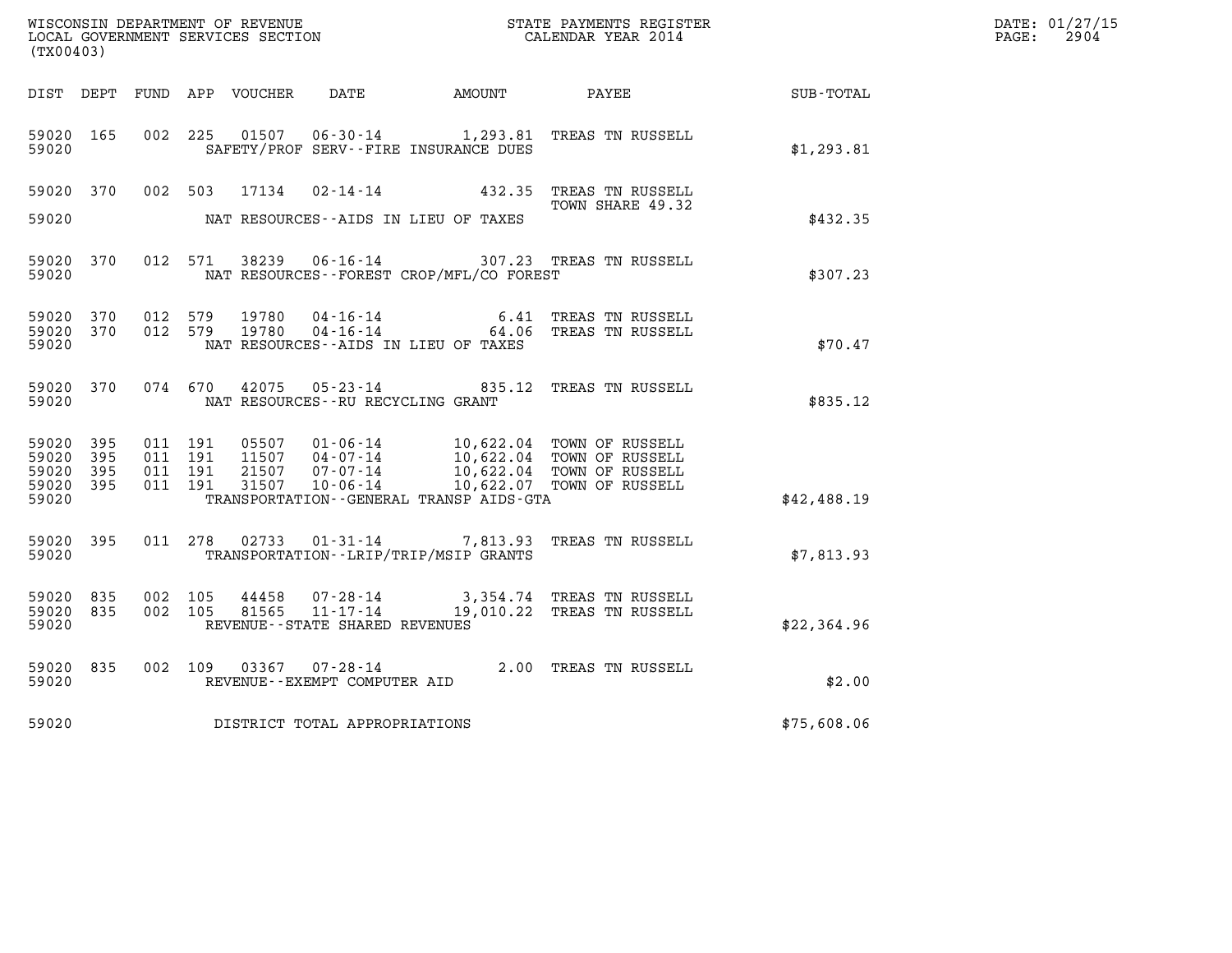| DATE: | 01/27/15 |
|-------|----------|
| PAGE: | 2905     |

| (TX00403)                                                |     |                                                                     |                                                                                                                                                                                                                                                          |                         |               | DATE: 01/27/15<br>2905<br>$\mathtt{PAGE:}$ |
|----------------------------------------------------------|-----|---------------------------------------------------------------------|----------------------------------------------------------------------------------------------------------------------------------------------------------------------------------------------------------------------------------------------------------|-------------------------|---------------|--------------------------------------------|
|                                                          |     | DIST DEPT FUND APP VOUCHER DATE                                     |                                                                                                                                                                                                                                                          |                         |               |                                            |
| 59022 165<br>59022                                       |     |                                                                     | 002 225 01508 06-30-14 5,768.23 TREAS TN SCOTT<br>SAFETY/PROF SERV--FIRE INSURANCE DUES                                                                                                                                                                  |                         | \$5,768.23    |                                            |
| 59022 370<br>59022<br>370<br>59022 370                   |     | 002 503<br>002 503<br>002 503<br>17135                              | $17135 \t 02-14-14 \t 6,347.74 \t TREAS TN SCOTT17135 \t 02-14-14 \t 395.79 TREAS TN SCOTT$<br>$02 - 14 - 14$                                                                                                                                            | 4,556.96 TREAS TN SCOTT |               |                                            |
| 59022                                                    |     | NAT RESOURCES--AIDS IN LIEU OF TAXES                                |                                                                                                                                                                                                                                                          | TOWN SHARE 1301.11      | \$11,300.49   |                                            |
| 59022 370<br>59022                                       |     |                                                                     | 012 571 38240 06-16-14 147.93 TREAS TN SCOTT<br>NAT RESOURCES--FOREST CROP/MFL/CO FOREST                                                                                                                                                                 |                         | \$147.93      |                                            |
| 59022 370<br>59022 370<br>59022                          |     |                                                                     | $\begin{array}{cccccc} 012 & 579 & 19781 & 04\texttt{-}16\texttt{-}14 & & 1,367.99 & \texttt{TREAS TN SCOTT} \\ 012 & 579 & 19781 & 04\texttt{-}16\texttt{-}14 & & 515.35 & \texttt{TREAS TN SCOTT} \end{array}$<br>NAT RESOURCES--AIDS IN LIEU OF TAXES |                         | \$1,883.34    |                                            |
| 59022 370<br>59022                                       |     | NAT RESOURCES--RU RECYCLING GRANT                                   | 074 670 42076 05-23-14 3,228.74 TREAS TN SCOTT                                                                                                                                                                                                           |                         | \$3,228.74    |                                            |
| 59022 395<br>59022<br>59022<br>395<br>59022 395<br>59022 | 395 | 011 191<br>011 191<br>011 191<br>011 191<br>31508                   | 05508  01-06-14  21,334.06  TOWN OF SCOTT<br>11508  04-07-14  21,334.06  TOWN OF SCOTT<br>21508  07-07-14  21,334.06  TOWN OF SCOTT<br>$10 - 06 - 14$<br>TRANSPORTATION--GENERAL TRANSP AIDS-GTA                                                         | 21,334.09 TOWN OF SCOTT | \$85,336.27   |                                            |
| 59022 835<br>59022 835<br>59022                          |     | 002 105<br>44459<br>002 105 81566<br>REVENUE--STATE SHARED REVENUES | 07-28-14 6,530.62 TREAS TN SCOTT<br>11-17-14 37,252.80 TREAS TN SCOTT                                                                                                                                                                                    |                         | \$43,783.42   |                                            |
| 59022 835<br>59022                                       |     | REVENUE--EXEMPT COMPUTER AID                                        | 002 109 03368 07-28-14 123.00 TREAS TN SCOTT                                                                                                                                                                                                             |                         | \$123.00      |                                            |
| 59022 835<br>59022                                       |     | 002 501 00003<br>02-03-14                                           | DOA-PAYMENT FOR MUNICIPAL SERVICES AID                                                                                                                                                                                                                   | 280.37 TREAS TN SCOTT   | \$280.37      |                                            |
| 59022<br>59022                                           | 835 | 021 363 36352 03-24-14<br>REVENUE--LOTTERY CREDIT -                 |                                                                                                                                                                                                                                                          | 64.92 TREAS TN SCOTT    | \$64.92       |                                            |
| 59022                                                    |     | DISTRICT TOTAL APPROPRIATIONS                                       |                                                                                                                                                                                                                                                          |                         | \$151, 916.71 |                                            |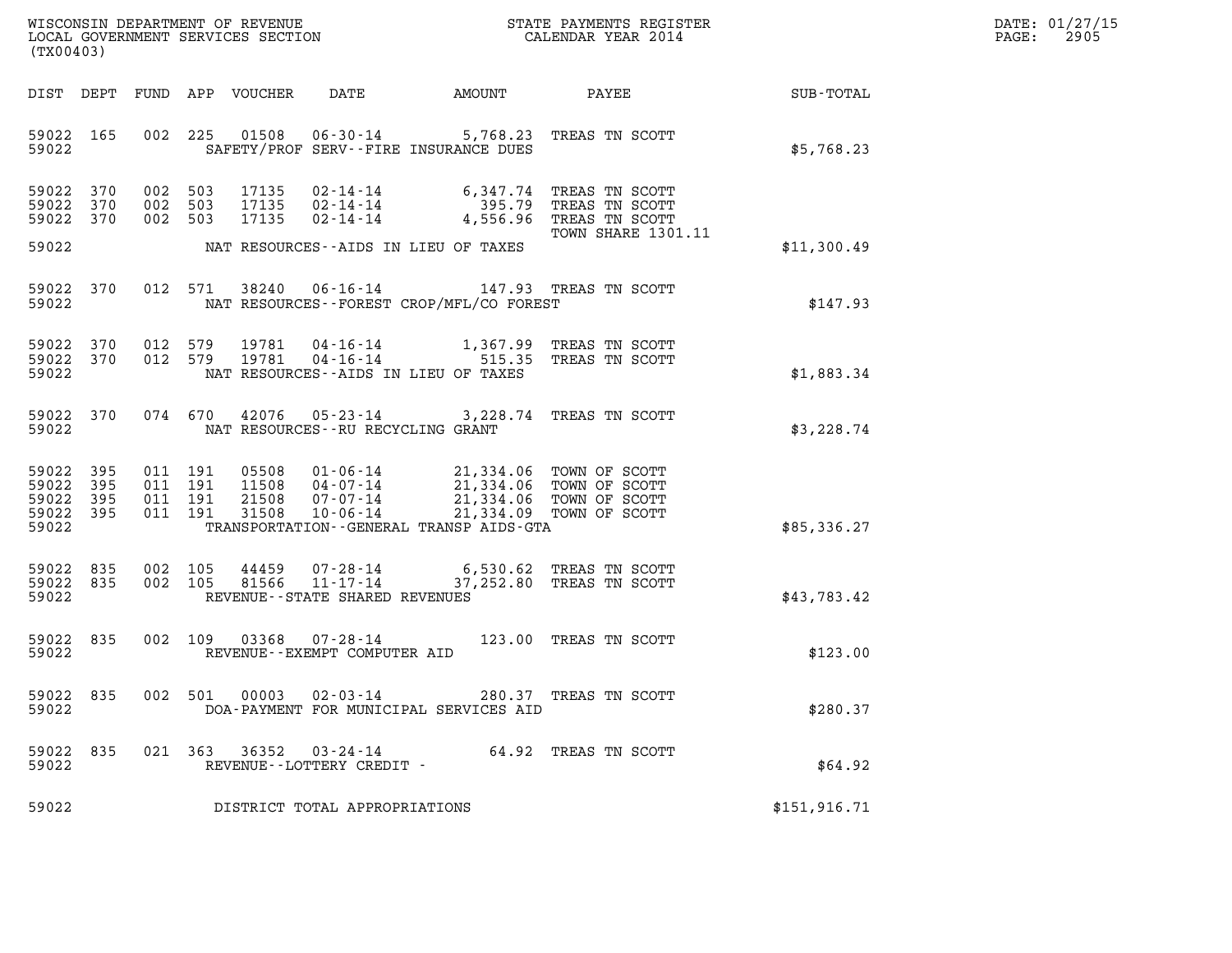| (TX00403)                                                                                                   | WISCONSIN DEPARTMENT OF REVENUE<br>LOCAL GOVERNMENT SERVICES SECTION                                            | STATE PAYMENTS REGISTER<br>CALENDAR YEAR 2014                                                                                               |              | DATE: 01/27/15<br>$\mathtt{PAGE}$ :<br>2906 |
|-------------------------------------------------------------------------------------------------------------|-----------------------------------------------------------------------------------------------------------------|---------------------------------------------------------------------------------------------------------------------------------------------|--------------|---------------------------------------------|
| DIST DEPT FUND APP VOUCHER                                                                                  | DATE                                                                                                            | <b>EXAMPLE THE AMOUNT</b><br>PAYEE                                                                                                          | SUB-TOTAL    |                                             |
| 59024 165<br>59024                                                                                          | 002 225 01509 06-30-14 28,266.12 TREAS TN SHEBOYGAN<br>SAFETY/PROF SERV--FIRE INSURANCE DUES                    |                                                                                                                                             | \$28, 266.12 |                                             |
| 59024 370<br>59024                                                                                          | 012 571 38241 06-16-14 9.60 TREAS TN SHEBOYGAN<br>NAT RESOURCES--FOREST CROP/MFL/CO FOREST                      |                                                                                                                                             | \$9.60       |                                             |
| 59024 370<br>012 583<br>59024                                                                               | NAT RESOURCES - - RECREATION RESOURCE - FED                                                                     | 02753  05-20-14  375.00  SHEBOYGAN FIRE DEPT, TOWN                                                                                          | \$375.00     |                                             |
| 59024 370<br>59024                                                                                          | 074 670 42077 05-23-14 18,141.17 TREAS TN SHEBOYGAN<br>NAT RESOURCES - - RU RECYCLING GRANT                     |                                                                                                                                             | \$18, 141.17 |                                             |
| 59024 395<br>011 191<br>59024<br>395<br>011 191<br>59024<br>395<br>011 191<br>59024 395<br>011 191<br>59024 | 05509<br>11509<br>$07 - 07 - 14$<br>21509<br>$10 - 06 - 14$<br>31509<br>TRANSPORTATION--GENERAL TRANSP AIDS-GTA | 01-06-14 39,273.06 TOWN OF SHEBOYGAN<br>04-07-14 39,273.06 TOWN OF SHEBOYGAN<br>39, 273.06 TOWN OF SHEBOYGAN<br>39,273.09 TOWN OF SHEBOYGAN | \$157,092.27 |                                             |
| 59024 835<br>002 105<br>835<br>002 105<br>59024<br>59024                                                    | 81567<br>$11 - 17 - 14$<br>REVENUE--STATE SHARED REVENUES                                                       | 44460 07-28-14 13,065.33 TREAS TN SHEBOYGAN<br>75,039.37 TREAS TN SHEBOYGAN                                                                 | \$88,104.70  |                                             |
| 59024 835<br>59024                                                                                          | 002 109 03369 07-28-14<br>REVENUE--EXEMPT COMPUTER AID                                                          | 6,772.00 TREAS TN SHEBOYGAN                                                                                                                 | \$6,772.00   |                                             |
| 59024                                                                                                       | DISTRICT TOTAL APPROPRIATIONS                                                                                   |                                                                                                                                             | \$298,760.86 |                                             |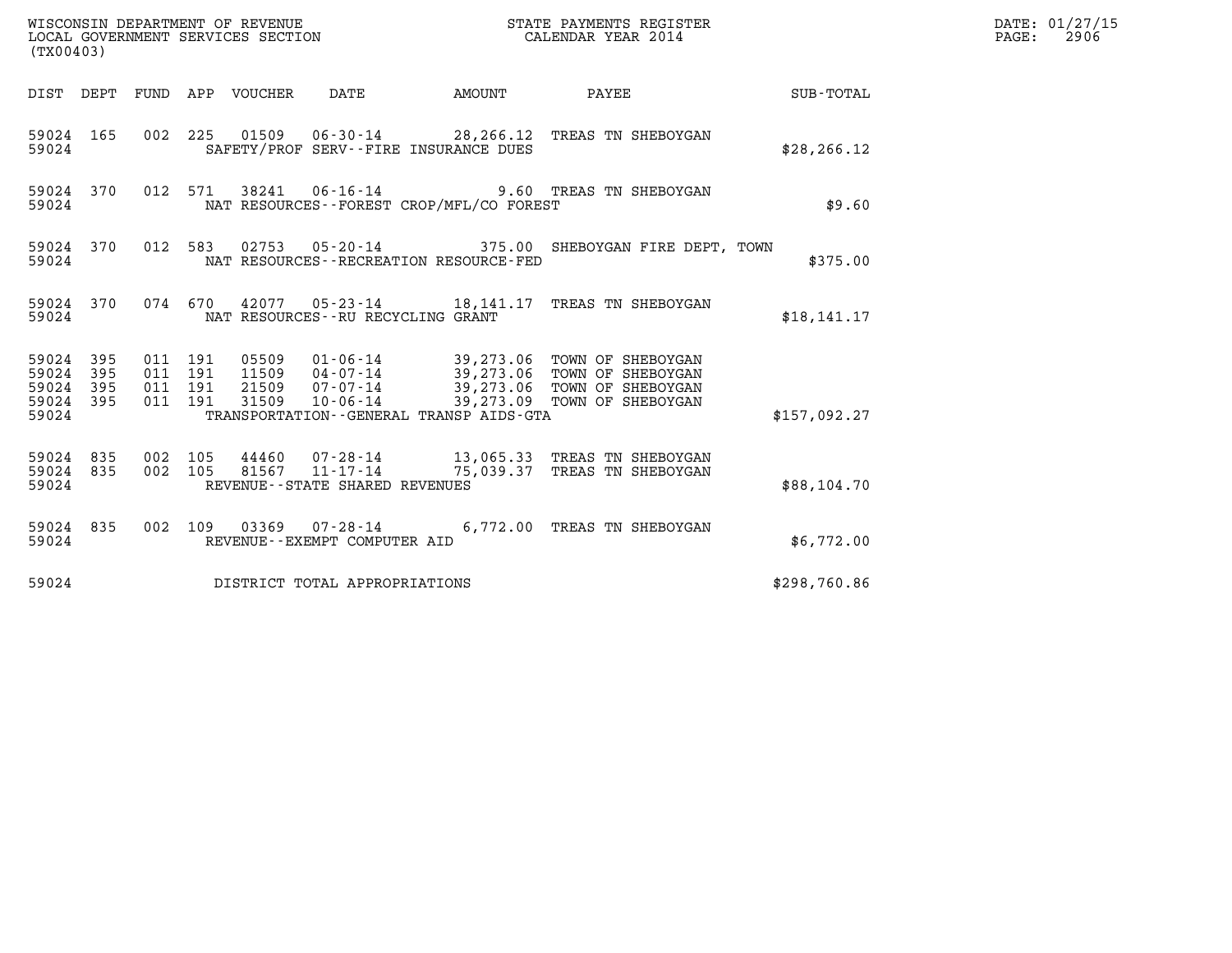| (TX00403)                                         |            |                               |                                 |                                              | DATE: 01/27/15<br>PAGE:<br>2907                                                                                                                                                                                          |              |  |
|---------------------------------------------------|------------|-------------------------------|---------------------------------|----------------------------------------------|--------------------------------------------------------------------------------------------------------------------------------------------------------------------------------------------------------------------------|--------------|--|
|                                                   |            |                               | DIST DEPT FUND APP VOUCHER DATE |                                              | AMOUNT PAYEE SUB-TOTAL                                                                                                                                                                                                   |              |  |
| 59026 165<br>59026                                |            |                               |                                 | SAFETY/PROF SERV--FIRE INSURANCE DUES        | 002 225 01510 06-30-14 6,918.28 TREAS TN SHEBOYGAN FALLS                                                                                                                                                                 | \$6,918.28   |  |
| 59026 370<br>59026                                |            |                               | 012 571                         | NAT RESOURCES--FOREST CROP/MFL/CO FOREST     | 38242  06-16-14  92.15  TREAS TN SHEBOYGAN FALLS                                                                                                                                                                         | \$92.15      |  |
| 59026 370<br>59026                                |            |                               | 074 670                         | NAT RESOURCES--RU RECYCLING GRANT            | 42078  05-23-14  5,111.32  TREAS TN SHEBOYGAN FALLS                                                                                                                                                                      | \$5,111.32   |  |
| 59026 395<br>59026<br>59026<br>59026 395<br>59026 | 395<br>395 | 011 191<br>011 191<br>011 191 | 011 191<br>31510                | TRANSPORTATION - - GENERAL TRANSP AIDS - GTA | 05510  01-06-14  22,847.72  TOWN OF SHEBOYGAN FALLS<br>11510  04-07-14  22,847.72  TOWN OF SHEBOYGAN FALLS<br>21510  07-07-14  22,847.72  TOWN OF SHEBOYGAN FALLS<br>31510  10-06-14  22,847.73  TOWN OF SHEBOYGAN FALLS | \$91,390.89  |  |
| 59026 395<br>59026                                |            |                               |                                 | TRANSPORTATION--LRIP/TRIP/MSIP GRANTS        | 011  278  01321  01-16-14  19,862.95  TREAS TN SHEBOYGAN FALLS                                                                                                                                                           | \$19,862.95  |  |
| 59026 835<br>59026                                |            | 59026 835 002 105             | 002 105                         | REVENUE--STATE SHARED REVENUES               | 44461  07-28-14  37,398.05  TREAS TN SHEBOYGAN FALLS<br>81568  11-17-14  212,094.34  TREAS TN SHEBOYGAN FALLS                                                                                                            | \$249,492.39 |  |
| 59026 835<br>59026                                |            |                               |                                 | REVENUE--EXEMPT COMPUTER AID                 | 002 109 03370 07-28-14 6,296.00 TREAS TN SHEBOYGAN FALLS                                                                                                                                                                 | \$6,296.00   |  |
| 59026 835<br>59026                                |            |                               |                                 | REVENUE--LOTTERY CREDIT -                    | 021 363 36353 03-24-14 6,336.85 TREAS TN SHEBOYGAN FALLS                                                                                                                                                                 | \$6,336.85   |  |
| 59026                                             |            |                               |                                 | DISTRICT TOTAL APPROPRIATIONS                |                                                                                                                                                                                                                          | \$385,500.83 |  |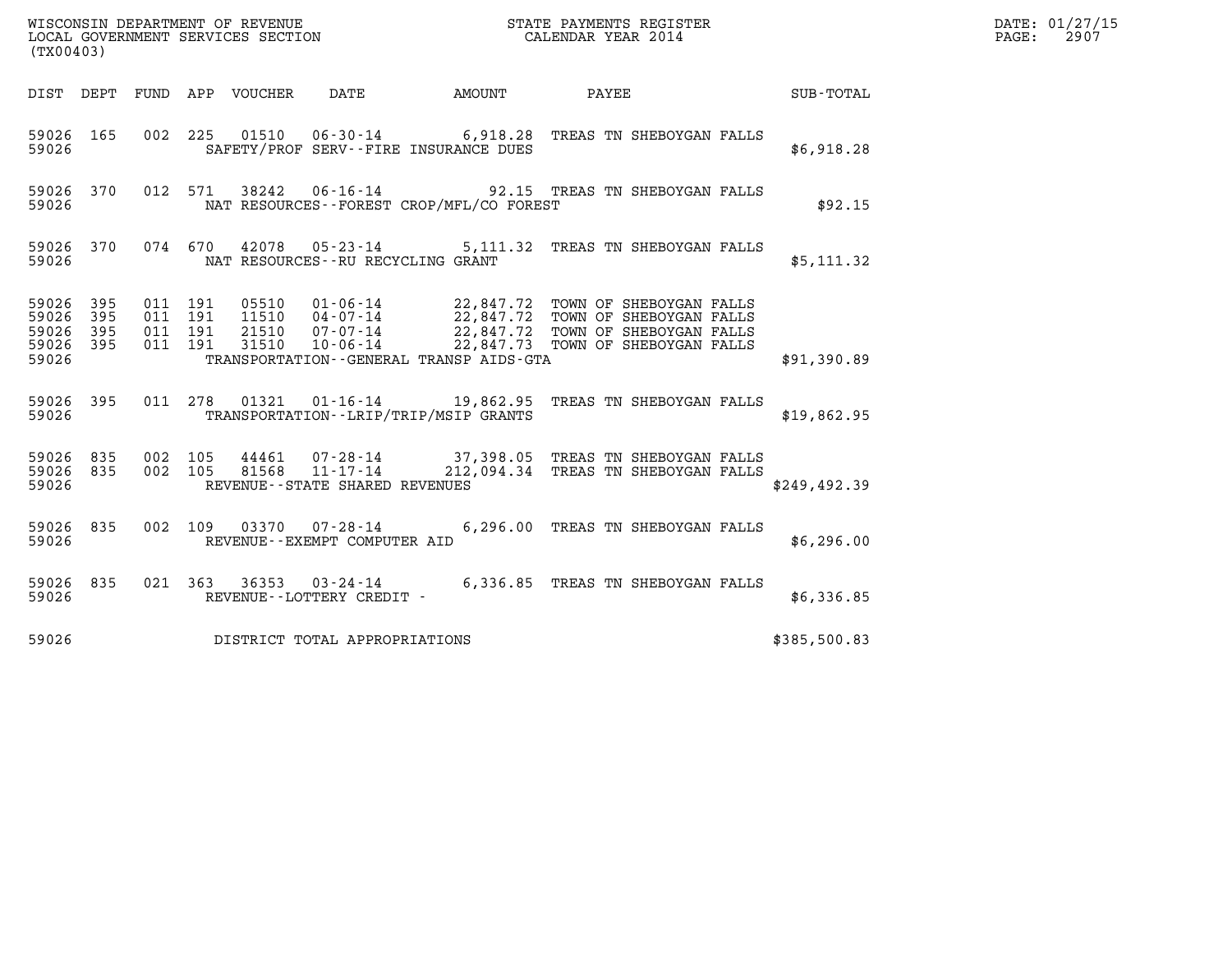| $\tt WISCONSIM DEPARTMENT OF REVENUE$ $\tt WISCONSIMENT$ SERVICES SECTION $\tt WISCONBINENT$ SERVICES SECTION $\tt CALENDAR$ YEAR 2014<br>(TX00403) |            |                    |         |                       |                                                                 |                                             |                                                                                                                         |              | DATE: 01/27/15<br>$\mathtt{PAGE:}$<br>2908 |
|-----------------------------------------------------------------------------------------------------------------------------------------------------|------------|--------------------|---------|-----------------------|-----------------------------------------------------------------|---------------------------------------------|-------------------------------------------------------------------------------------------------------------------------|--------------|--------------------------------------------|
| DIST DEPT                                                                                                                                           |            |                    |         | FUND APP VOUCHER DATE |                                                                 | AMOUNT                                      | PAYEE                                                                                                                   | SUB-TOTAL    |                                            |
| 59028 165<br>59028                                                                                                                                  |            |                    | 002 225 | 01511                 | $06 - 30 - 14$                                                  | SAFETY/PROF SERV--FIRE INSURANCE DUES       | 5,229.14 TREAS TN SHERMAN                                                                                               | \$5,229.14   |                                            |
| 59028 370<br>59028                                                                                                                                  |            |                    | 000 001 | 01DNR                 |                                                                 | NAT RESOURCES-SEVERANCE/YIELD/WITHDRAWAL    | 06-19-14 423.61 TREAS TOWN SHERMAN                                                                                      | \$423.61     |                                            |
| 59028 370                                                                                                                                           |            |                    |         | 002 503 17136         |                                                                 |                                             | 02-14-14 11,125.33 TREAS TN SHERMAN<br>TOWN SHARE 1524.89                                                               |              |                                            |
| 59028                                                                                                                                               |            |                    |         |                       |                                                                 | NAT RESOURCES--AIDS IN LIEU OF TAXES        |                                                                                                                         | \$11, 125.33 |                                            |
| 59028 370<br>59028                                                                                                                                  |            |                    | 012 571 | 38243                 |                                                                 | NAT RESOURCES - - FOREST CROP/MFL/CO FOREST | 06-16-14 197.81 TREAS TN SHERMAN                                                                                        | \$197.81     |                                            |
| 59028 370<br>59028                                                                                                                                  |            | 012 579            |         | 19782                 | $04 - 16 - 14$                                                  | NAT RESOURCES -- AIDS IN LIEU OF TAXES      | 207.97 TREAS TN SHERMAN                                                                                                 | \$207.97     |                                            |
| 59028 370<br>59028                                                                                                                                  |            |                    | 074 670 | 42079                 | NAT RESOURCES - - RU RECYCLING GRANT                            |                                             | 05-23-14 2,602.01 TREAS TN SHERMAN                                                                                      | \$2,602.01   |                                            |
| 59028<br>59028                                                                                                                                      | 395<br>395 | 011 191<br>011 191 |         |                       | $11511$ $04-07-14$                                              |                                             | 05511  01-06-14  18,592.55  TOWN OF SHERMAN<br>11511  04-07-14  18,592.55  TOWN OF SHERMAN<br>18,592.55 TOWN OF SHERMAN |              |                                            |
| 59028<br>59028 395<br>59028                                                                                                                         | 395        | 011 191<br>011 191 |         | 31511                 | 21511 07-07-14<br>$10 - 06 - 14$                                | TRANSPORTATION--GENERAL TRANSP AIDS-GTA     | 18,592.55 TOWN OF SHERMAN<br>18,592.56 TOWN OF SHERMAN                                                                  | \$74,370.21  |                                            |
| 59028 835<br>59028 835<br>59028                                                                                                                     |            | 002 105<br>002 105 |         | 44462<br>81569        | 07-28-14<br>$11 - 17 - 14$<br>REVENUE - - STATE SHARED REVENUES |                                             | 4,184.47 TREAS TN SHERMAN<br>23,697.19 TREAS TN SHERMAN                                                                 | \$27,881.66  |                                            |
|                                                                                                                                                     |            |                    |         |                       |                                                                 |                                             |                                                                                                                         |              |                                            |
| 59028 835<br>59028                                                                                                                                  |            |                    | 002 109 |                       | REVENUE--EXEMPT COMPUTER AID                                    |                                             | 21.00 TREAS TN SHERMAN                                                                                                  | \$21.00      |                                            |
| 59028                                                                                                                                               |            |                    |         |                       | DISTRICT TOTAL APPROPRIATIONS                                   |                                             |                                                                                                                         | \$122,058.74 |                                            |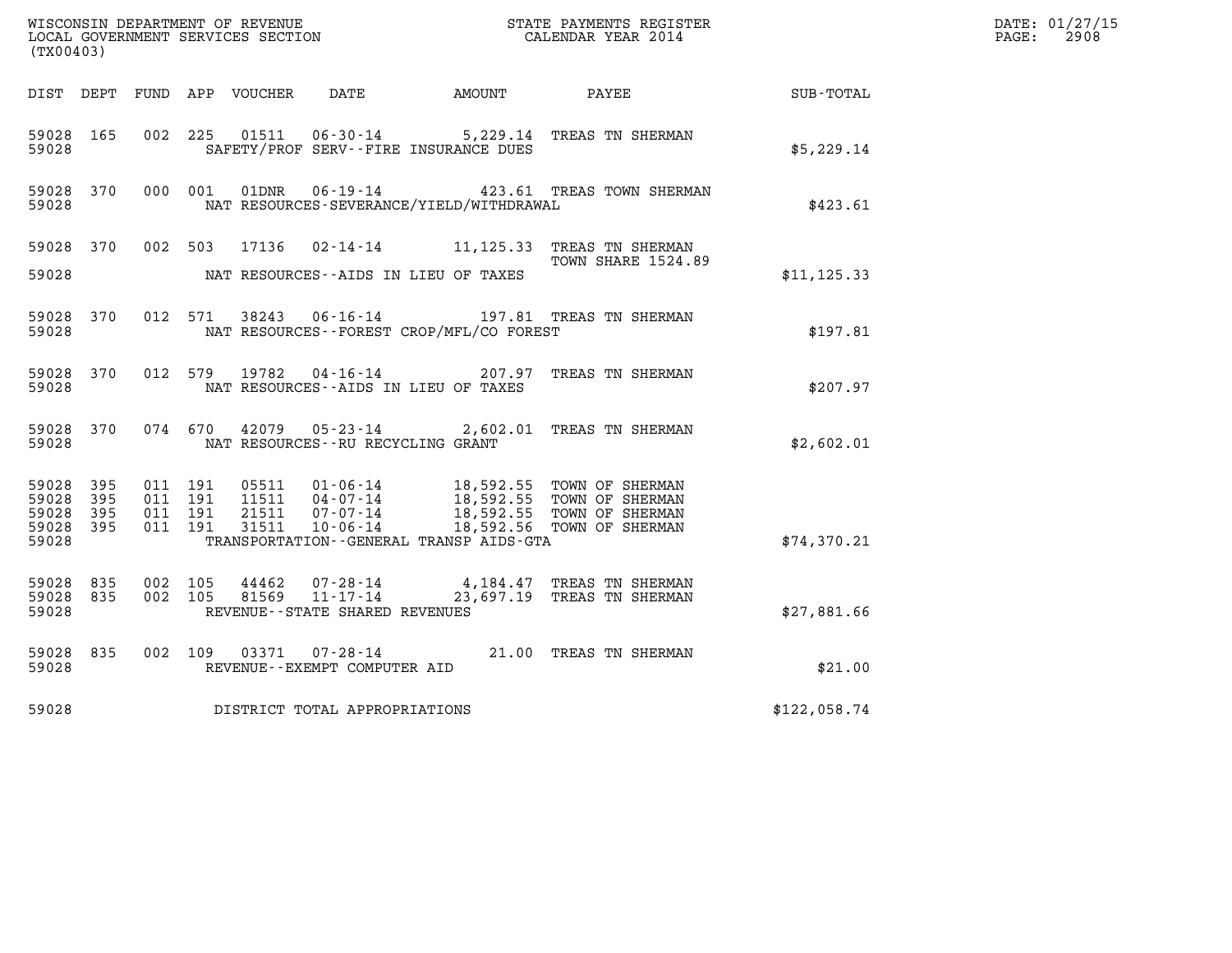| DATE: | 01/27/15 |
|-------|----------|
| PAGE: | 2909     |

| (TX00403)                                             |           |                    |                    |                            |                                            |                                                |                                                                                                                                                           |              | DATE: 01/27/15<br>2909<br>$\mathtt{PAGE}$ : |
|-------------------------------------------------------|-----------|--------------------|--------------------|----------------------------|--------------------------------------------|------------------------------------------------|-----------------------------------------------------------------------------------------------------------------------------------------------------------|--------------|---------------------------------------------|
|                                                       |           |                    |                    | DIST DEPT FUND APP VOUCHER | DATE                                       | AMOUNT                                         | <b>PAYEE</b> FOUND THE PAYEE                                                                                                                              | SUB-TOTAL    |                                             |
| 59030 165<br>59030                                    |           |                    |                    |                            |                                            | SAFETY/PROF SERV--FIRE INSURANCE DUES          | 002 225 01512 06-30-14 14,195.95 TREAS TN WILSON                                                                                                          | \$14, 195.95 |                                             |
| 59030                                                 | 59030 370 |                    |                    | 002 503 16684              |                                            | NAT RESOURCES--AIDS IN LIEU OF TAXES           | 01-30-14 11,496.12 TREAS TN WILSON<br>TOWN SHARE 865.58                                                                                                   | \$11,496.12  |                                             |
| 59030 370<br>59030                                    |           |                    |                    |                            |                                            | NAT RESOURCES - - FOREST CROP/MFL/CO FOREST    | 012 571 38244 06-16-14 77.90 TREAS TN WILSON                                                                                                              | \$77.90      |                                             |
| 59030 370<br>59030 370<br>59030                       |           | 012 579            | 012 579            | 19783<br>19783             | $04 - 16 - 14$                             | 383.03<br>NAT RESOURCES--AIDS IN LIEU OF TAXES | TREAS TN WILSON<br>04-16-14 938.65 TREAS TN WILSON                                                                                                        | \$1,321.68   |                                             |
| 59030                                                 | 59030 370 |                    |                    |                            | NAT RESOURCES--RU RECYCLING GRANT          |                                                | 074 670 42080 05-23-14 11,018.52 TREAS TN WILSON                                                                                                          | \$11,018.52  |                                             |
| 59030 395<br>59030<br>59030 395<br>59030 395<br>59030 | 395       | 011 191<br>011 191 | 011 191<br>011 191 | 11512<br>21512<br>31512    |                                            | TRANSPORTATION--GENERAL TRANSP AIDS-GTA        | 05512  01-06-14  20,937.13  TOWN OF WILSON<br>04-07-14 20,937.13 TOWN OF WILSON<br>07-07-14 20,937.13 TOWN OF WILSON<br>10-06-14 20,937.13 TOWN OF WILSON | \$83,748.52  |                                             |
| 59030 395<br>59030                                    |           |                    | 011 278            |                            |                                            | TRANSPORTATION - - LRIP/TRIP/MSIP GRANTS       | 02729  01-31-14  79,608.93  TREAS TN WILSON                                                                                                               | \$79,608.93  |                                             |
| 59030 835<br>59030 835<br>59030                       |           | 002<br>002 105     | 105                | 44463<br>81570             | 11-17-14<br>REVENUE--STATE SHARED REVENUES |                                                | 07-28-14 13,040.96 TREAS TN WILSON<br>73,898.79 TREAS TN WILSON                                                                                           | \$86,939.75  |                                             |
| 59030 835<br>59030                                    |           |                    | 002 109            |                            | REVENUE - - EXEMPT COMPUTER AID            |                                                | 1,015.00 TREAS TN WILSON                                                                                                                                  | \$1,015.00   |                                             |
| 59030<br>59030                                        | 835       |                    | 002 501            | 00003                      | $02 - 03 - 14$                             | DOA-PAYMENT FOR MUNICIPAL SERVICES AID         | 661.14 TREAS TN WILSON                                                                                                                                    | \$661.14     |                                             |
| 59030                                                 |           |                    |                    |                            | DISTRICT TOTAL APPROPRIATIONS              |                                                |                                                                                                                                                           | \$290,083.51 |                                             |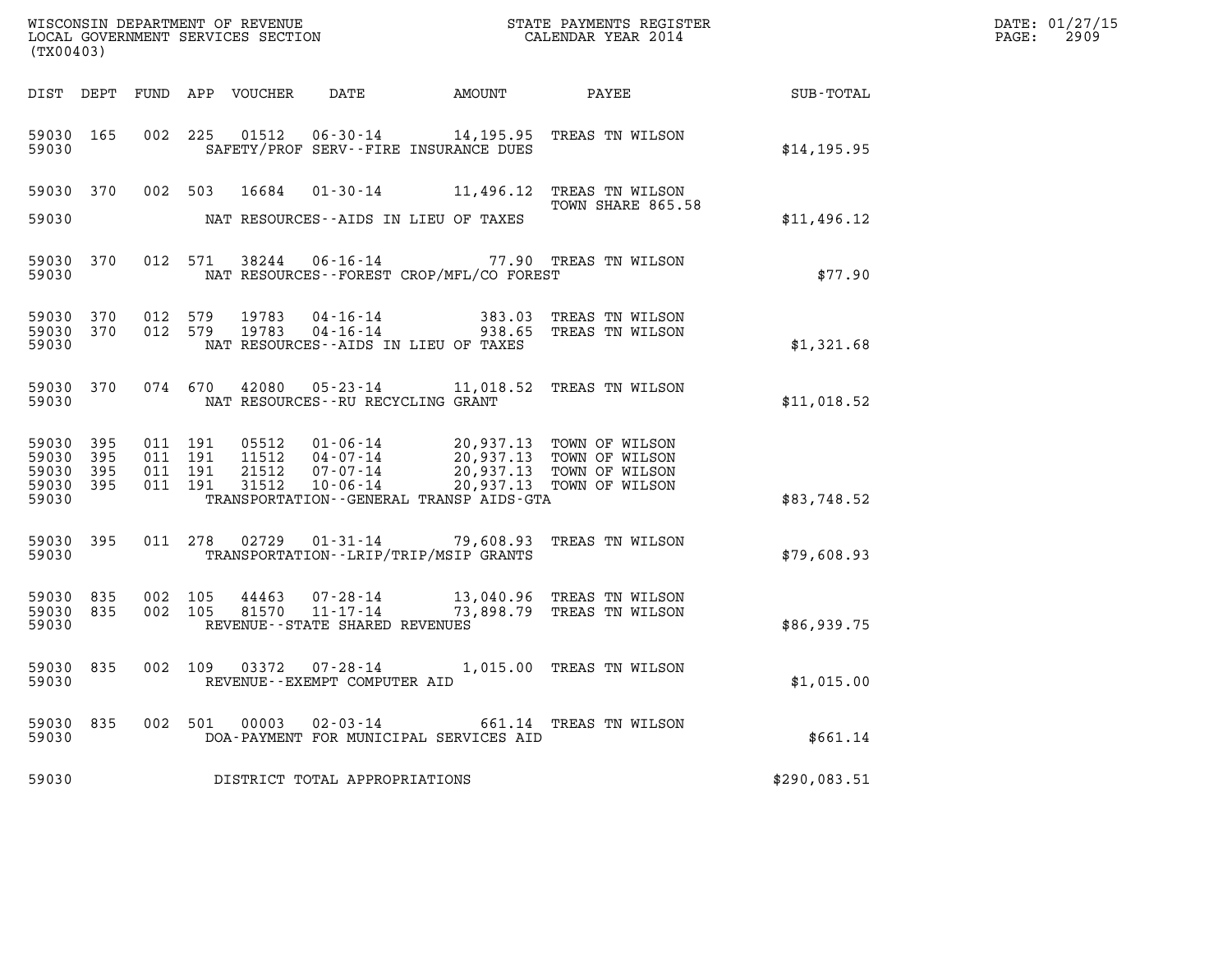| WISCONSIN DEPARTMENT OF REVENUE<br>(TX00403)                                 | LOCAL GOVERNMENT SERVICES SECTION                                                                                                                                                                         | STATE PAYMENTS REGISTER<br>CALENDAR YEAR 2014 |                                                                                     |              | DATE: 01/27/15<br>$\mathtt{PAGE}$ :<br>2910 |
|------------------------------------------------------------------------------|-----------------------------------------------------------------------------------------------------------------------------------------------------------------------------------------------------------|-----------------------------------------------|-------------------------------------------------------------------------------------|--------------|---------------------------------------------|
| DIST DEPT<br>FUND                                                            | APP VOUCHER<br>DATE                                                                                                                                                                                       | AMOUNT                                        | PAYEE                                                                               | SUB-TOTAL    |                                             |
| 59101<br>165<br>59101                                                        | 002 225<br>01513  06-30-14   1,545.38   TREAS VIL ADELL<br>SAFETY/PROF SERV--FIRE INSURANCE DUES                                                                                                          |                                               |                                                                                     | \$1,545.38   |                                             |
| 074<br>59101 370<br>59101                                                    | 42081<br>670<br>05-23-14 1,901.59<br>NAT RESOURCES--RU RECYCLING GRANT                                                                                                                                    |                                               | TREAS VIL ADELL                                                                     | \$1,901.59   |                                             |
| 59101<br>395<br>59101<br>395<br>011<br>59101<br>395<br>395<br>59101<br>59101 | 011 191<br>05513<br>01-06-14 9,024.62 VILLAGE OF ADELL<br>191<br>11513<br>$04 - 07 - 14$<br>$07 - 07 - 14$<br>011 191<br>21513<br>011 191<br>31513<br>10-06-14<br>TRANSPORTATION--GENERAL TRANSP AIDS-GTA |                                               | 9,024.62 VILLAGE OF ADELL<br>9,024.62 VILLAGE OF ADELL<br>9,024.65 VILLAGE OF ADELL | \$36,098.51  |                                             |
| 59101<br>835<br>002<br>002<br>59101<br>835<br>59101                          | 105<br>44464 07-28-14<br>105<br>81571 11-17-14<br>REVENUE - - STATE SHARED REVENUES                                                                                                                       | 74,831.69                                     | 17,399.92 TREAS VIL ADELL<br>TREAS VIL ADELL                                        | \$92, 231.61 |                                             |
| 59101<br>835<br>002<br>59101                                                 | 109<br>03373<br>07-28-14<br>REVENUE - - EXEMPT COMPUTER AID                                                                                                                                               | 760.00                                        | TREAS VIL ADELL                                                                     | \$760.00     |                                             |
| 59101                                                                        | DISTRICT TOTAL APPROPRIATIONS                                                                                                                                                                             |                                               |                                                                                     | \$132,537.09 |                                             |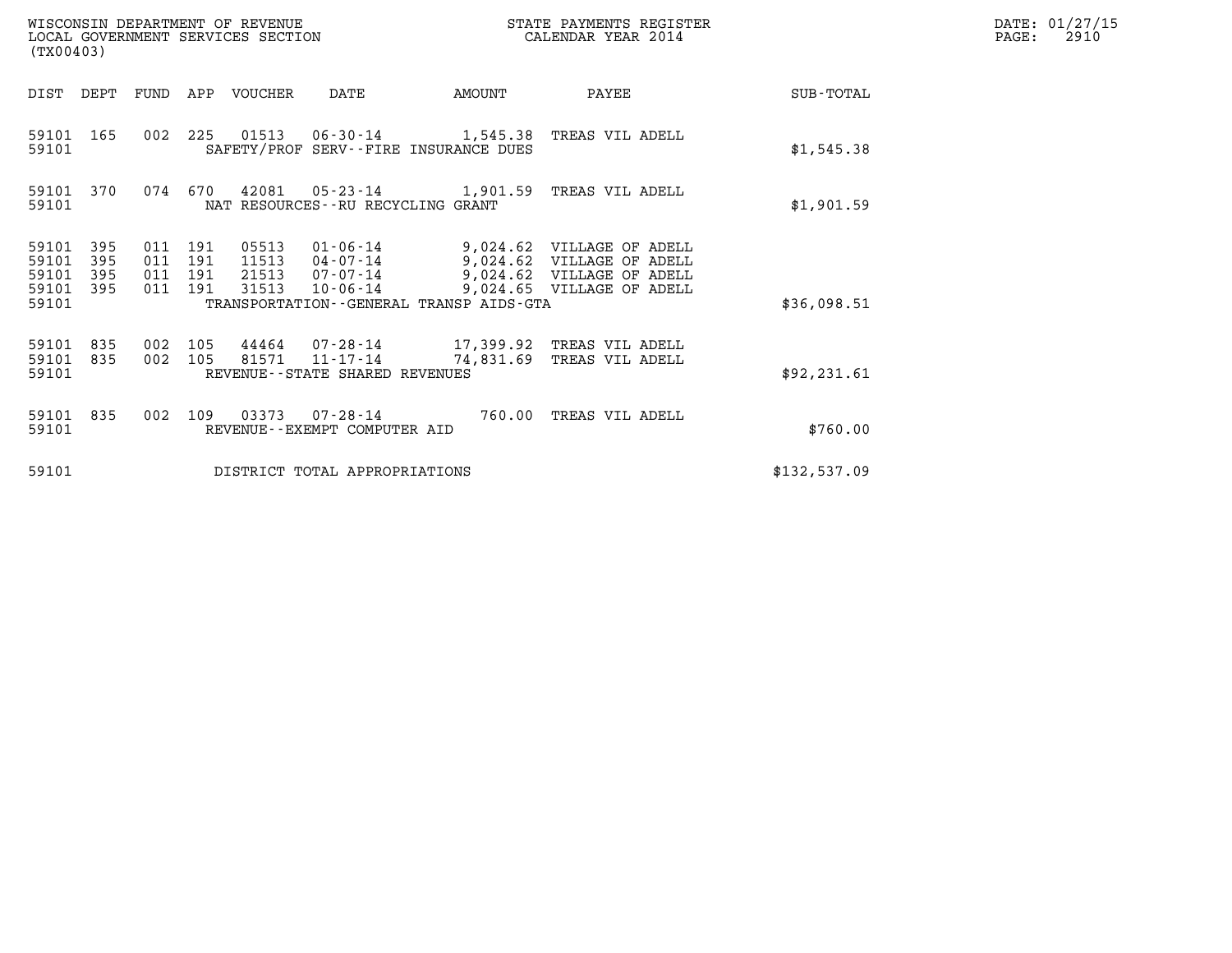| WISCONSIN DEPARTMENT OF REVENUE<br>WISCONSIN DEPARTMENT OF REVENUE<br>LOCAL GOVERNMENT SERVICES SECTION<br>(TX00403) |           |                                          |  |                                 |                                       |                                             | STATE PAYMENTS REGISTER<br>CALENDAR YEAR 2014                                                                                                                                        |             | DATE: 01/27/15<br>$\mathtt{PAGE:}$<br>2911 |
|----------------------------------------------------------------------------------------------------------------------|-----------|------------------------------------------|--|---------------------------------|---------------------------------------|---------------------------------------------|--------------------------------------------------------------------------------------------------------------------------------------------------------------------------------------|-------------|--------------------------------------------|
|                                                                                                                      |           |                                          |  | DIST DEPT FUND APP VOUCHER DATE |                                       | AMOUNT                                      | PAYEE SUB-TOTAL                                                                                                                                                                      |             |                                            |
| 59111                                                                                                                | 59111 165 |                                          |  |                                 | SAFETY/PROF SERV--FIRE INSURANCE DUES |                                             | 002 225 01514 06-30-14 1,635.23 TREAS VIL CASCADE                                                                                                                                    | \$1,635.23  |                                            |
| 59111                                                                                                                | 59111 370 |                                          |  |                                 | NAT RESOURCES--RU RECYCLING GRANT     |                                             | 074 670 42082 05-23-14 1,091.04 TREAS VIL CASCADE                                                                                                                                    | \$1,091.04  |                                            |
| 59111                                                                                                                | 59111 395 |                                          |  |                                 |                                       | TRANSPORTATION - - HIGHWAY SAFETY - FEDERAL | 011 185 18842  07-23-14 3,945.00 TREAS VIL CASCADE                                                                                                                                   | \$3,945.00  |                                            |
| 59111 395<br>59111<br>59111 395<br>59111 395<br>59111                                                                | 395       | 011 191<br>011 191<br>011 191<br>011 191 |  | 31514                           |                                       | TRANSPORTATION--GENERAL TRANSP AIDS-GTA     | 05514  01-06-14  3,583.67  VILLAGE OF CASCADE<br>11514  04-07-14  3,583.67  VILLAGE OF CASCADE<br>21514 07-07-14 3,583.67 VILLAGE OF CASCADE<br>10-06-14 3,583.67 VILLAGE OF CASCADE | \$14,334.68 |                                            |
| 59111 835<br>59111                                                                                                   | 59111 835 | 002 105<br>002 105                       |  | 81572                           | REVENUE--STATE SHARED REVENUES        |                                             | 44465 07-28-14 10,934.70 TREAS VIL CASCADE<br>11-17-14 61,963.32 TREAS VIL CASCADE                                                                                                   | \$72,898.02 |                                            |
| 59111                                                                                                                | 59111 835 |                                          |  |                                 | REVENUE--EXEMPT COMPUTER AID          |                                             | 002 109 03374 07-28-14 166.00 TREAS VIL CASCADE                                                                                                                                      | \$166.00    |                                            |
| 59111                                                                                                                |           |                                          |  |                                 | DISTRICT TOTAL APPROPRIATIONS         |                                             |                                                                                                                                                                                      | \$94,069.97 |                                            |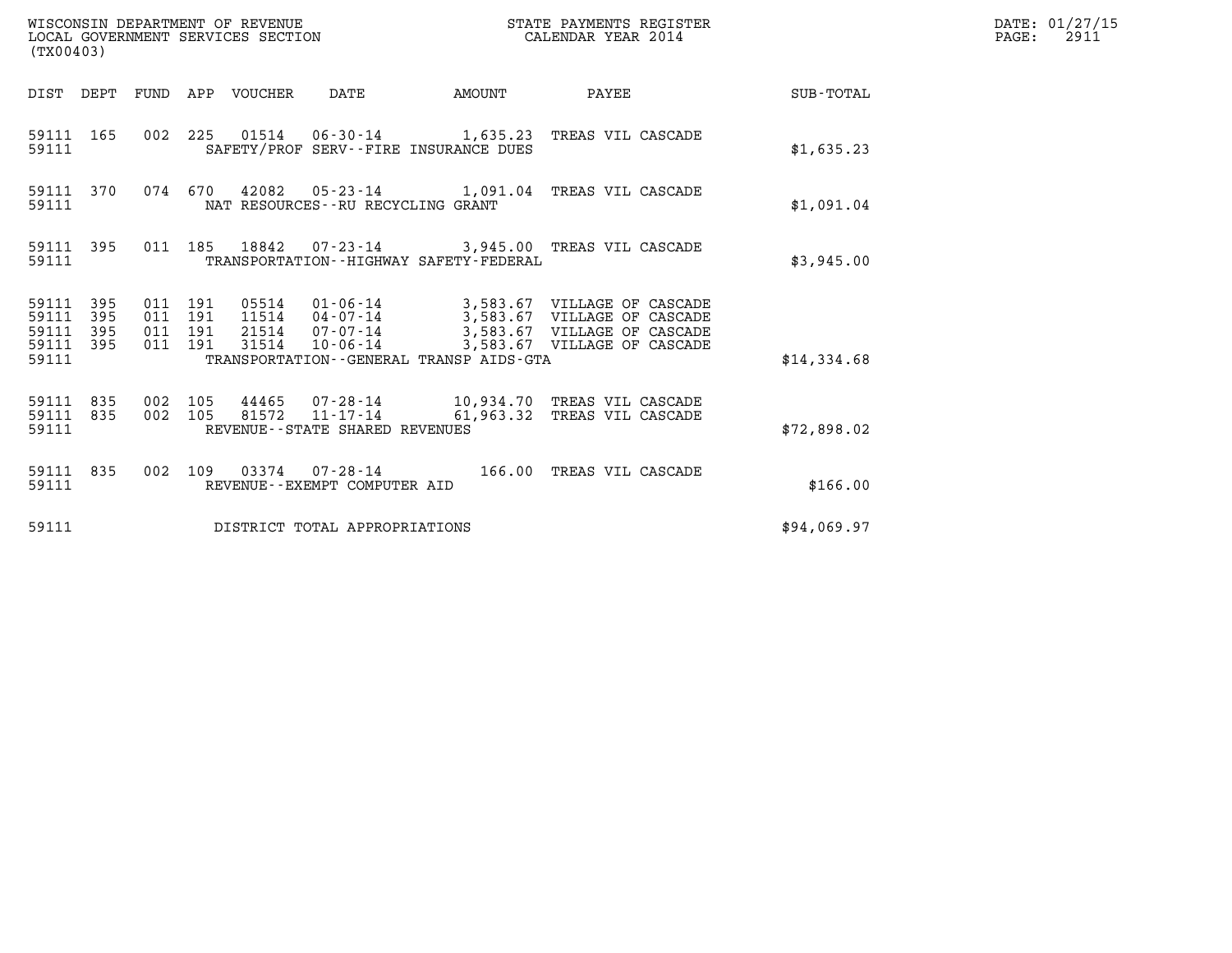| DATE: | 01/27/15 |
|-------|----------|
| PAGE: | 2912     |

| WISCONSIN DEPARTMENT OF REVENUE<br>LOCAL GOVERNMENT SERVICES SECTION<br>(TX00403) |                          |                    |                    |                                  |                                   |                                         | STATE PAYMENTS REGISTER<br>CALENDAR YEAR 2014                                                                                                                                    |              | DATE: 01/27/15<br>$\mathtt{PAGE:}$<br>2912 |
|-----------------------------------------------------------------------------------|--------------------------|--------------------|--------------------|----------------------------------|-----------------------------------|-----------------------------------------|----------------------------------------------------------------------------------------------------------------------------------------------------------------------------------|--------------|--------------------------------------------|
| DIST DEPT                                                                         |                          | FUND               |                    | APP VOUCHER                      | DATE                              | AMOUNT                                  | PAYEE                                                                                                                                                                            | SUB-TOTAL    |                                            |
| 59112 165<br>59112                                                                |                          | 002                | 225                |                                  |                                   | SAFETY/PROF SERV--FIRE INSURANCE DUES   | 01515  06-30-14  5,858.08  TREAS VIL CEDAR GROVE                                                                                                                                 | \$5,858.08   |                                            |
| 59112<br>59112                                                                    | 370                      |                    | 074 670            | 42083                            | NAT RESOURCES--RU RECYCLING GRANT |                                         | 05-23-14 2,175.74 TREAS VIL CEDAR GROVE                                                                                                                                          | \$2,175.74   |                                            |
| 59112<br>59112<br>59112<br>59112                                                  | 395<br>395<br>395<br>395 | 011 191<br>011 191 | 011 191<br>011 191 | 05515<br>11515<br>21515<br>31515 |                                   |                                         | 01-06-14 27,443.50 VILLAGE OF CEDAR GROVE<br>04-07-14 27,443.50 VILLAGE OF CEDAR GROVE<br>07-07-14 27,443.50 VILLAGE OF CEDAR GROVE<br>10-06-14 27,443.53 VILLAGE OF CEDAR GROVE |              |                                            |
| 59112                                                                             |                          |                    |                    |                                  |                                   | TRANSPORTATION--GENERAL TRANSP AIDS-GTA |                                                                                                                                                                                  | \$109,774.03 |                                            |
| 59112<br>59112<br>59112                                                           | 835<br>835               | 002<br>002         | 105<br>105         | 81573                            | REVENUE--STATE SHARED REVENUES    |                                         | 44466 07-28-14 17,079.63 TREAS VIL CEDAR GROVE<br>11-17-14 99,231.85 TREAS VIL CEDAR GROVE                                                                                       | \$116,311.48 |                                            |
| 59112<br>59112<br>59112                                                           | 835<br>835               | 002<br>002         | 109<br>109         | 03375<br>05311                   | REVENUE - - EXEMPT COMPUTER AID   |                                         | 07-28-14 1,228.00 TREAS VIL CEDAR GROVE<br>07-28-14 268.00 TREAS VIL CEDAR GROVE                                                                                                 | \$1,496.00   |                                            |
| 59112<br>DISTRICT TOTAL APPROPRIATIONS                                            |                          |                    |                    |                                  |                                   |                                         |                                                                                                                                                                                  | \$235,615.33 |                                            |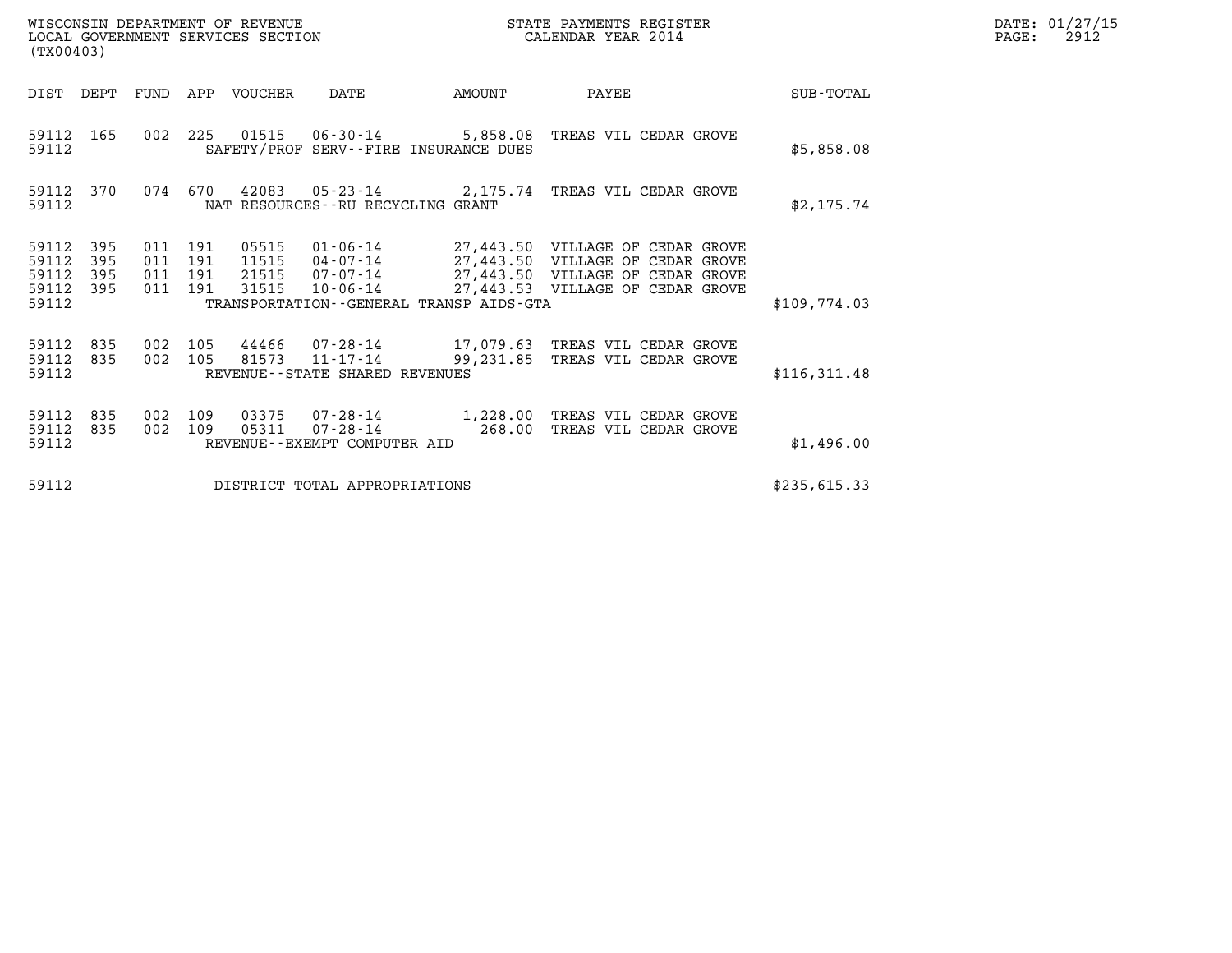| WISCONSIN DEPARTMENT OF REVENUE<br>LOCAL GOVERNMENT SERVICES SECTION<br>LOCAL GOVERNMENT SERVICES SECTION<br>CALENDAR YEAR 2014<br>(TX00403) |           |                                                             |  |  |                                                 |                                                                                                                                                                                                                          |               | DATE: 01/27/15<br>PAGE: 2913 |
|----------------------------------------------------------------------------------------------------------------------------------------------|-----------|-------------------------------------------------------------|--|--|-------------------------------------------------|--------------------------------------------------------------------------------------------------------------------------------------------------------------------------------------------------------------------------|---------------|------------------------------|
|                                                                                                                                              |           |                                                             |  |  |                                                 | DIST DEPT FUND APP VOUCHER DATE AMOUNT PAYEE PATE SUB-TOTAL                                                                                                                                                              |               |                              |
|                                                                                                                                              | 59121 165 | 59121                                                       |  |  | SAFETY/PROF SERV--FIRE INSURANCE DUES           | 002 225 01516 06-30-14 9,469.96 TREAS VIL ELKHART LAKE                                                                                                                                                                   | \$9,469.96    |                              |
| 59121                                                                                                                                        |           |                                                             |  |  | NAT RESOURCES--BOAT PATROL                      | 59121 370 012 381 00567 03-28-14 2,456.29 TREAS VIL ELKHART LAKE                                                                                                                                                         | \$2,456.29    |                              |
|                                                                                                                                              |           | 59121 200                                                   |  |  | NAT RESOURCES--BOATING ENFORCEMENT AIDS         | 59121 370 012 550 00567 03-28-14 8,511.06 TREAS VIL ELKHART LAKE                                                                                                                                                         | \$8,511.06    |                              |
|                                                                                                                                              |           |                                                             |  |  | 59121 NAT RESOURCES--RU RECYCLING GRANT         | 59121 370 074 670 42084 05-23-14 3,898.26 TREAS VIL ELKHART LAKE                                                                                                                                                         | \$3,898.26    |                              |
|                                                                                                                                              |           |                                                             |  |  | 59121 TRANSPORTATION - HIGHWAY SAFETY - FEDERAL | 59121 395 011 185 11826 05-12-14 3,769.00 TREAS VIL ELKHART LAKE                                                                                                                                                         | \$3,769.00    |                              |
| 59121 395<br>59121 395<br>59121 395                                                                                                          |           | 011 191<br>011 191<br>011 191<br>59121 395 011 191<br>59121 |  |  | TRANSPORTATION - - GENERAL TRANSP AIDS - GTA    | 05516  01-06-14  19,622.92  VILLAGE OF ELKHART LAKE<br>11516  04-07-14  19,622.92  VILLAGE OF ELKHART LAKE<br>21516  07-07-14  19,622.92  VILLAGE OF ELKHART LAKE<br>11516  10-06-14  19,622.93  VILLAGE OF ELKHART LAKE | \$78,491.69   |                              |
|                                                                                                                                              |           | 59121                                                       |  |  | JUSTICE - - LAW ENFORCEMENT TRAINING            | 59121 455 002 231 01359 02-18-14 1,120.00 TREAS VIL ELKHART LAKE 59121 455 002 231 01452 10-01-14 160.00 TREAS VIL ELKHART LAKE                                                                                          | \$1,280.00    |                              |
| 59121                                                                                                                                        |           |                                                             |  |  | REVENUE--STATE SHARED REVENUES                  | 59121 835 002 105 44467 07-28-14 3,133.07 TREAS VIL ELKHART LAKE 59121 835 002 105 81574 11-17-14 18,263.27 TREAS VIL ELKHART LAKE                                                                                       | \$21,396.34   |                              |
|                                                                                                                                              | 59121 835 | 59121 2020                                                  |  |  | REVENUE--EXEMPT COMPUTER AID                    | 002 109 03376 07-28-14 1,946.00 TREAS VIL ELKHART LAKE                                                                                                                                                                   | \$1,946.00    |                              |
| 59121                                                                                                                                        |           |                                                             |  |  | DISTRICT TOTAL APPROPRIATIONS                   |                                                                                                                                                                                                                          | \$131, 218.60 |                              |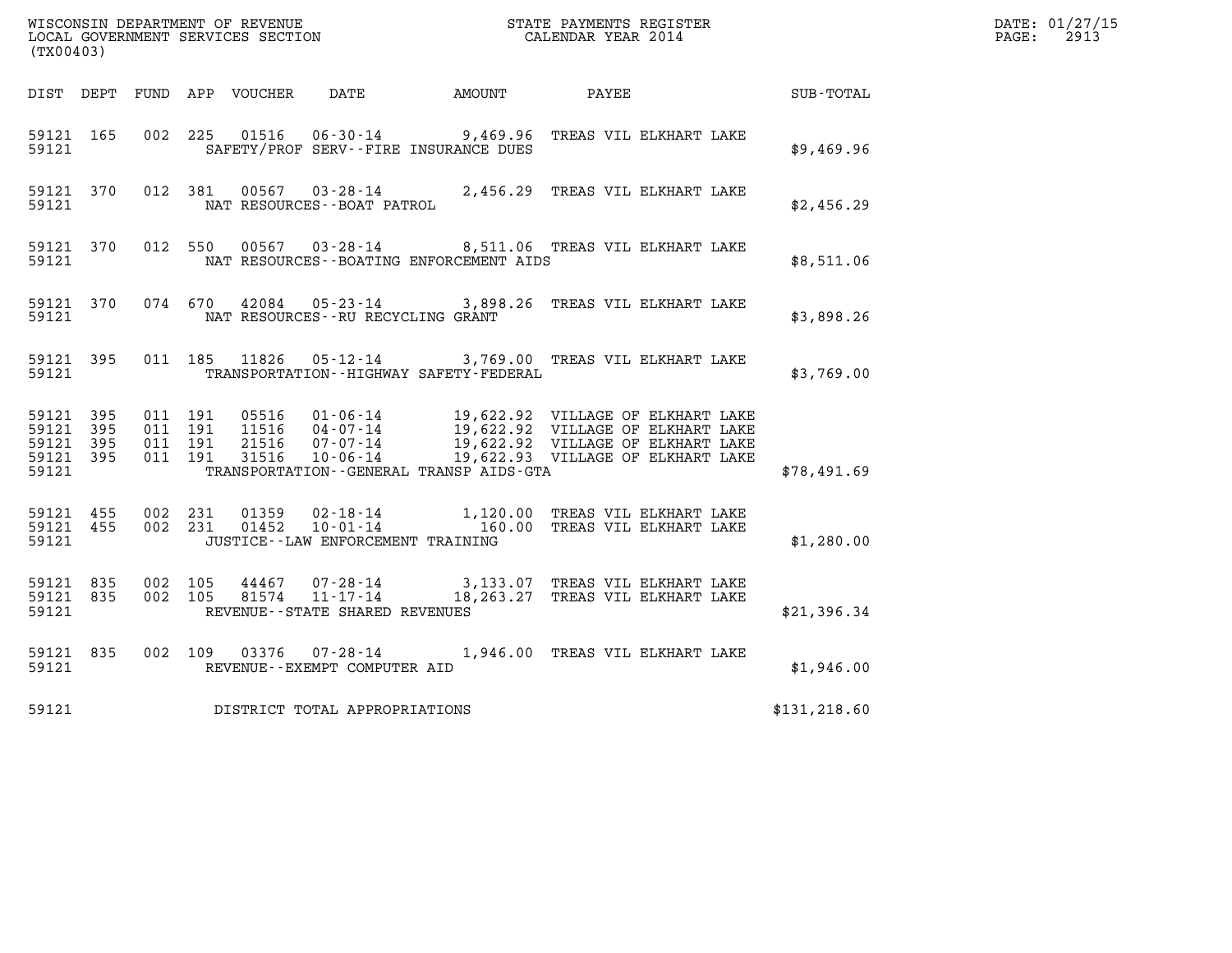| DATE: | 01/27/15 |
|-------|----------|
| PAGE: | 2914     |

| WISCONSIN DEPARTMENT OF REVENUE<br>LOCAL GOVERNMENT SERVICES SECTION<br>(TX00403) |                                                                                                               |                                          |            |                                  |                                                               |                                              | STATE PAYMENTS REGISTER<br>CALENDAR YEAR 2014                                                                                                 |              | DATE: 01/27/15<br>$\mathtt{PAGE:}$<br>2914 |
|-----------------------------------------------------------------------------------|---------------------------------------------------------------------------------------------------------------|------------------------------------------|------------|----------------------------------|---------------------------------------------------------------|----------------------------------------------|-----------------------------------------------------------------------------------------------------------------------------------------------|--------------|--------------------------------------------|
| DIST DEPT                                                                         |                                                                                                               | FUND                                     |            | APP VOUCHER                      | DATE                                                          | AMOUNT                                       | PAYEE                                                                                                                                         | SUB-TOTAL    |                                            |
| 59131 165<br>59131                                                                |                                                                                                               | 002                                      | 225        |                                  |                                                               | SAFETY/PROF SERV--FIRE INSURANCE DUES        |                                                                                                                                               | \$1,311.78   |                                            |
| 59131                                                                             | 59131 370<br>074 670<br>42085<br>05-23-14 912.76 TREAS VIL GLENBEULAH<br>NAT RESOURCES - - RU RECYCLING GRANT |                                          |            |                                  |                                                               |                                              | \$912.76                                                                                                                                      |              |                                            |
| 59131<br>59131<br>59131<br>59131 395<br>59131                                     | 395<br>395<br>395                                                                                             | 011 191<br>011 191<br>011 191<br>011 191 |            | 05517<br>11517<br>21517<br>31517 | 04-07-14<br>$07 - 07 - 14$<br>$10 - 06 - 14$                  | TRANSPORTATION - - GENERAL TRANSP AIDS - GTA | 01-06-14 3,438.62 VILLAGE OF GLENBEULAH<br>3,438.62 VILLAGE OF GLENBEULAH<br>3,438.62 VILLAGE OF GLENBEULAH<br>3,438.63 VILLAGE OF GLENBEULAH | \$13,754.49  |                                            |
|                                                                                   |                                                                                                               |                                          |            |                                  |                                                               |                                              |                                                                                                                                               |              |                                            |
| 59131<br>59131 835<br>59131                                                       | 835                                                                                                           | 002<br>002                               | 105<br>105 | 44468<br>81575                   | REVENUE - - STATE SHARED REVENUES                             |                                              | $07 - 28 - 14$ 11,947.48 TREAS VIL GLENBEULAH<br>11-17-14 63,342.06 TREAS VIL GLENBEULAH                                                      | \$75, 289.54 |                                            |
| 59131<br>59131<br>59131                                                           | 835<br>835                                                                                                    | 002<br>002                               | 109<br>109 | 03377<br>05312                   | 07-28-14<br>$07 - 28 - 14$<br>REVENUE - - EXEMPT COMPUTER AID | 28.00<br>242.00                              | TREAS VIL GLENBEULAH<br>TREAS VIL GLENBEULAH                                                                                                  | \$270.00     |                                            |
| 59131<br>DISTRICT TOTAL APPROPRIATIONS                                            |                                                                                                               |                                          |            |                                  |                                                               |                                              |                                                                                                                                               | \$91,538.57  |                                            |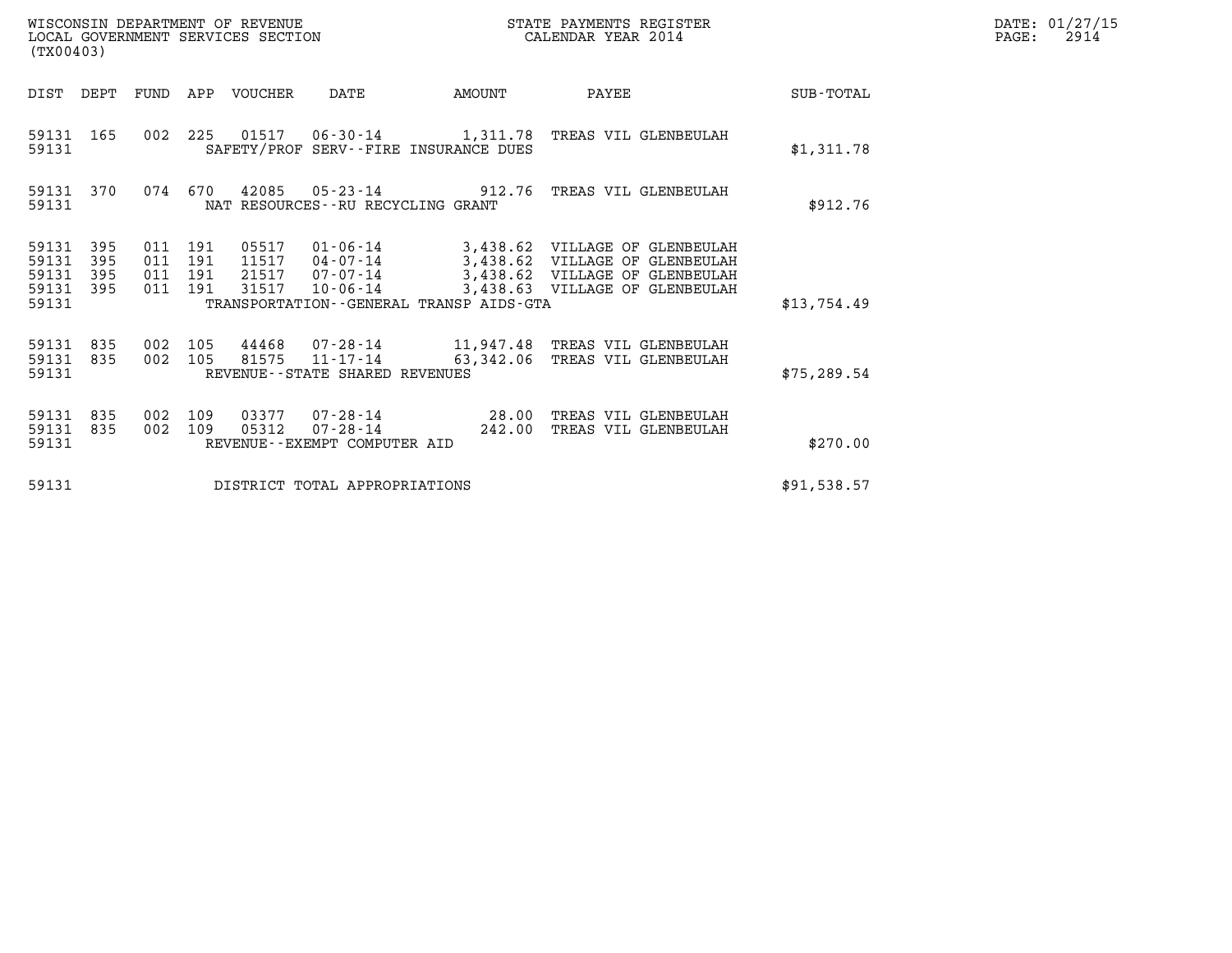| DATE: | 01/27/15 |
|-------|----------|
| PAGE: | 2915     |

| WISCONSIN DEPARTMENT OF REVENUE<br>LOCAL GOVERNMENT SERVICES SECTION<br>(TX00403) |                          |                                          |     |                                  |                                                            | STATE PAYMENTS REGISTER<br>CALENDAR YEAR 2014 |                                                                                                                                                                                                |              | DATE: 01/27/15<br>$\mathtt{PAGE:}$<br>2915 |
|-----------------------------------------------------------------------------------|--------------------------|------------------------------------------|-----|----------------------------------|------------------------------------------------------------|-----------------------------------------------|------------------------------------------------------------------------------------------------------------------------------------------------------------------------------------------------|--------------|--------------------------------------------|
|                                                                                   |                          |                                          |     | DIST DEPT FUND APP VOUCHER       | DATE                                                       | AMOUNT                                        | PAYEE                                                                                                                                                                                          | SUB-TOTAL    |                                            |
| 59135 165<br>59135                                                                |                          |                                          |     |                                  |                                                            | SAFETY/PROF SERV--FIRE INSURANCE DUES         | 002 225 01518 06-30-14 9,757.47 TREAS VIL HOWARDS GROVE                                                                                                                                        | \$9,757.47   |                                            |
| 59135 370<br>59135                                                                |                          | 074 670                                  |     | 42086                            | NAT RESOURCES--RU RECYCLING GRANT                          |                                               | 05-23-14 7,047.77 TREAS VIL HOWARDS GROVE                                                                                                                                                      | \$7,047.77   |                                            |
| 59135<br>59135<br>59135<br>59135<br>59135                                         | 395<br>395<br>395<br>395 | 011 191<br>011 191<br>011 191<br>011 191 |     | 05518<br>11518<br>21518<br>31518 |                                                            | TRANSPORTATION--GENERAL TRANSP AIDS-GTA       | $01 - 06 - 14$ 23,364.59 VILLAGE OF HOWARDS GROVE<br>04-07-14 23,364.59 VILLAGE OF HOWARDS GROVE<br>07-07-14 23,364.59 VILLAGE OF HOWARDS GROVE<br>10-06-14 23,364.60 VILLAGE OF HOWARDS GROVE | \$93,458.37  |                                            |
| 59135<br>59135 835<br>59135                                                       | 835                      | 002 105<br>002 105                       |     | 81576                            | REVENUE - - STATE SHARED REVENUES                          |                                               | 44469 07-28-14 20,405.40 TREAS VIL HOWARDS GROVE<br>11-17-14 115,630.63 TREAS VIL HOWARDS GROVE                                                                                                | \$136,036.03 |                                            |
| 59135<br>59135 835<br>59135                                                       | 835                      | 002<br>002 109                           | 109 | 03378<br>05313                   | $07 - 28 - 14$<br>07-28-14<br>REVENUE--EXEMPT COMPUTER AID | 165.00                                        | 484.00 TREAS VIL HOWARDS GROVE<br>TREAS VIL HOWARDS GROVE                                                                                                                                      | \$649.00     |                                            |
| 59135                                                                             |                          |                                          |     |                                  | DISTRICT TOTAL APPROPRIATIONS                              |                                               |                                                                                                                                                                                                | \$246,948.64 |                                            |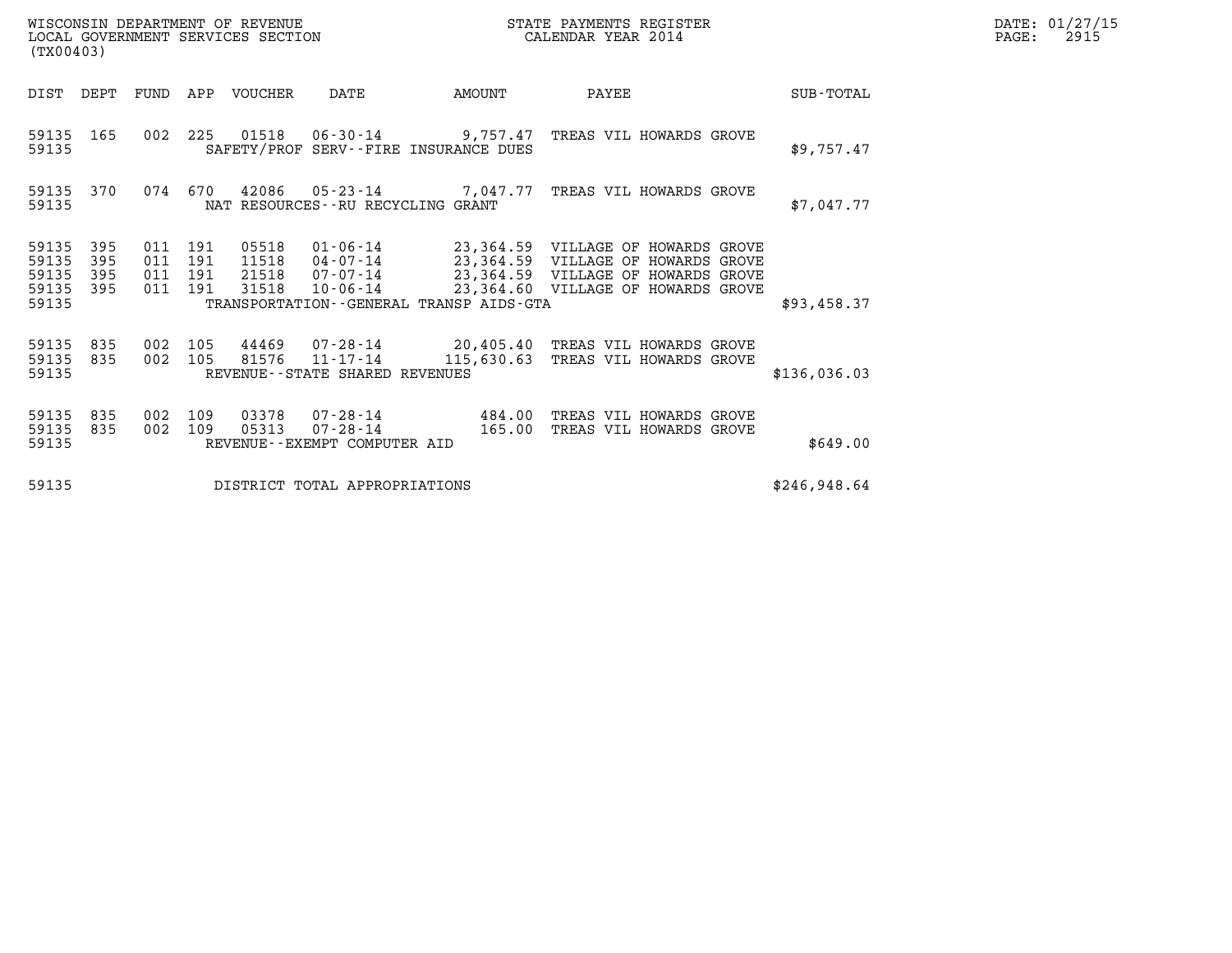|                                                   | WISCONSIN DEPARTMENT OF REVENUE<br>LOCAL GOVERNMENT SERVICES SECTION<br>(TX00403) |                                          |  |                                  |                                                           | STATE PAYMENTS REGISTER<br>CALENDAR YEAR 2014 |                                                                                                                                                     |              | DATE: 01/27/15<br>$\mathtt{PAGE:}$<br>2916 |
|---------------------------------------------------|-----------------------------------------------------------------------------------|------------------------------------------|--|----------------------------------|-----------------------------------------------------------|-----------------------------------------------|-----------------------------------------------------------------------------------------------------------------------------------------------------|--------------|--------------------------------------------|
|                                                   |                                                                                   |                                          |  | DIST DEPT FUND APP VOUCHER DATE  | AMOUNT                                                    |                                               | PAYEE SUB-TOTAL                                                                                                                                     |              |                                            |
| 59141 165<br>59141                                |                                                                                   |                                          |  |                                  | SAFETY/PROF SERV--FIRE INSURANCE DUES                     |                                               | 002 225 01519 06-30-14 17,861.74 TREAS VIL KOHLER                                                                                                   | \$17,861.74  |                                            |
| 59141 370<br>59141                                |                                                                                   |                                          |  |                                  | NAT RESOURCES--RU RECYCLING GRANT                         |                                               | 074 670 42087 05-23-14 7,439.97 TREAS VIL KOHLER                                                                                                    | \$7,439.97   |                                            |
| 59141 395<br>59141<br>59141<br>59141 395<br>59141 | 395<br>395                                                                        | 011 191<br>011 191<br>011 191<br>011 191 |  | 05519<br>11519<br>21519<br>31519 | $10 - 06 - 14$<br>TRANSPORTATION--GENERAL TRANSP AIDS-GTA |                                               | 01-06-14 45,733.70 VILLAGE OF KOHLER<br>04-07-14 45,733.70 VILLAGE OF KOHLER<br>07-07-14 45,733.70 VILLAGE OF KOHLER<br>45,733.71 VILLAGE OF KOHLER | \$182,934.81 |                                            |
| 59141 455<br>59141                                |                                                                                   |                                          |  |                                  | JUSTICE - - LAW ENFORCEMENT TRAINING                      |                                               | 002 231 01490 02-20-14 1,280.00 TREAS VIL KOHLER                                                                                                    | \$1,280.00   |                                            |
| 59141 835<br>59141 835<br>59141                   |                                                                                   | 002 105<br>002 105                       |  |                                  | 81577 11-17-14<br>REVENUE--STATE SHARED REVENUES          |                                               | 4,387.57 TREAS VIL KOHLER<br>24,873.10 TREAS VIL KOHLER                                                                                             | \$29, 260.67 |                                            |
| 59141                                             | 59141 835                                                                         |                                          |  |                                  | REVENUE--EXEMPT COMPUTER AID                              |                                               | 002 109 03379 07-28-14 97,187.00 TREAS VIL KOHLER                                                                                                   | \$97,187.00  |                                            |
| 59141                                             |                                                                                   |                                          |  |                                  | DISTRICT TOTAL APPROPRIATIONS                             |                                               |                                                                                                                                                     | \$335,964.19 |                                            |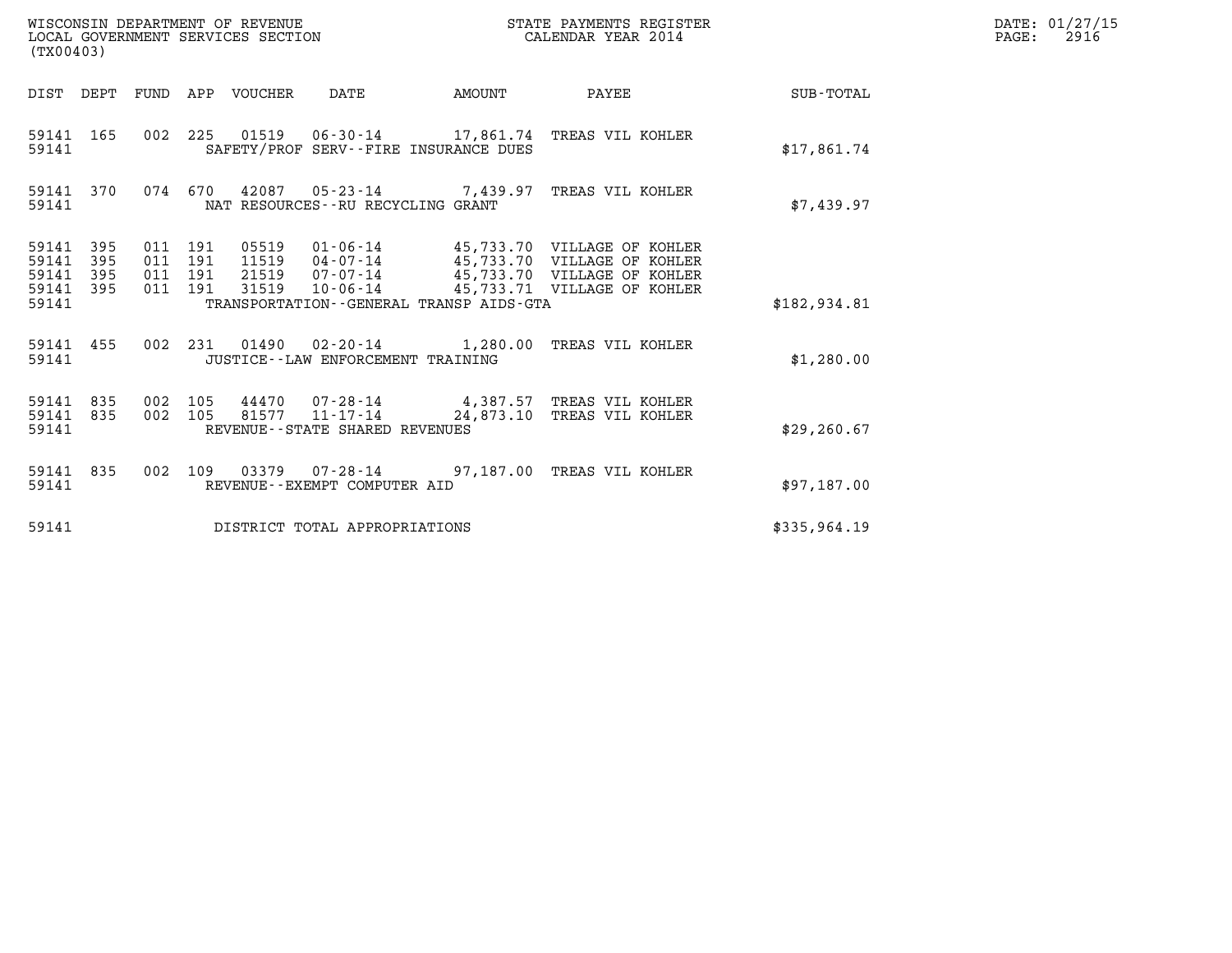| WISCONSIN DEPARTMENT OF REVENUE<br>LOCAL GOVERNMENT SERVICES SECTION<br>$(mv \wedge \wedge \wedge \wedge)$ | STATE PAYMENTS REGISTER<br>CALENDAR YEAR 2014 | DATE: 01/27/15<br>2917<br>PAGE: |
|------------------------------------------------------------------------------------------------------------|-----------------------------------------------|---------------------------------|

| (TX00403)                                                                                                                                                         |                                                                                                           |            |                                                                                                                                  |               |
|-------------------------------------------------------------------------------------------------------------------------------------------------------------------|-----------------------------------------------------------------------------------------------------------|------------|----------------------------------------------------------------------------------------------------------------------------------|---------------|
| DIST<br>DEPT<br>FUND<br>APP<br>VOUCHER                                                                                                                            | DATE                                                                                                      | AMOUNT     | PAYEE                                                                                                                            | SUB-TOTAL     |
| 002<br>225<br>165<br>01520<br>59165<br>59165                                                                                                                      | 06-30-14 8,068.33 TREAS VIL OOSTBURG<br>SAFETY/PROF SERV--FIRE INSURANCE DUES                             |            |                                                                                                                                  | \$8,068.33    |
| 074<br>670<br>59165<br>370<br>42088<br>59165                                                                                                                      | $05 - 23 - 14$ 5,964.66<br>NAT RESOURCES -- RU RECYCLING GRANT                                            |            | TREAS VIL OOSTBURG                                                                                                               | \$5,964.66    |
| 395<br>59165<br>011<br>191<br>05520<br>59165<br>395<br>011<br>191<br>11520<br>59165<br>395<br>011<br>191<br>21520<br>395<br>011<br>191<br>31520<br>59165<br>59165 | $01 - 06 - 14$<br>$04 - 07 - 14$<br>07-07-14<br>$10 - 06 - 14$<br>TRANSPORTATION--GENERAL TRANSP AIDS-GTA |            | 39,178.39 VILLAGE OF OOSTBURG<br>39,178.39 VILLAGE OF OOSTBURG<br>39,178.39 VILLAGE OF OOSTBURG<br>39,178.40 VILLAGE OF OOSTBURG | \$156, 713.57 |
| 435<br>005<br>162<br>59165<br>01HSD<br>59165                                                                                                                      | 09-08-14 5,453.64 TREAS VILL OOTSBURG<br>HS--AMBULANCE FUNDING ASSISTANCE GRANTS                          |            |                                                                                                                                  | \$5,453.64    |
| 005<br>435<br>163<br>59165<br>01LGS<br>59165                                                                                                                      | $11 - 17 - 14$<br>HS--PREPAID MEDICAL TRANSPORT REIMBURSE                                                 | 2,000.00   | OOSTBURG AMBULANCE                                                                                                               | \$2,000.00    |
| 002<br>105<br>59165<br>835<br>44471<br>59165<br>835<br>002<br>105<br>81578<br>59165                                                                               | 07-28-14<br>$11 - 17 - 14$<br>REVENUE - - STATE SHARED REVENUES                                           | 122,025.92 | 40,110.27 TREAS VIL OOSTBURG<br>TREAS VIL OOSTBURG                                                                               | \$162, 136.19 |
| 835<br>002<br>109<br>03380<br>59165<br>002<br>109<br>835<br>05314<br>59165<br>59165                                                                               | $07 - 28 - 14$ 1,092.00<br>$07 - 28 - 14$<br>REVENUE - - EXEMPT COMPUTER AID                              | 18,656.00  | TREAS VIL OOSTBURG<br>TREAS VIL OOSTBURG                                                                                         | \$19,748.00   |
| 59165                                                                                                                                                             | DISTRICT TOTAL APPROPRIATIONS                                                                             |            |                                                                                                                                  | \$360,084.39  |

(TX00403)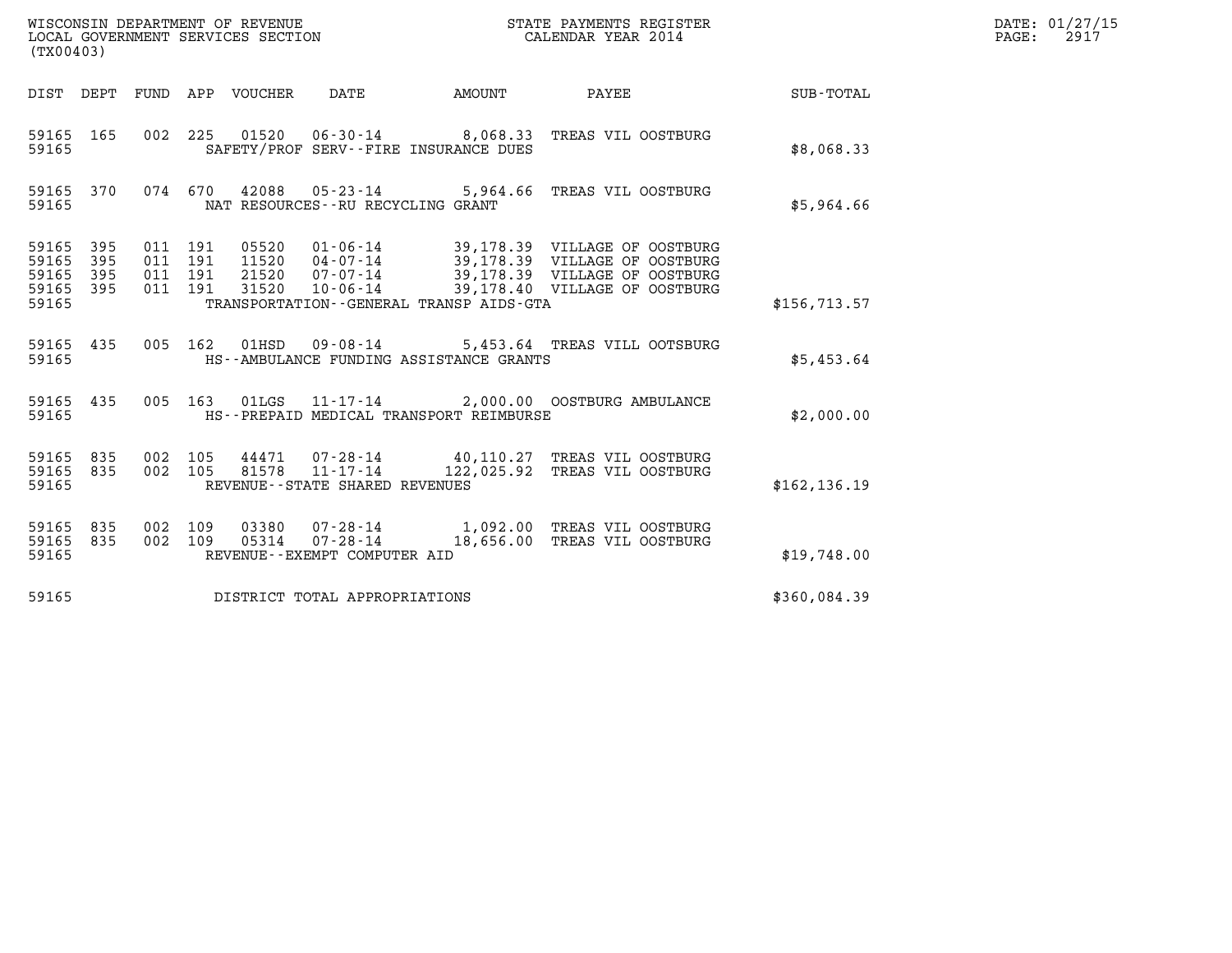| (TX00403)                                                          |                                                   |                                                  | STATE PAYMENTS REGISTER                                                     |              | DATE: 01/27/15<br>$\mathtt{PAGE:}$<br>2918 |
|--------------------------------------------------------------------|---------------------------------------------------|--------------------------------------------------|-----------------------------------------------------------------------------|--------------|--------------------------------------------|
|                                                                    | DIST DEPT FUND APP VOUCHER DATE                   |                                                  | AMOUNT PAYEE                                                                | SUB-TOTAL    |                                            |
| 59176 165<br>59176                                                 |                                                   | SAFETY/PROF SERV--FIRE INSURANCE DUES            | 002 225 01521 06-30-14 5,606.50 TREAS VIL RANDOM LAKE                       | \$5,606.50   |                                            |
| 59176 370<br>59176                                                 |                                                   | NAT RESOURCES - - RU RECYCLING GRANT             | 074  670  42089  05-23-14  3,631.25  TREAS VIL RANDOM LAKE                  | \$3,631.25   |                                            |
| 59176 395<br>59176<br>395<br>59176<br>395<br>395<br>59176<br>59176 | 011 191<br>011 191<br>011 191<br>011 191<br>31521 | TRANSPORTATION--GENERAL TRANSP AIDS-GTA          | 10-06-14 17,853.41 VILLAGE OF RANDOM LAKE                                   | \$71,413.58  |                                            |
| 59176 435<br>59176                                                 |                                                   | HS--AMBULANCE FUNDING ASSISTANCE GRANTS          | 005 162 01HSD 09-08-14 4,675.92 TREAS VILL RANDOM LAKE                      | \$4,675.92   |                                            |
| 59176 435<br>59176                                                 |                                                   | HS--PREPAID MEDICAL TRANSPORT REIMBURSE          | 005 163 01LGS 11-17-14 3,600.00 RANDOM LAKE FIRE DEPT AMBUL                 | \$3,600.00   |                                            |
| 59176 835<br>59176 835<br>59176                                    | 002 105<br>44472<br>002 105<br>81579              | $11 - 17 - 14$<br>REVENUE--STATE SHARED REVENUES | 07-28-14 22,939.54 TREAS VIL RANDOM LAKE<br>76,950.97 TREAS VIL RANDOM LAKE | \$99,890.51  |                                            |
| 59176 835<br>59176                                                 |                                                   | REVENUE--EXEMPT COMPUTER AID                     | 002 109 03381 07-28-14 1,750.00 TREAS VIL RANDOM LAKE                       | \$1,750.00   |                                            |
| 59176                                                              |                                                   | DISTRICT TOTAL APPROPRIATIONS                    |                                                                             | \$190,567.76 |                                            |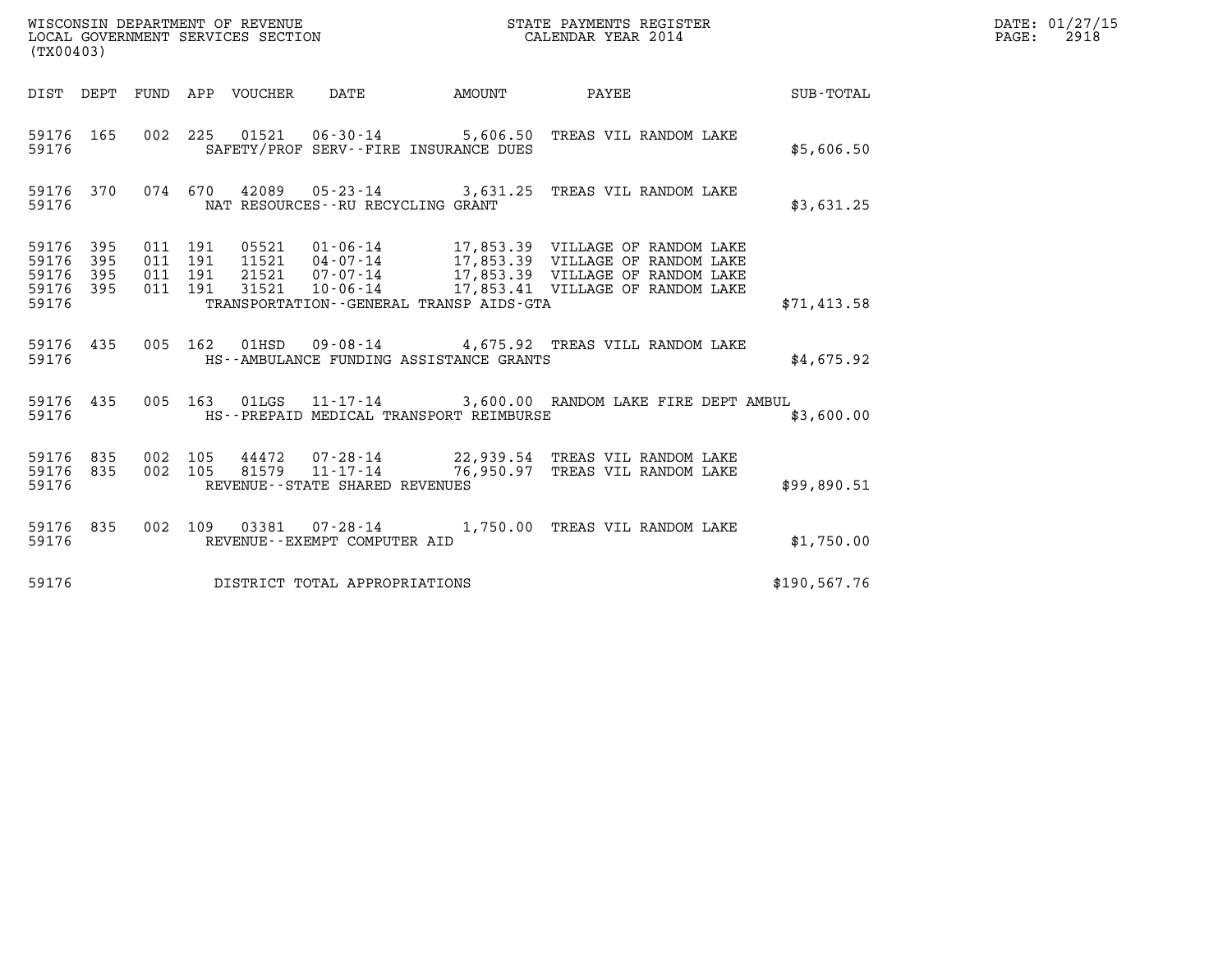| (TX00403)                                 |                          |                                      |            | WISCONSIN DEPARTMENT OF REVENUE<br>LOCAL GOVERNMENT SERVICES SECTION |                                                                       |           | STATE PAYMENTS REGISTER<br>CALENDAR YEAR 2014                                                                                      |             | DATE: 01/27/15<br>$\mathtt{PAGE}$ :<br>2919 |
|-------------------------------------------|--------------------------|--------------------------------------|------------|----------------------------------------------------------------------|-----------------------------------------------------------------------|-----------|------------------------------------------------------------------------------------------------------------------------------------|-------------|---------------------------------------------|
| DIST DEPT                                 |                          | FUND                                 |            | APP VOUCHER                                                          | DATE                                                                  | AMOUNT    | PAYEE                                                                                                                              | SUB-TOTAL   |                                             |
| 59191<br>59191                            | 165                      |                                      | 002 225    |                                                                      | SAFETY/PROF SERV--FIRE INSURANCE DUES                                 |           |                                                                                                                                    | \$1,168.02  |                                             |
| 59191                                     | 59191 370                | 074                                  | 670        | 42090                                                                | NAT RESOURCES--RU RECYCLING GRANT                                     |           | 05-23-14  812.14 TREAS VIL WALDO                                                                                                   | \$812.14    |                                             |
| 59191<br>59191<br>59191<br>59191<br>59191 | 395<br>395<br>395<br>395 | 011 191<br>011<br>011 191<br>011 191 | 191        | 05522<br>11522<br>21522<br>31522                                     | $07 - 07 - 14$<br>10-06-14<br>TRANSPORTATION--GENERAL TRANSP AIDS-GTA |           | 01-06-14 1,905.30 VILLAGE OF WALDO<br>04-07-14 1,905.30 VILLAGE OF WALDO<br>1,905.30 VILLAGE OF WALDO<br>1,905.30 VILLAGE OF WALDO | \$7,621.20  |                                             |
| 59191<br>59191<br>59191                   | 835<br>835               | 002<br>002                           | 105<br>105 | 81580                                                                | $11 - 17 - 14$<br>REVENUE - - STATE SHARED REVENUES                   | 62,130.91 | 44473 07-28-14 14,498.98 TREAS VIL WALDO<br>TREAS VIL WALDO                                                                        | \$76,629.89 |                                             |
| 59191<br>59191                            | 835                      | 002                                  | 109        | 03382                                                                | 07-28-14<br>REVENUE - - EXEMPT COMPUTER AID                           | 332.00    | TREAS VIL WALDO                                                                                                                    | \$332.00    |                                             |
| 59191                                     |                          |                                      |            |                                                                      | DISTRICT TOTAL APPROPRIATIONS                                         |           |                                                                                                                                    | \$86,563.25 |                                             |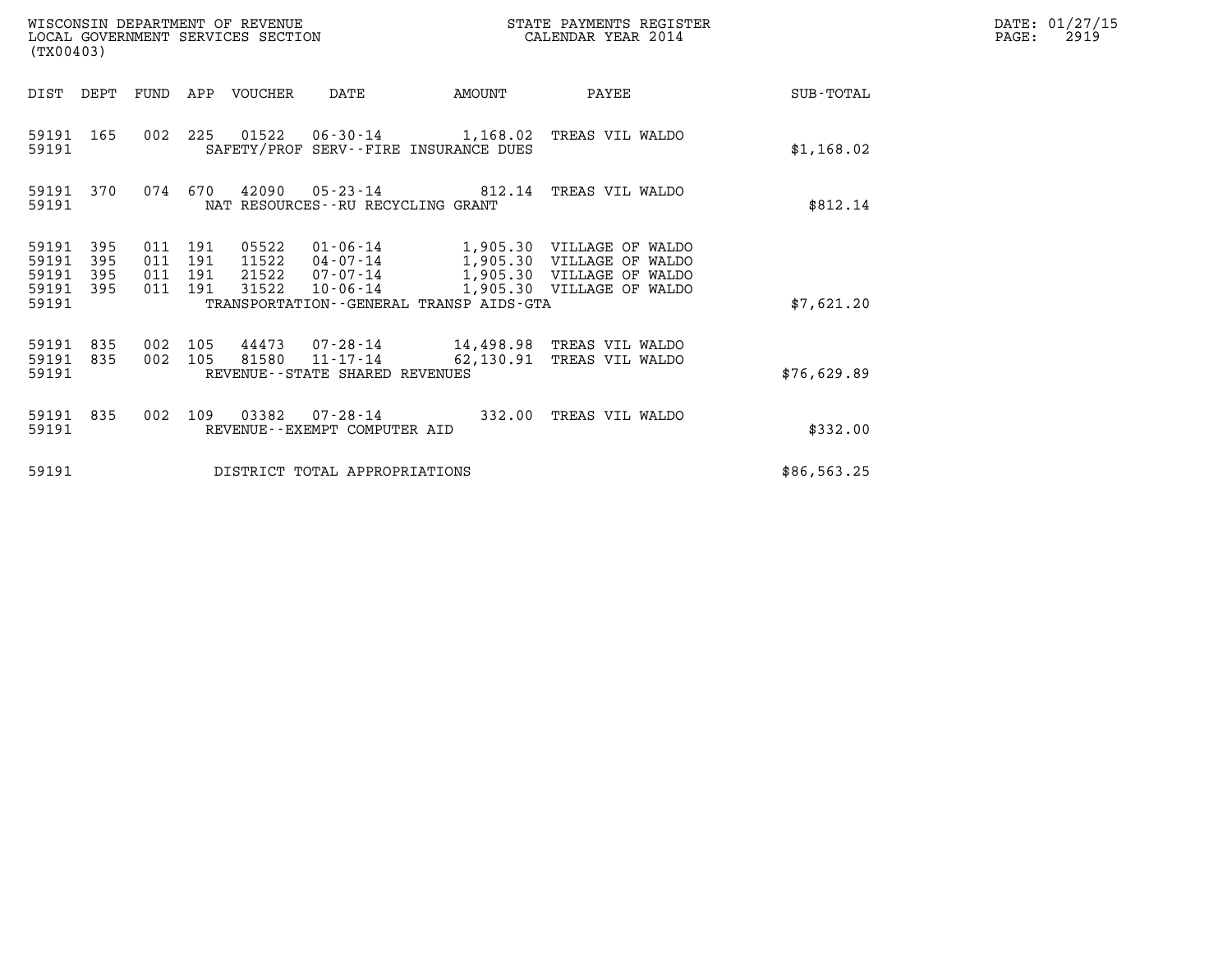| (TX00403)                                                                             |                                        |                                                                                  |     |                                                                      | WISCONSIN DEPARTMENT OF REVENUE<br>LOCAL GOVERNMENT SERVICES SECTION                                                                   |                                                                        | STATE PAYMENTS REGISTER<br>CALENDAR YEAR 2014                                                                                                                                                                                                       |              | DATE: 01/27/15<br>2920<br>PAGE: |
|---------------------------------------------------------------------------------------|----------------------------------------|----------------------------------------------------------------------------------|-----|----------------------------------------------------------------------|----------------------------------------------------------------------------------------------------------------------------------------|------------------------------------------------------------------------|-----------------------------------------------------------------------------------------------------------------------------------------------------------------------------------------------------------------------------------------------------|--------------|---------------------------------|
| DIST DEPT                                                                             |                                        | FUND                                                                             |     | APP VOUCHER                                                          | DATE                                                                                                                                   | AMOUNT                                                                 | PAYEE                                                                                                                                                                                                                                               | SUB-TOTAL    |                                 |
| 59271 165<br>59271                                                                    |                                        | 002                                                                              | 225 | 01523                                                                | $06 - 30 - 14$                                                                                                                         | SAFETY/PROF SERV--FIRE INSURANCE DUES                                  | 29,074.75 TREAS CITY PLYMOUTH                                                                                                                                                                                                                       | \$29,074.75  |                                 |
| 59271 370<br>59271                                                                    |                                        | 012 579                                                                          |     | 19784                                                                | $04 - 16 - 14$                                                                                                                         | 10.00<br>NAT RESOURCES -- AIDS IN LIEU OF TAXES                        | TREAS CITY PLYMOUTH                                                                                                                                                                                                                                 | \$10.00      |                                 |
| 59271 370<br>59271                                                                    |                                        | 074 670                                                                          |     | 42091                                                                | 05-23-14                                                                                                                               | NAT RESOURCES - - RU RECYCLING GRANT                                   | 22,164.62 TREAS CITY PLYMOUTH                                                                                                                                                                                                                       | \$22,164.62  |                                 |
| 59271 395<br>59271<br>59271<br>59271<br>59271                                         | 395<br>395<br>395                      | 011 162<br>011 162<br>011 162<br>011 162                                         |     | 06097<br>12097<br>22097<br>32097                                     | $01 - 06 - 14$<br>$04 - 07 - 14$<br>$07 - 07 - 14$<br>$10 - 06 - 14$                                                                   | TRANSPORTATION - - CONNECTING HIGHWAY AIDS                             | 4,115.40 CITY OF PLYMOUTH<br>4,115.40 CITY OF PLYMOUTH<br>4,115.40 CITY OF PLYMOUTH<br>4, 115.43 CITY OF PLYMOUTH                                                                                                                                   | \$16, 461.63 |                                 |
| 59271 395<br>59271<br>59271<br>59271<br>59271<br>59271<br>59271<br>59271 395<br>59271 | 395<br>395<br>395<br>395<br>395<br>395 | 011 185<br>011 185<br>011 185<br>011 185<br>011 185<br>011 185<br>011<br>011 185 | 185 | 04125<br>04776<br>09963<br>16721<br>18987<br>22211<br>27428<br>98517 | $02 - 18 - 14$<br>$02 - 24 - 14$<br>$04 - 21 - 14$<br>07-02-14<br>$07 - 24 - 14$<br>$08 - 25 - 14$<br>$10 - 14 - 14$<br>$01 - 06 - 14$ | 2,175.95<br>TRANSPORTATION - - HIGHWAY SAFETY - FEDERAL                | 2,634.46 TREAS CITY PLYMOUTH<br>2,673.03 TREAS CITY PLYMOUTH<br>TREAS CITY PLYMOUTH<br>2,275.68 TREAS CITY PLYMOUTH<br>3,115.14 TREAS CITY PLYMOUTH<br>1,696.43 TREAS CITY PLYMOUTH<br>6,543.60 TREAS CITY PLYMOUTH<br>2,414.91 TREAS CITY PLYMOUTH | \$23,529.20  |                                 |
| 59271 395<br>59271<br>59271<br>59271 395<br>59271                                     | 395<br>395                             | 011 191<br>011 191<br>011 191<br>011 191                                         |     | 05523<br>11523<br>21523<br>31523                                     | $01 - 06 - 14$<br>$04 - 07 - 14$<br>$07 - 07 - 14$<br>$10 - 06 - 14$                                                                   | TRANSPORTATION--GENERAL TRANSP AIDS-GTA                                | 84,470.21 CITY OF PLYMOUTH<br>84,470.21 CITY OF PLYMOUTH<br>84,470.21 CITY OF PLYMOUTH<br>84,470.22 CITY OF PLYMOUTH                                                                                                                                | \$337,880.85 |                                 |
| 59271<br>59271 395<br>59271                                                           | 395                                    | 011 286<br>011 286                                                               |     | 07000<br>08562                                                       | $03 - 14 - 14$<br>$04 - 02 - 14$                                                                                                       | 20,498.58<br>9,993.66<br>TRANSPORTATION - - ENHANCEMENT GRANTS - - FED | TREAS CITY PLYMOUTH<br>TREAS CITY PLYMOUTH                                                                                                                                                                                                          | \$30,492.24  |                                 |
| 59271                                                                                 |                                        |                                                                                  |     |                                                                      |                                                                                                                                        | HS--AMBULANCE FUNDING ASSISTANCE GRANTS                                | 59271 435 005 162 01HSD 09-08-14 4,785.02 TREAS CITY PLYMOUTH                                                                                                                                                                                       | \$4,785.02   |                                 |
| 59271                                                                                 |                                        |                                                                                  |     |                                                                      |                                                                                                                                        | HS--PREPAID MEDICAL TRANSPORT REIMBURSE                                | 59271 435 005 163 01LGS 11-17-14 1,000.00 CITY OF PLYMOUTH FIRE DEPT                                                                                                                                                                                | \$1,000.00   |                                 |
| 59271                                                                                 |                                        |                                                                                  |     |                                                                      |                                                                                                                                        | JUSTICE - - LAW ENFORCEMENT TRAINING                                   | 59271 455 002 231 01669 02-24-14 2,720.00 TREAS CITY PLYMOUTH                                                                                                                                                                                       | \$2,720.00   |                                 |
|                                                                                       |                                        |                                                                                  |     |                                                                      |                                                                                                                                        |                                                                        | 59271 505 002 743 02449 10-24-14 35,000.00 TREAS CITY PLYMOUTH                                                                                                                                                                                      |              |                                 |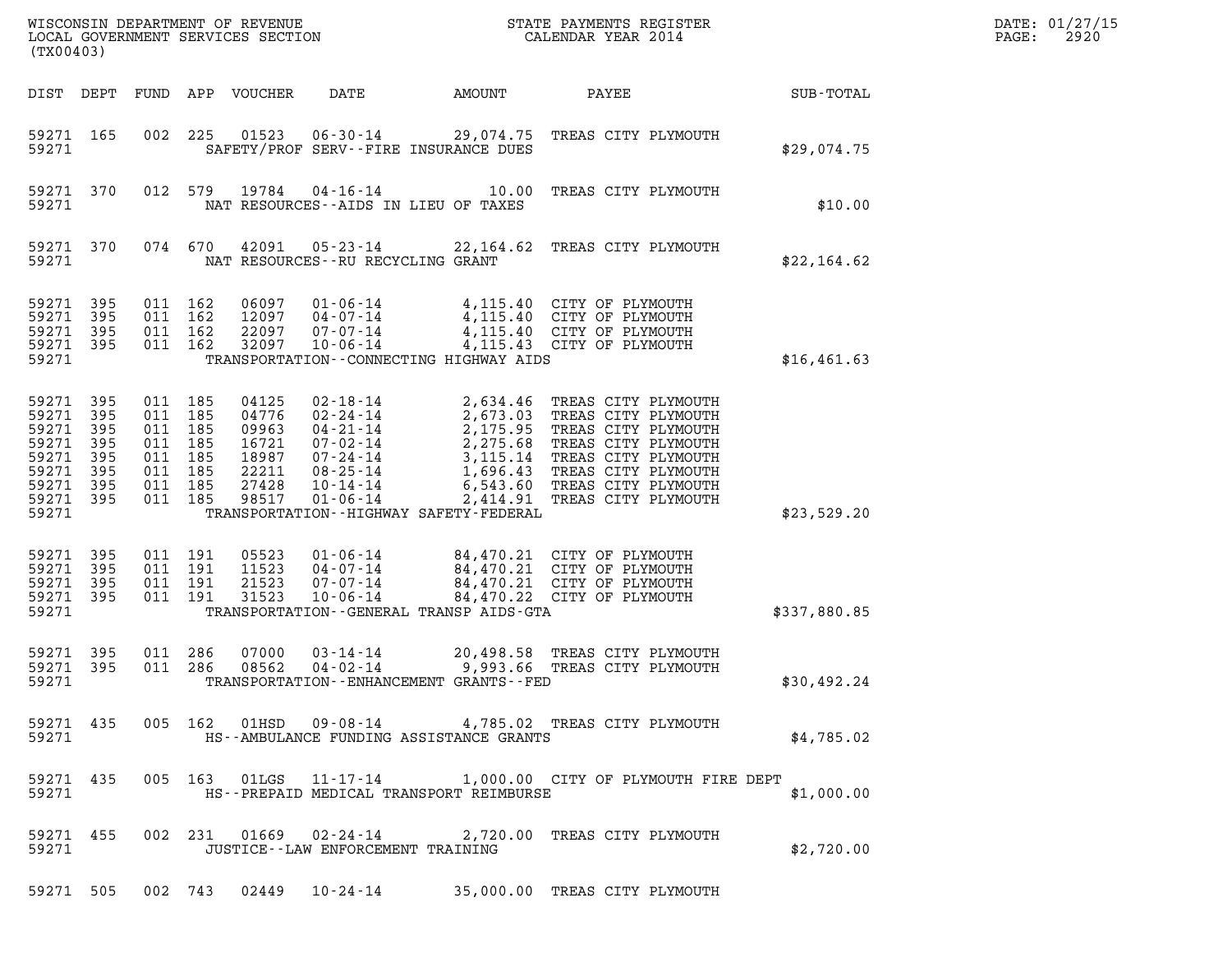| (TX00403)                                                   |                                        |                                        |                                        |                                                    |                                                                                                                          |                                                                          |                                                                                                                                        |                  |  |
|-------------------------------------------------------------|----------------------------------------|----------------------------------------|----------------------------------------|----------------------------------------------------|--------------------------------------------------------------------------------------------------------------------------|--------------------------------------------------------------------------|----------------------------------------------------------------------------------------------------------------------------------------|------------------|--|
| DIST                                                        | DEPT                                   | FUND                                   | APP                                    | VOUCHER                                            | DATE                                                                                                                     | AMOUNT                                                                   | PAYEE                                                                                                                                  | <b>SUB-TOTAL</b> |  |
| 59271<br>59271<br>59271<br>59271<br>59271<br>59271<br>59271 | 505<br>505<br>505<br>505<br>505<br>505 | 002<br>002<br>002<br>002<br>002<br>002 | 743<br>743<br>743<br>743<br>743<br>743 | 03661<br>04381<br>04740<br>06445<br>07728<br>08931 | $12 - 05 - 14$<br>$01 - 03 - 14$<br>01-22-14<br>03-07-14<br>04-17-14<br>$06 - 09 - 14$<br>DOA--HOUSING ASSISTANCE GRANTS | 5,000.00<br>10,000.00<br>5,000.00<br>16,202.00<br>12,000.00<br>30,000.00 | TREAS CITY PLYMOUTH<br>TREAS CITY PLYMOUTH<br>TREAS CITY PLYMOUTH<br>TREAS CITY PLYMOUTH<br>TREAS CITY PLYMOUTH<br>TREAS CITY PLYMOUTH | \$113, 202.00    |  |
| 59271<br>59271<br>59271                                     | 835<br>835                             | 002<br>002                             | 105<br>105                             | 44474<br>81581                                     | 07-28-14<br>$11 - 17 - 14$<br>REVENUE--STATE SHARED REVENUES                                                             | 191,217.92<br>539,210.86                                                 | TREAS CITY PLYMOUTH<br>TREAS CITY PLYMOUTH                                                                                             | \$730,428.78     |  |
| 59271<br>59271<br>59271                                     | 835<br>835                             | 002<br>002                             | 109<br>109                             | 03383<br>05315                                     | 07-28-14<br>$07 - 28 - 14$<br>REVENUE--EXEMPT COMPUTER AID                                                               | 28,793.00<br>41,437.00                                                   | TREAS CITY PLYMOUTH<br>TREAS CITY PLYMOUTH                                                                                             | \$70, 230.00     |  |
| 59271<br>59271                                              | 835                                    | 002                                    | 501                                    | 00003                                              | $02 - 03 - 14$<br>DOA-PAYMENT FOR MUNICIPAL SERVICES AID                                                                 |                                                                          | 1,620.48 TREAS CITY PLYMOUTH                                                                                                           | \$1,620.48       |  |
| 59271<br>59271                                              | 835                                    | 021                                    | 363                                    | 36354                                              | $03 - 24 - 14$<br>REVENUE - - LOTTERY CREDIT -                                                                           | 10,940.92                                                                | TREAS CITY PLYMOUTH                                                                                                                    | \$10,940.92      |  |
| 59271                                                       |                                        |                                        |                                        |                                                    | DISTRICT TOTAL APPROPRIATIONS                                                                                            |                                                                          |                                                                                                                                        | \$1,394,540.49   |  |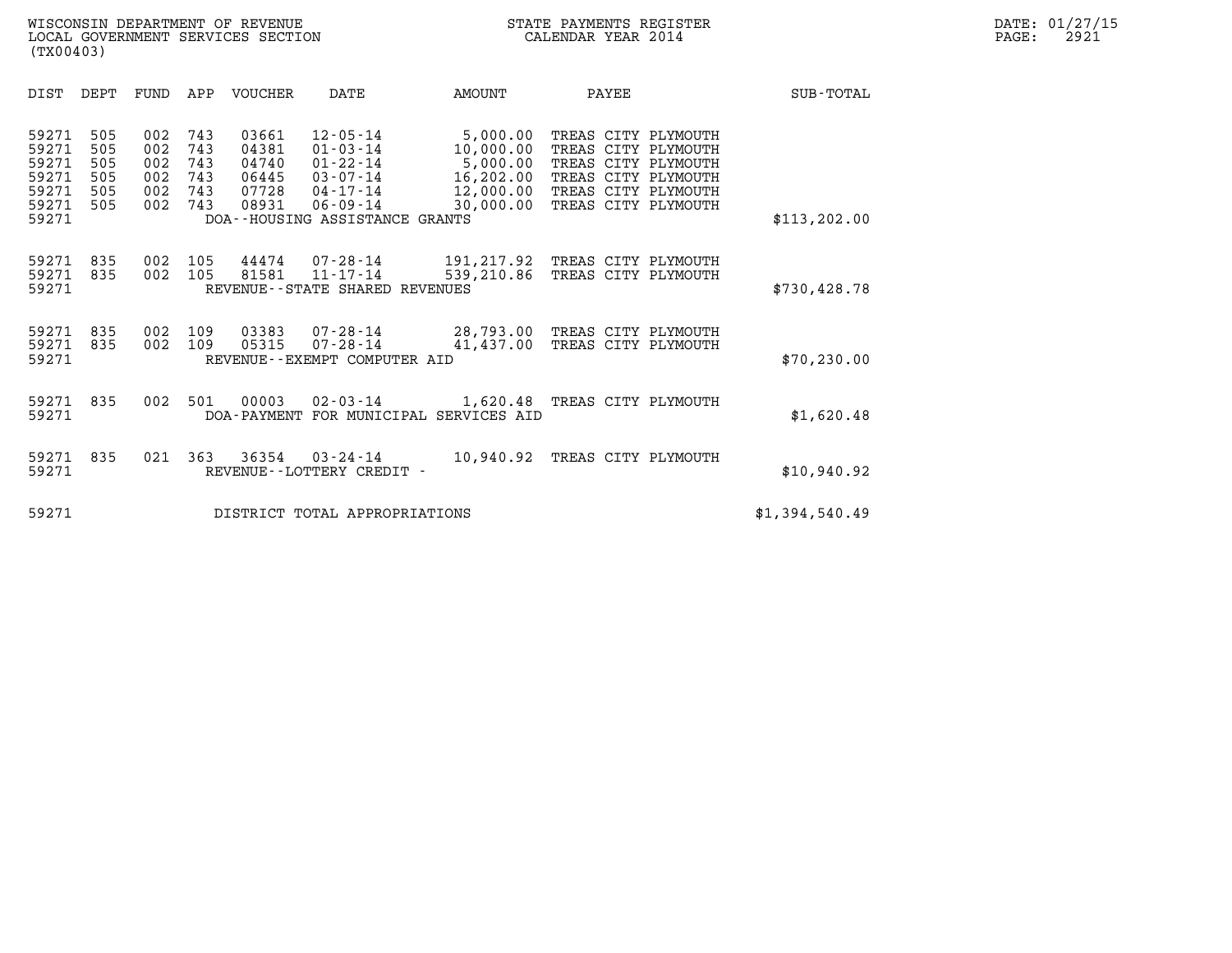| DATE: | 01/27/15 |
|-------|----------|
| PAGE: | 2922     |

| (TX00403)                                                                                                                                                                                |                                                                                                                     |                                                                                                                                                                                                   |                   |                                                                                                                                                                         |                                                    |                                             |                                                                                                                                                              |               | DATE: 01/27/15<br>2922<br>PAGE: |
|------------------------------------------------------------------------------------------------------------------------------------------------------------------------------------------|---------------------------------------------------------------------------------------------------------------------|---------------------------------------------------------------------------------------------------------------------------------------------------------------------------------------------------|-------------------|-------------------------------------------------------------------------------------------------------------------------------------------------------------------------|----------------------------------------------------|---------------------------------------------|--------------------------------------------------------------------------------------------------------------------------------------------------------------|---------------|---------------------------------|
|                                                                                                                                                                                          |                                                                                                                     |                                                                                                                                                                                                   |                   | DIST DEPT FUND APP VOUCHER                                                                                                                                              |                                                    | DATE AMOUNT                                 | PAYEE                                                                                                                                                        | $SUB - TOTAL$ |                                 |
| 59281 165<br>59281                                                                                                                                                                       |                                                                                                                     |                                                                                                                                                                                                   |                   |                                                                                                                                                                         |                                                    | SAFETY/PROF SERV--FIRE INSURANCE DUES       | 002 225 01524 06-30-14 104,025.79 TREAS CITY SHEBOYGAN                                                                                                       | \$104,025.79  |                                 |
| 59281 370<br>59281<br>59281<br>59281<br>59281<br>59281<br>59281<br>59281<br>59281<br>59281<br>59281<br>59281<br>59281<br>59281<br>59281<br>59281<br>59281<br>59281<br>59281 370<br>59281 | 370<br>370<br>370<br>370<br>370<br>370<br>370<br>370<br>370<br>370<br>370<br>370<br>370<br>370<br>370<br>370<br>370 | 002 441<br>002<br>002 441<br>002 441<br>002 441<br>002<br>002 441<br>002<br>002 441<br>002 441<br>002 441<br>002 441<br>002 441<br>002 441<br>002 441<br>002 441<br>002 441<br>002 441<br>002 441 | 441<br>441<br>441 | 00010<br>00010<br>00010<br>00030<br>00030<br>00030<br>00036<br>00036<br>00062<br>00062<br>00073<br>00073<br>00111<br>00111<br>00131<br>00131<br>00154<br>00154<br>00154 |                                                    | NAT RESOURCES--RESOURCE AIDS-FEDERAL FDS    |                                                                                                                                                              | \$68,650.62   |                                 |
| 59281                                                                                                                                                                                    |                                                                                                                     |                                                                                                                                                                                                   |                   |                                                                                                                                                                         | NAT RESOURCES -- RU RECYCLING GRANT                |                                             | 59281 370 074 670 42092 05-23-14 181,090.06 TREAS CITY SHEBOYGAN                                                                                             | \$181,090.06  |                                 |
| 59281 370<br>59281                                                                                                                                                                       |                                                                                                                     |                                                                                                                                                                                                   |                   |                                                                                                                                                                         |                                                    | NAT RESOURCES--RU CONSOLIDATED GRANT        | 074 673 42092 05-23-14 12,751.32 TREAS CITY SHEBOYGAN                                                                                                        | \$12,751.32   |                                 |
| 59281 395<br>59281<br>59281<br>59281<br>59281                                                                                                                                            | 395<br>395<br>395                                                                                                   | 011 162<br>011 162<br>011 162<br>011 162                                                                                                                                                          |                   | 06098<br>12098<br>22098<br>32098                                                                                                                                        |                                                    | TRANSPORTATION--CONNECTING HIGHWAY AIDS     | 01-06-14<br>04-07-14<br>53,506.36 CITY OF SHEBOYGAN<br>07-07-14<br>53,506.36 CITY OF SHEBOYGAN<br>53,506.36 CITY OF SHEBOYGAN<br>53,506.38 CITY OF SHEBOYGAN | \$214,025.46  |                                 |
| 59281 395<br>59281                                                                                                                                                                       |                                                                                                                     |                                                                                                                                                                                                   |                   |                                                                                                                                                                         |                                                    | TRANSPORTATION - - ELDERLY/DISABLED CAPITAL | 011 167 09130 04-11-14 53,779.20 TREAS CITY SHEBOYGAN                                                                                                        | \$53,779.20   |                                 |
| 59281 395<br>59281                                                                                                                                                                       |                                                                                                                     |                                                                                                                                                                                                   |                   |                                                                                                                                                                         | 011 175 05673 03-06-14                             | TRANSPORTATION - - PARATRANSIT AIDS, STATE  | 48,830.00 TREAS CITY SHEBOYGAN                                                                                                                               | \$48,830.00   |                                 |
| 59281 395<br>59281 395<br>59281 395<br>59281 395                                                                                                                                         |                                                                                                                     | 011 176<br>011 176<br>011 176<br>011 176                                                                                                                                                          |                   | 16060<br>24059<br>26059<br>42059                                                                                                                                        | $06 - 04 - 14$<br>07-07-14<br>09-30-14<br>12-30-14 |                                             | 243,710.00 CITY OF SHEBOYGAN<br>243,719.00 CITY OF SHEBOYGAN<br>243,728.00 CITY OF SHEBOYGAN<br>146,231.00 CITY OF SHEBOYGAN                                 |               |                                 |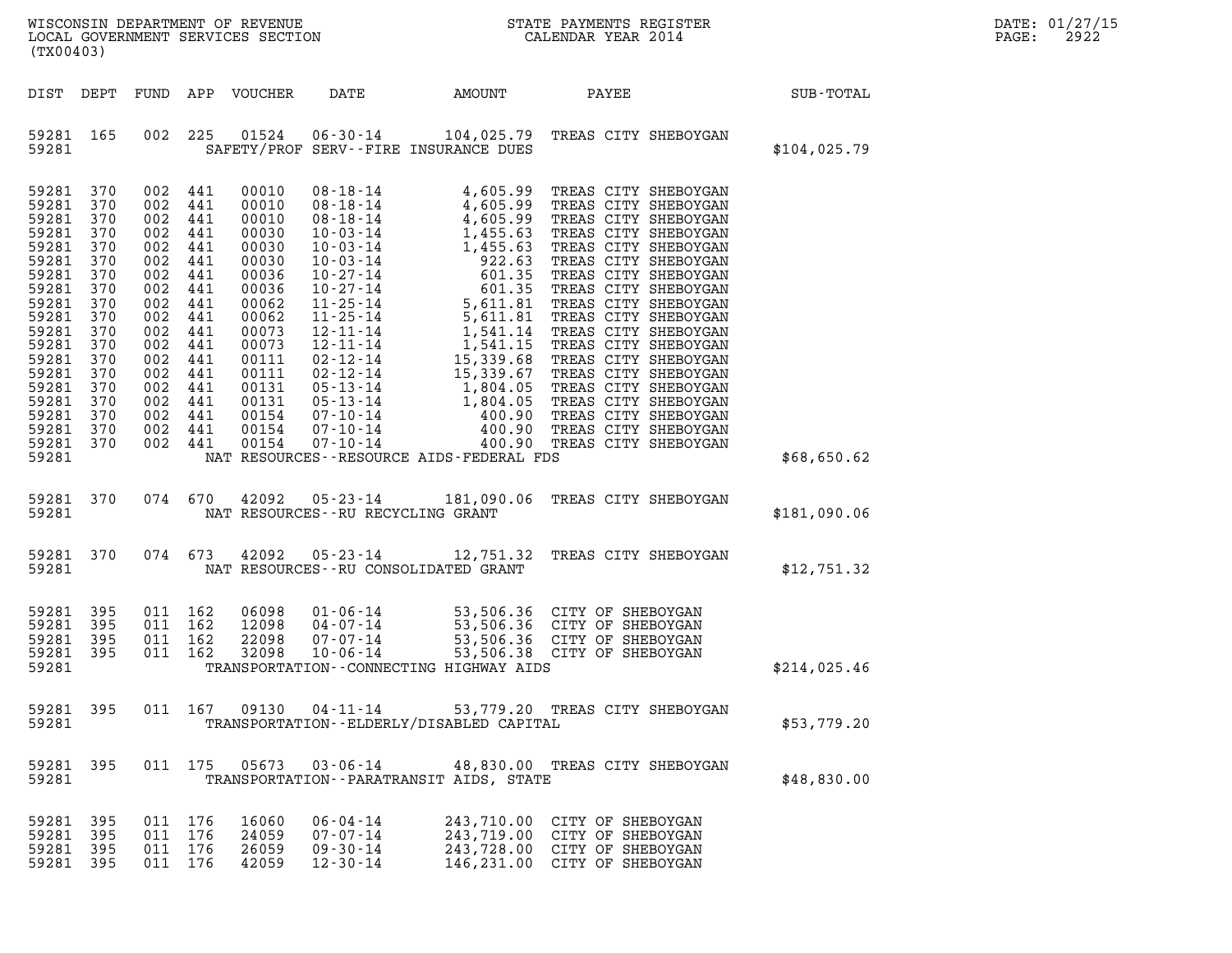| $\mathtt{DATE}$ : | 01/27/15 |
|-------------------|----------|
| PAGE:             | 2923     |

| (TX00403)                                                      |            |                                                     |                               |                                           |                                                                                                                          |                                                       |                                                                                                                                                                                                      |                | DATE: 01/27/15<br>2923<br>$\mathtt{PAGE:}$ |
|----------------------------------------------------------------|------------|-----------------------------------------------------|-------------------------------|-------------------------------------------|--------------------------------------------------------------------------------------------------------------------------|-------------------------------------------------------|------------------------------------------------------------------------------------------------------------------------------------------------------------------------------------------------------|----------------|--------------------------------------------|
|                                                                |            |                                                     |                               | DIST DEPT FUND APP VOUCHER                | DATE                                                                                                                     |                                                       | AMOUNT PAYEE SUB-TOTAL                                                                                                                                                                               |                |                                            |
| 59281 200                                                      |            |                                                     |                               |                                           |                                                                                                                          | TRANSPORTATION--BICYCLE & PEDESTRIAN AID              |                                                                                                                                                                                                      | \$877,388.00   |                                            |
| 59281 395<br>59281                                             |            |                                                     |                               |                                           |                                                                                                                          | TRANSPORTATION - - TRANSIT AIDS - FEDERAL             | 011 182 32227 11-28-14 39,157.04 TREAS CITY SHEBOYGAN                                                                                                                                                | \$39,157.04    |                                            |
| 59281 395<br>59281 395<br>59281<br>59281 395<br>59281          | 395        | 011 191                                             | 011 191<br>011 191<br>011 191 |                                           |                                                                                                                          | TRANSPORTATION--GENERAL TRANSP AIDS-GTA               | 05524  01-06-14  367,152.38  CITY OF SHEBOYGAN<br>11524  04-07-14  367,152.38  CITY OF SHEBOYGAN<br>21524  07-07-14  367,152.38  CITY OF SHEBOYGAN<br>31524  10-06-14  367,152.38  CITY OF SHEBOYGAN | \$1,468,609.52 |                                            |
| 59281 395<br>59281                                             |            |                                                     |                               |                                           | 011 278 00678 01-10-14                                                                                                   | TRANSPORTATION - - LRIP/TRIP/MSIP GRANTS              | 500,000.00 TREAS CITY SHEBOYGAN                                                                                                                                                                      | \$500,000.00   |                                            |
| 59281 435<br>59281                                             |            |                                                     | 005 162                       |                                           |                                                                                                                          | HS--AMBULANCE FUNDING ASSISTANCE GRANTS               | 01HSD  09-08-14  9,961.12 TREAS CITY SHEBOYGAN                                                                                                                                                       | \$9,961.12     |                                            |
| 59281 455<br>59281 455<br>59281                                |            | 002 225<br>002 225                                  |                               | 03301                                     |                                                                                                                          | JUSTICE - - LAW ENFORCEMENT - - DRUG CRIMES           | 01407  02-18-14  9,861.00 TREAS CITY SHEBOYGAN<br>12-22-14 9,861.00 TREAS CITY SHEBOYGAN                                                                                                             | \$19,722.00    |                                            |
| 59281 455<br>59281                                             |            |                                                     |                               |                                           | JUSTICE - - LAW ENFORCEMENT TRAINING                                                                                     |                                                       | 002 231 01735 02-26-14 12,640.00 TREAS CITY SHEBOYGAN                                                                                                                                                | \$12,640.00    |                                            |
| 59281 455<br>59281 455<br>59281 455<br>59281                   |            | 002 241<br>002 241<br>002 241                       |                               | 00369<br>00369<br>01846                   |                                                                                                                          | JUSTICE -- CEASE AND OTHER FEDERAL GRANTS             |                                                                                                                                                                                                      | \$697.36       |                                            |
| 59281 455<br>59281 455<br>59281 455<br>59281                   |            | 002 251<br>002 251<br>002 251                       |                               | 00250<br>02106                            | 08-04-14<br>03-19-14<br>$02779$ $05 - 12 - 14$                                                                           | 6,994.00<br>JUSTICE - - TRUANCY PROGRAM - GRANT FUNDS | 7,257.00 TREAS CITY SHEBOYGAN<br>1,293.00 TREAS CITY SHEBOYGAN<br>TREAS CITY SHEBOYGAN                                                                                                               | \$15,544.00    |                                            |
| 59281 455<br>59281 455<br>59281<br>59281<br>59281 455<br>59281 | 455<br>455 | 002 321<br>002 321<br>002 321<br>002 321<br>002 321 |                               | 00617<br>02069<br>02069<br>02284<br>02632 | $08 - 20 - 14$<br>$03 - 18 - 14$<br>$03 - 18 - 14$<br>$11 - 06 - 14$<br>04-29-14<br>JUSTICE - - COURT IMPROVEMENT GRANTS | 2,594.76<br>144.00<br>1,345.80                        | 2,520.53 TREAS CITY SHEBOYGAN<br>1,693.07 TREAS CITY SHEBOYGAN<br>TREAS CITY SHEBOYGAN<br>TREAS CITY SHEBOYGAN<br>TREAS CITY SHEBOYGAN                                                               | \$8,298.16     |                                            |
| 59281 835<br>59281 835                                         |            | 002 105<br>002 105                                  |                               | 44475<br>81582                            | 07-28-14<br>$11 - 17 - 14$                                                                                               |                                                       | 2,352,015.41 TREAS CITY SHEBOYGAN<br>9,381,742.70 TREAS CITY SHEBOYGAN                                                                                                                               |                |                                            |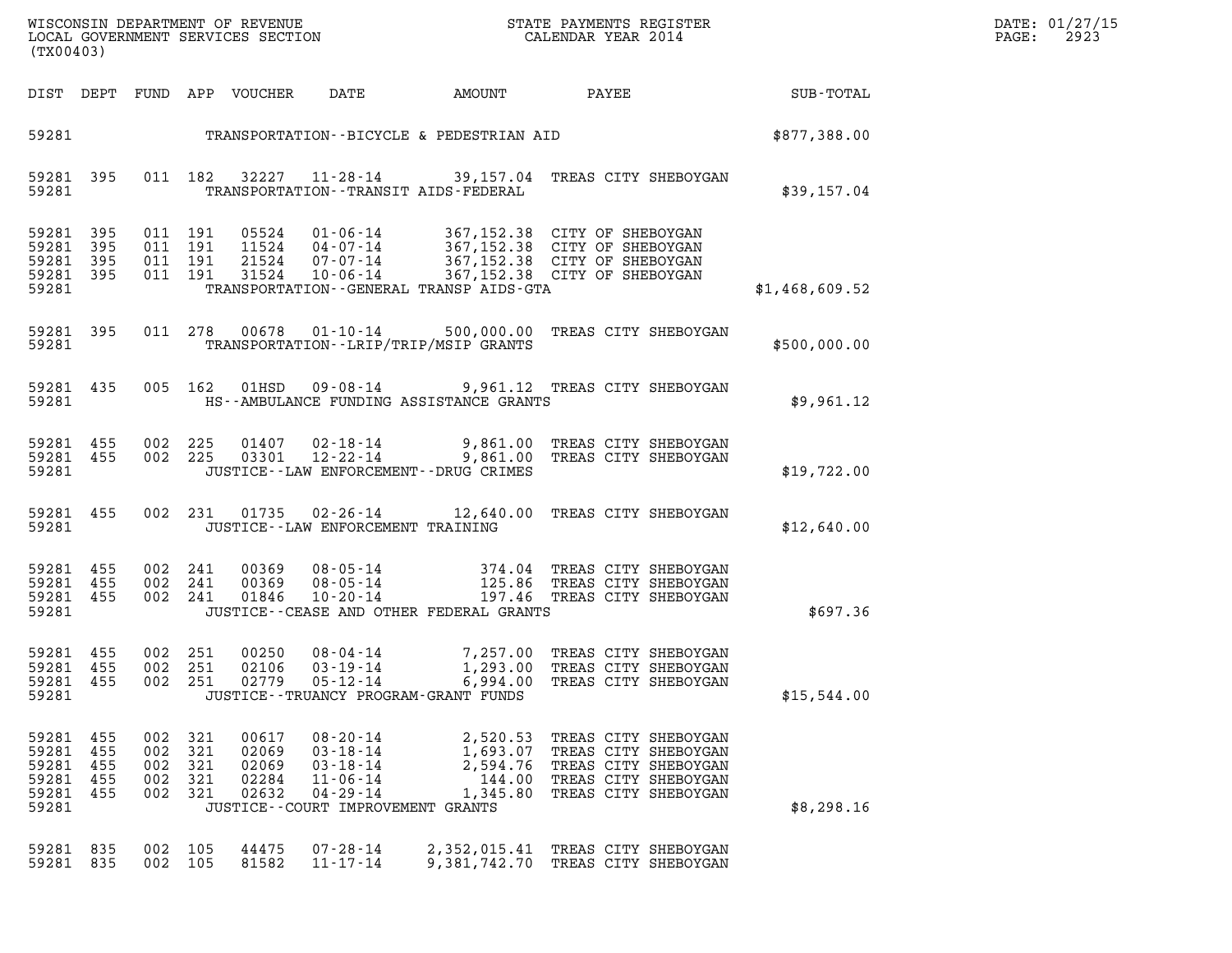| DATE: | 01/27/15 |
|-------|----------|
| PAGE: | 2924     |

| WISCONSIN DEPARTMENT OF REVENUE<br>STATE PAYMENTS REGISTER<br>CALENDAR YEAR 2014<br>LOCAL GOVERNMENT SERVICES SECTION<br>(TX00403) |                               |            |            |                |                                                      |                                              |       |                      | DATE: 01/27/15<br>$\mathtt{PAGE}$ :<br>2924 |  |
|------------------------------------------------------------------------------------------------------------------------------------|-------------------------------|------------|------------|----------------|------------------------------------------------------|----------------------------------------------|-------|----------------------|---------------------------------------------|--|
| DIST                                                                                                                               | DEPT                          | FUND       | APP        | VOUCHER        | DATE                                                 | AMOUNT                                       | PAYEE |                      | SUB-TOTAL                                   |  |
| 59281                                                                                                                              |                               |            |            |                | REVENUE--STATE SHARED REVENUES                       |                                              |       |                      | \$11,733,758.11                             |  |
| 59281<br>59281<br>59281                                                                                                            | 835<br>835                    | 002<br>002 | 109<br>109 | 03384<br>05316 | 07-28-14<br>07-28-14<br>REVENUE--EXEMPT COMPUTER AID | 179,079.00 TREAS CITY SHEBOYGAN<br>40,597.00 |       | TREAS CITY SHEBOYGAN | \$219,676.00                                |  |
| 59281<br>59281                                                                                                                     | 835                           | 002        | 501        | 00003          | 02-03-14<br>DOA-PAYMENT FOR MUNICIPAL SERVICES AID   | 113,640.60 TREAS CITY SHEBOYGAN              |       |                      | \$113,640.60                                |  |
| 59281<br>59281                                                                                                                     | 835                           | 021        | 363        | 36355          | 03-24-14<br>REVENUE--LOTTERY CREDIT -                | 36,252.48 TREAS CITY SHEBOYGAN               |       |                      | \$36, 252.48                                |  |
| 59281                                                                                                                              | DISTRICT TOTAL APPROPRIATIONS |            |            |                |                                                      |                                              |       |                      |                                             |  |